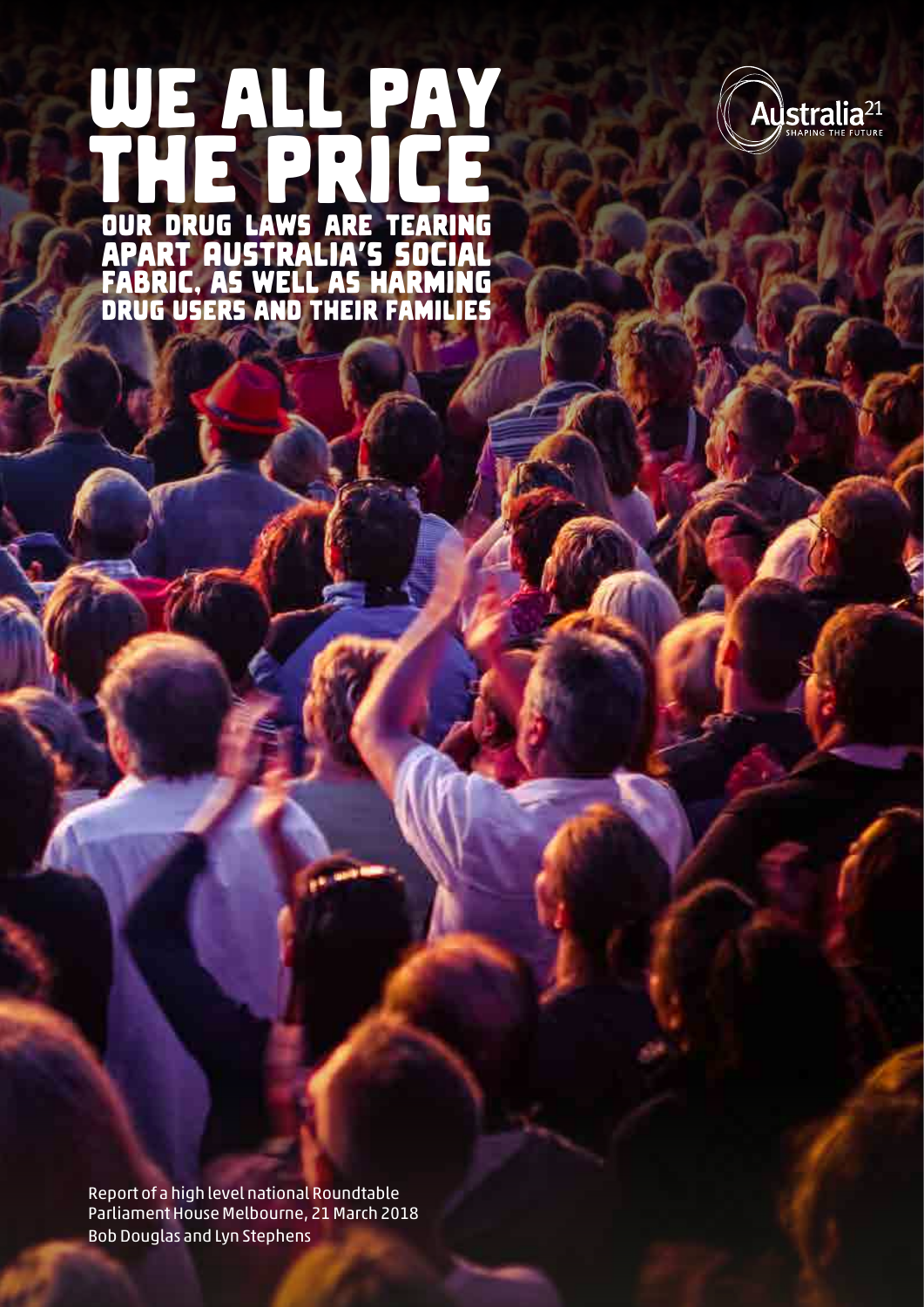## <span id="page-1-0"></span>About Australia21

Australia21 is an independent, not for profit think tank. We promote fair, sustainable and inclusive public policy through evidence-based research.

We inform public debate and policy makers by proposing effective solutions to real world 'wicked' problems that have complex inter-relationships and significant social, health, economic, environmental and national security impacts for all Australians.

Australia21 uses a multidisciplinary approach, connecting researchers, business leaders and policy influencers in leading-edge collaborative networks. This allows us to explore issues openly and laterally, including diverse perspectives and discovering new frameworks of understanding that lead to fresh strategies for tackling the challenges confronting Australia. It also underpins our reputation for balanced inquiry and objectivity. We are not aligned with any political party.

Australia21 is unique because we explore topics through the lens of mindfulness, empathy and compassion, recognising that the latest neuroscience supports better decision-making within organisations and governments. We also sponsor and mentor youth-led projects and integrate youth perspectives and involvement into all of our work, because young people are the stewards of the future.

## Our sponsors

This project has been funded through the support of an anonymous donor and crowd funding and we express our appreciation to everyone who has contributed.

Title: We all pay the price. Our drug laws are tearing apart our social fabric, as well as harming drug users and their families

Australia21 Limited ABN 25 096 242 410 ACN 096 242 410

PO Box 3244, Weston, ACT 2611 Phone: 02 6288 0823 E-mail: [office@australia21.org.au](mailto:office@australia21.org.au) Web: [australia21.org.au](http://australia21.org.au)

If you like our work, please donate at [australia21.org.au/donate](http://australia21.org.au/donate)

Design by Paper Monkey Printed by CanPrint

ISBN 978-0-9953842-7-9 Published October 2018

The views expressed by the participants are their own and do not necessarily represent those of Australia21.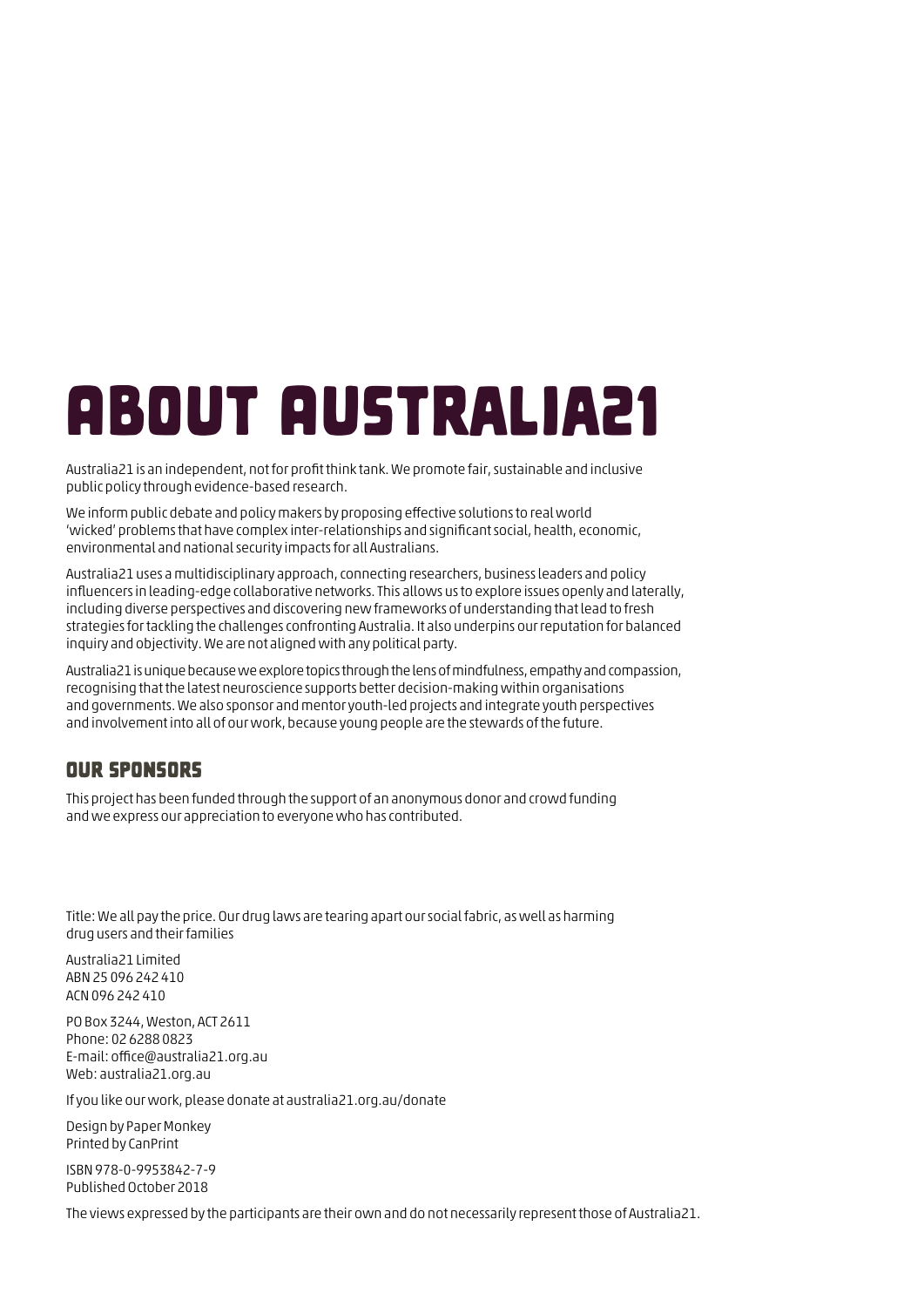

Authors Bob Douglas and Lyn Stephens

Report of a high level national Roundtable Parliament House Melbourne, 21 March 2018

- ii [About Australia21](#page-1-0)
- [Public Statement issued after the Roundtable,](#page-4-0)  [March 2018](#page-4-0)
- [Executive summary](#page-5-0)
- 1. [Introduction](#page-8-0)
- [2. How current drug policy interacts with](#page-11-0)  [social disadvantage and harm](#page-11-0)
- [3. An invitation to the health and social](#page-19-0)  [services sector](#page-19-0)
- [4. Reframing how we talk about drug use](#page-26-0)  [and people who use drugs](#page-26-0)
- [Outcomes of the Roundtable](#page-32-0)
- [Conclusion](#page-34-0)
- [From the Australia21 Facebook page](#page-35-0)
- [Some Participant Comments](#page-36-0)
- [Laurence Alvis](#page-36-0)
- [Kasy Chambers](#page-36-0)
- [Dr Marianne Jauncey](#page-37-0)
- [Mick Palmer AO APM](#page-37-0)
- [Susan Helyar](#page-38-0)
- [Kat Armstrong](#page-38-0)
- [Professor Peter Norden AO](#page-39-0)
- [Carol Nikakis](#page-39-0)
- [Bill Bush](#page-40-0)
- [David Penington AC](#page-40-0)
- [Dr Caitlin Hughes](#page-41-0)
- [Professor Margaret Hamilton AO](#page-41-0)
- [Emeritus Professor Jake Najman](#page-42-0)
- [Marion McConnell OAM](#page-42-0)
- [David McDonald](#page-43-0)
- [Fiona Patten MLC](#page-43-0)
- [Emeritus Professor Bob Douglas AO](#page-44-0)
- [Appendix 1:](#page-45-0)  [Australia21's previous work on drug policy](#page-45-0)
- [Appendix 2:](#page-46-0)  [Discussion paper for the Roundtable](#page-46-0)
- [Appendix 3:](#page-47-0)  [Use of terms in drug law reform](#page-47-0)
- [Appendix 4:](#page-48-0)  [The Portuguese approach](#page-48-0)
- [Participants](#page-49-0)
- [Acknowledgements](#page-51-0)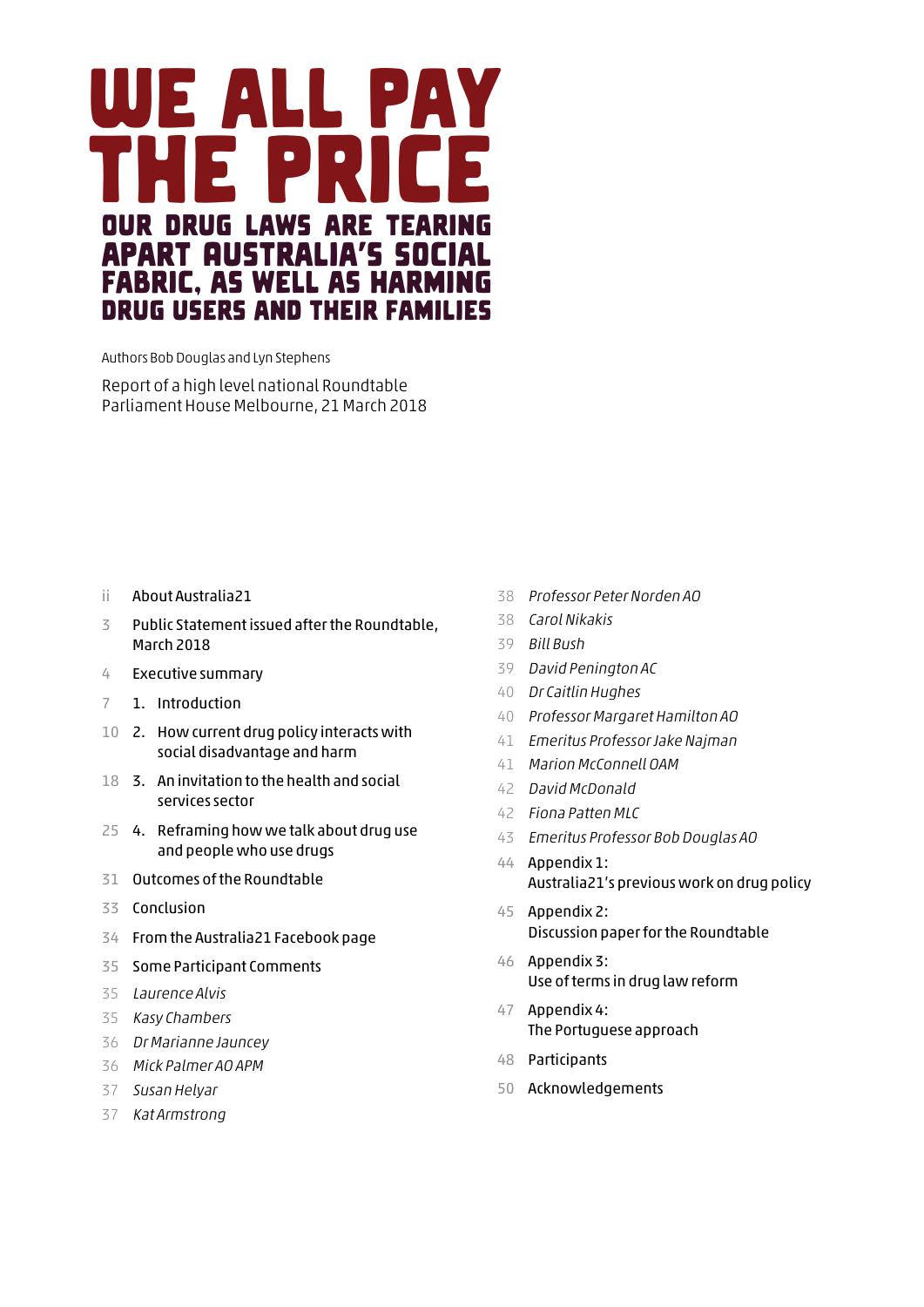Once in the criminal system, continued misuse of drugs and alcohol will for many, lead to repeated incarceration . . . Cumulative trauma and institutionalisation impacts dramatically on an individual's ability atically on an individual's ability<br>s a health issue can<br>s a health issue can<br>s a health issue can<br>s a health issue can<br>s a health issue criminalise a sector of the<br>sy need.<br>policies criminalise a sector of the<br>current pol to gain control over their drug use me interference of the law in what is a health issue can<br>a health issue can<br>a health issue can<br>a health issue can<br>a health issue can<br>current policies crime<br>of the law in what is a health issue<br>of current policies crime<br>of and rebuild their lives upon release. a health issue<br> *y* need.<br> *peed.*<br>
policies criminalise a sense of whom would otherwise young Australian would otherwise a health isotherminalise<br>need.<br>need. policies criminalise<br>urrent policies criminalise<br>urrent pustralian population,<br>young Australian would otherwise<br>most of whom drugs<br>most of whing drugs ineir mid-20s The interference of the law in what is a healur<br>The interference of the law in what is a heed.<br>The interference of the law in what current f<br>whelmost cease rent policialian port other<br>rent Australian would<br>oung of whom would<br>nost of whom drugs<br>cease they reach their mid-20s.<br>cease they reach their mid-<br>marginalisation which goes ha rrent Austram wowed<br>oung of whom drugs<br>nost of using drugs<br>cease they reach the<br>when they reach The shame, stigma and marginalisation which goes hand in hand with prohibition drug policies stops many families from speaking out or seeking help. ramilies from speaking out or seeking help.<br>There is no question that Australia's drug<br>Create and exacerbate social problems believ settings<br>heyatively impacting not just problems beyond the drug<br>imily violenciences of mas There is no question that Australia's drug policy settings<br>"negatively impacting not just on [people's drug policy settings<br>but their experiences of mental problems beyond the drugs field<br>amily violence and housing/homelal Create and exacerbate social problems brug policy settings<br>negatively impacting not just problems beyond the drugs<br>but their experiences of mental health issues,<br>amily violence and housing/homelessness, regatively impacting not just and problems beyonder their experiences of mental health issues, but their experiences not just on [people is bey<br>family violence and housing/homelessness.<br>When when thousing/homelessness.. Whether we are interested in incomessness.,<br>Child protection, domestic and family security, housing, parenting,<br>mental health, employment, crime, security, housing, parenting,<br>or road safety, our antiquated approach is wel whether we are interested in income security, housing, parenting<br>mental health, employment, crime, security, housing, parenting<br>or road safety, employment, crime, social welfare, family breakdown,<br>plays a hugely negative r child protection, domested in income security, housing, parel<br>mental health, employment, crime, security, housing, parel<br>or road safety, our antiquated approach welfare, recreakdo<br>plays a hugely negative role. mental health, domestic and family violence, family<br>or road safety, employment, crime, social welfare, family<br>plays a hugely negative role. approach to illicit drugs plays a hugely negative role.<br>plays a hugely negative role. Drug policy undermines the capacity of people to take responsibility for their own lives and bounds virtually all of Australia's<br>tintractable and complex social problem.<br>The same also people<br>are not just drug users they are also people<br>people who use drugs are not just drug users they are also people<br>people who us compounds virtually all of Australia's most intractable and complex social problem. intractable and complex social problem.<br>
They are also people who use drugs are not just drug users they are also people<br>
people who use drugs are not just drug users and social disadvantage<br>
people who use drugs are not i eople who use drugs are not largeds and seeds and seed and the eople who use complex health needs and seeds and the may have complex health needs.<br>who may have complessness.<br>that often includes homelessness.<br>Drug law refor people who use drugs whealth heder<br>who may have complex health heder<br>that often includes homelessness.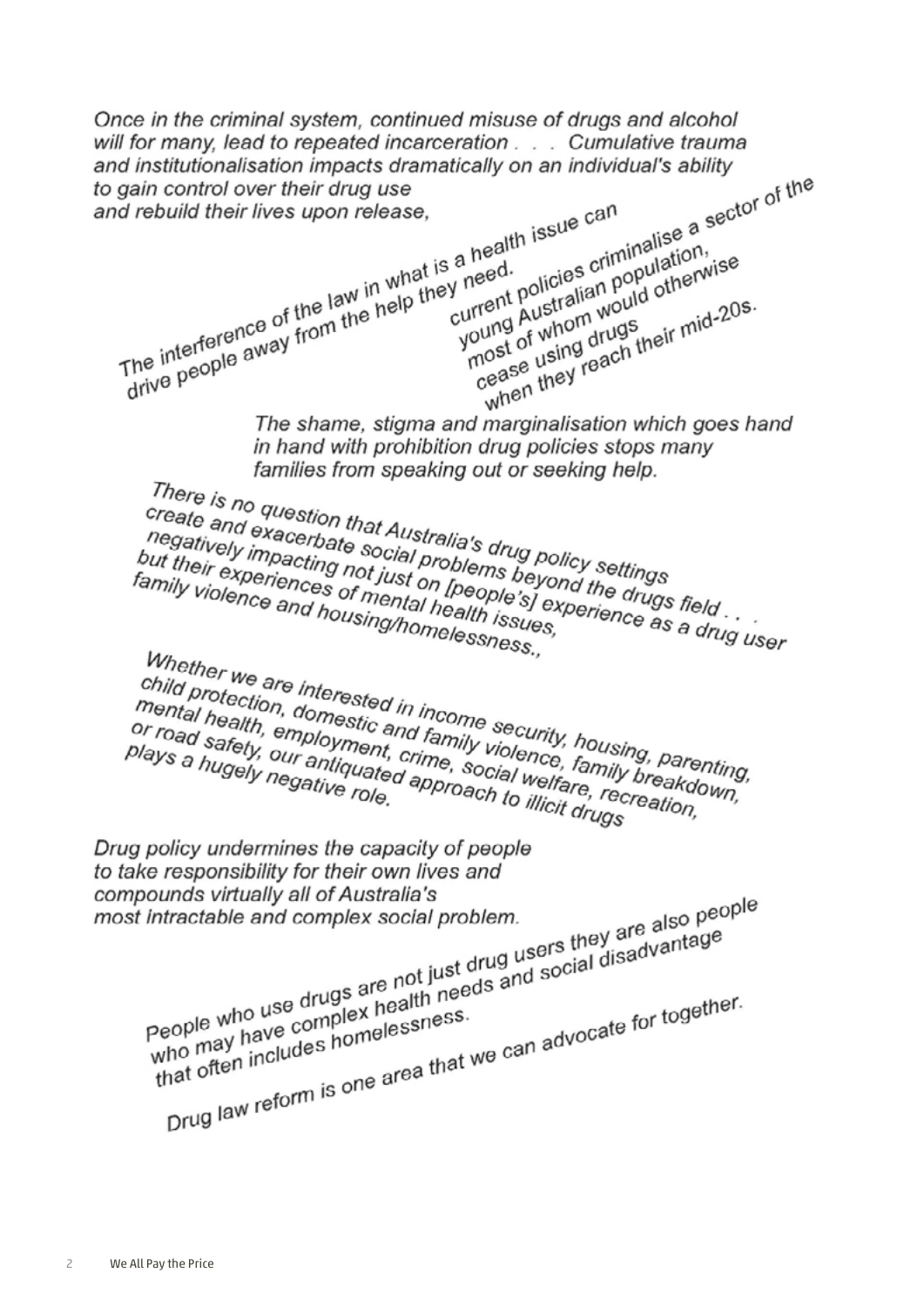## <span id="page-4-0"></span>Public Statement issued after the Roundtable, **MARCH 2018**

We call on Australia's federal, state and territory governments to treat drug use primarily as a health and social issue and to remove criminal sanctions for personal use and possession.

We make this call because our own professional experience supports overwhelming evidence that current Australian drug laws, although well-intentioned, create and/or worsen a wide range of health and social harms.

There are complex two-way interactions between the punitive approach to drug use and problems including poverty, social disadvantage, unemployment, homelessness, family violence, child protection interventions, mental illness, stigma and discrimination and suicide.

The human and financial costs of the negative impacts of the current drug laws are borne not just by people who use drugs, but by their families and communities, and the nation as a whole.

We have agreed to work together to improve public awareness of (a) the negative impacts of the current drug laws and the way they are interpreted and implemented, and (b) the real and tangible health and social benefits of drug law reform.

This Joint Statement was issued by health and social service providers and policy leaders who met for a national summit on drug harm reduction at Victoria's Parliament House on Wednesday 21 March 2018, convened by Australia21.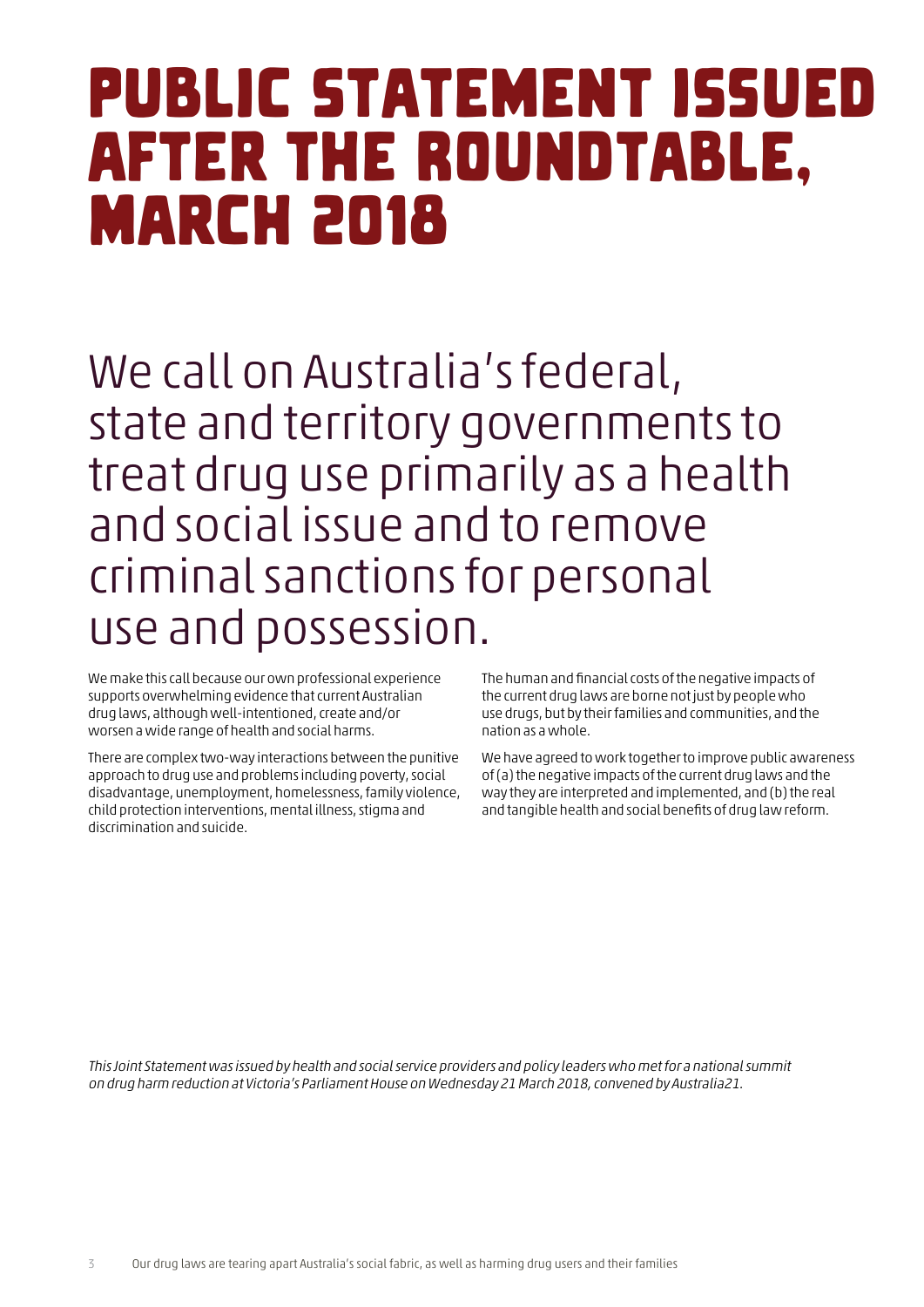# <span id="page-5-0"></span>Executive summary

In March 2018, Australia21 held a national summit of 36 experts in drug treatment, drug law, community welfare and the social effects of drug use, to explore the ways drug policies and practices across Australia impact on our society.

The purpose of the day-long Roundtable meeting at Victoria's Parliament House was to build on the conclusions of three previous high level Roundtable summits on Illicit drug policy that Australia21 had initiated since 2012.

All 36 participants were sent a discussion paper entitled "Can we impact positively on apparently intractable social problems through improved social policy to address the currently illegal drugs?" The paper argued that our current drug policy settings, with their heavy emphasis upon drug prohibition and drug law enforcement, produce harmful outcomes for people who use drugs, as well as their families and indeed, the broader community.

Problems associated with illicit drugs in our community are complex, multifactorial and interrelated, and there was firm consensus among the Roundtable group that some of these problems are more the result of our drug policies than the drugs themselves. The prohibition of specified drugs perversely promotes criminal markets, encourages the growth of prison populations and damages the lives of many Australian families. The group shared evidence of current drug laws directly and disproportionately harming people who are convicted for personal use and possession, as well as having many other adverse consequences for income security, housing, parenting, child protection, domestic and family violence, family breakdown, mental health, employment, crime, social welfare, recreation, road safety and the environment. They noted that drug offences are dealt with inconsistently, so Australians in some jurisdictions are more likely to be negatively impacted than others. The group also expressed overarching concerns about the diversion of scarce human and financial resources from managing health and social issues into drug law enforcement that is unproductive, wasteful and too often harmful. Ultimately, we all pay the price for policies that are poorly targeted and even counter-productive to harm reduction.

There is no magic bullet for solving problematic drug use, but there is a vast amount of strong evidence and international experience to support an approach which treats it primarily as a health and social issue and not as a criminal matter. The group noted the success of this approach in Portugal, with significant reductions in harms since its adoption in 2001. While recognising the different circumstances in the two countries, the group agreed that implementing a similar approach would be desirable for Australia, contributing to a more just, more harmonious, more inclusive and more compassionate society.

The participants agreed that a range of diverse social outcomes could be improved rapidly and efficiently through a combined strategy of:

- identifying drug use as a health and social issue and therefore removing criminal sanctions for personal use and possession; and
- concentrating drug law enforcement on the activities of those who illegally manufacture, import, promote and traffic in drugs; and
- redirecting any savings from a narrower law enforcement focus into treatment and rehabilitation; and
- creating new infrastructure to build treatment and rehabilitation services, as a key pillar in the management of drug dependence.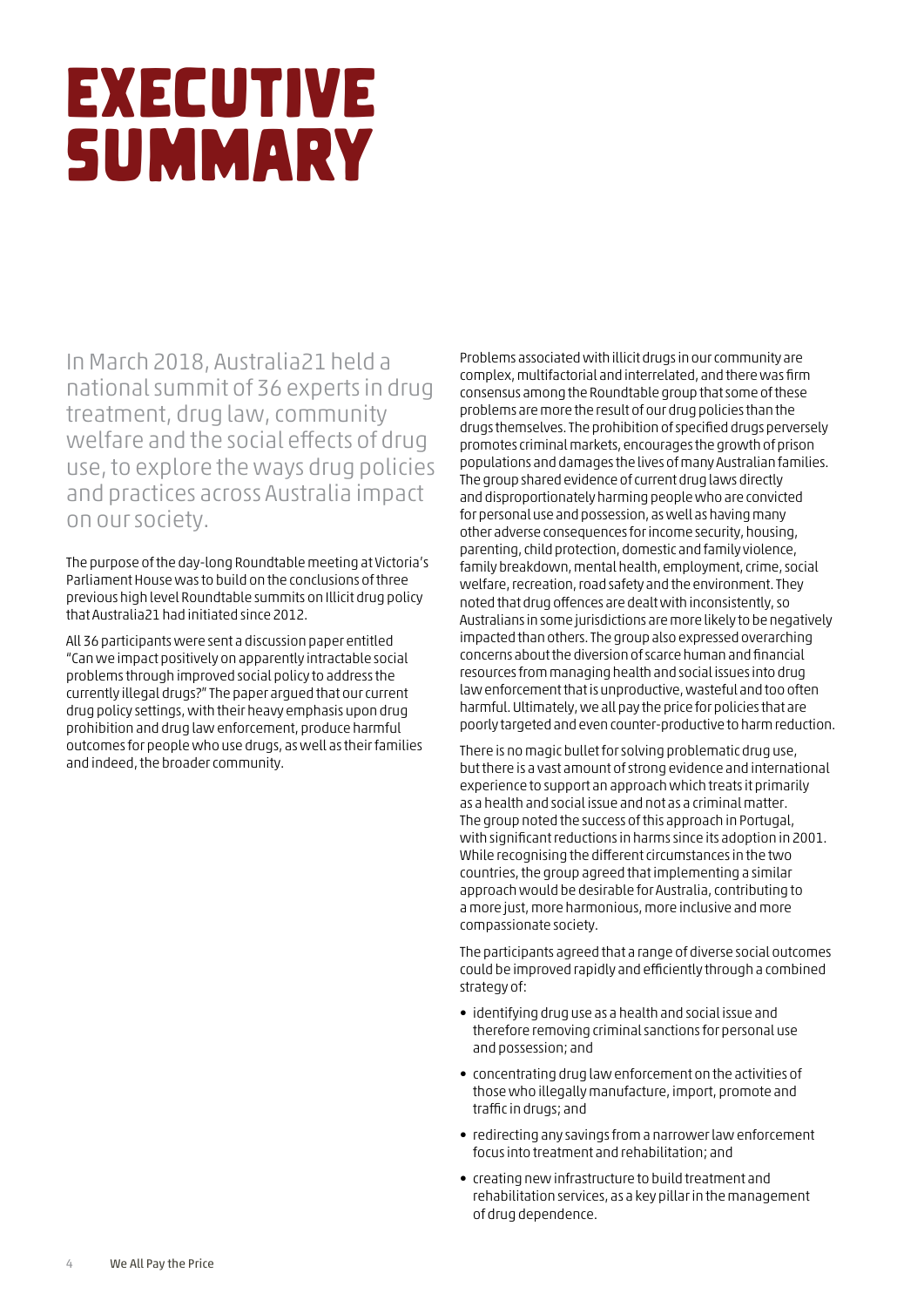It was also agreed that long-term legalisation of drugs should be a carefully evaluated, incremental process, commencing with officially recognised "decriminalisation" of some currently illicit drugs and removal of sanctions for possession and use of specified limited amounts of the substances. The aim would always be to manage the inevitable ongoing use of psychoactive drugs so as to reduce the harm done to users and the community at large.

It was recognised that after many decades of prohibition, this approach will seem counter-intuitive to some members of the community. Even some colleagues in the health and social services sectors will not yet be comfortable about supporting the removal of criminal sanctions for use and possession. Also, if the community is ambivalent or opposed, it will be very difficult for even those politicians convinced of the need for drug law reform to initiate and support the legislative action necessary for change.

So this new approach would require more than just an act of legislation. It would need substantial collaboration across the health, welfare and drug law reform communities. It would need a campaign with clearly defined aims that are attractive to Australians and have tangible benefits for the entire community. It would need a nuanced communication program that deals effectively with public fears and uncertainties about giving up a punitive approach and appearing to be "soft on drugs and crime." Achieving such bold change is usually difficult and often slow, so it would also need bold leadership.

Consequently, the Roundtable focused much of its discussion on what it would take to bring the Australian community along the path to reform. Several priorities emerged:

- Show how a focus on law enforcement and criminalisation feeds disadvantage in already vulnerable groups and hurts the whole community.
- Acknowledge community fears about drugs and demonstrate the benefits of supporting more access to prevention and treatment rather than relying heavily on punishment as the way to reduce harm from drugs.
- Reframe how drug use and people who use drugs are seen in the community so the discussion is about 'us' not 'them', and communicate this in ways which appeal to different demographics and political frameworks.
- Listen to the issues and concerns raised by the broader health and social services sector and engage with them on their own terms to support drug law reform.
- Share information, work in collaboration across a network of agencies and individuals committed to the reform of policy and practice around drugs, and support each other and the champions of change, including those politicians willing to step up for reform.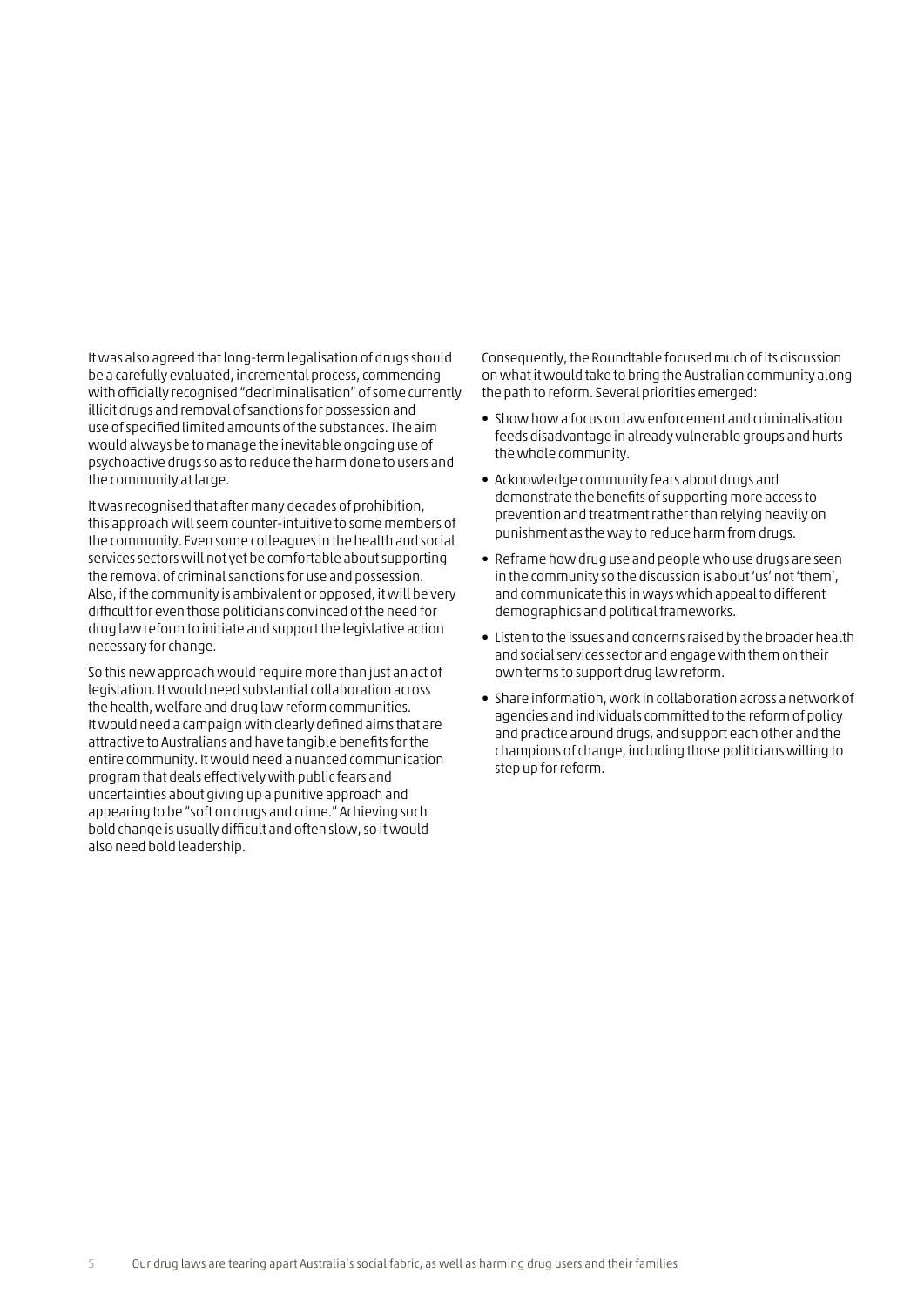The group agreed to support the development of collaborative networks of leaders, researchers and peak bodies in the health and social welfare field in order to promote acceptance in Australia of evidence-based approaches to managing drug use. As a first step, the participants issued a public statement calling on Australia's federal, state and territory governments to treat drug use primarily as a health and social issue and to remove criminal sanctions for personal use and possession of illicit drugs — warning that there are complex two-way interactions between the punitive approach to drug use and problems including poverty, social disadvantage, unemployment, homelessness, family violence, child protection interventions, mental illness, stigma, discrimination and suicide. Since the Roundtable, the launch of the Noffs Foundation's Take Control campaign and Uniting's Fair Treatment campaign have provided further encouraging examples of whole-of-sector approaches.

The Roundtable was co-hosted by Victorian parliamentarian Fiona Patten, a member of a seven person Victorian parliamentary inquiry which tabled the report of its year-long study into illicit drug policy a few days after the Australia21 summit. That report proposed very substantial reforms to drug policy and contained 50 recommendations for change, including Recommendation 13 (p.xxiv), that the Victorian government should "treat the offences of personal use and possession of all illicit substances as a health issue rather than a criminal justice issue". The hope is that this action proposed to the Victorian Parliament will be considered in other states and territories as well.

In summary, the personal use and possession of drugs in specified limited amounts should no longer be dealt with under criminal law, but instead should be treated primarily as a health and social issue. To do this, substantial investment will be needed across Australia in local prevention, treatment, rehabilitation and harm reduction services. Law enforcement should restrict its drug focus to criminal trafficking of substances. In the longer term, and with due consideration given to local and international evidence, the objective may be to legalise, regulate and tax selected psychoactive drugs — as happens with currently legal drugs like alcohol, nicotine and therapeutic opioid preparations. The political and other difficulties of achieving these reforms should not be underestimated, but nor should the costs of continuing current policy: we all pay the price.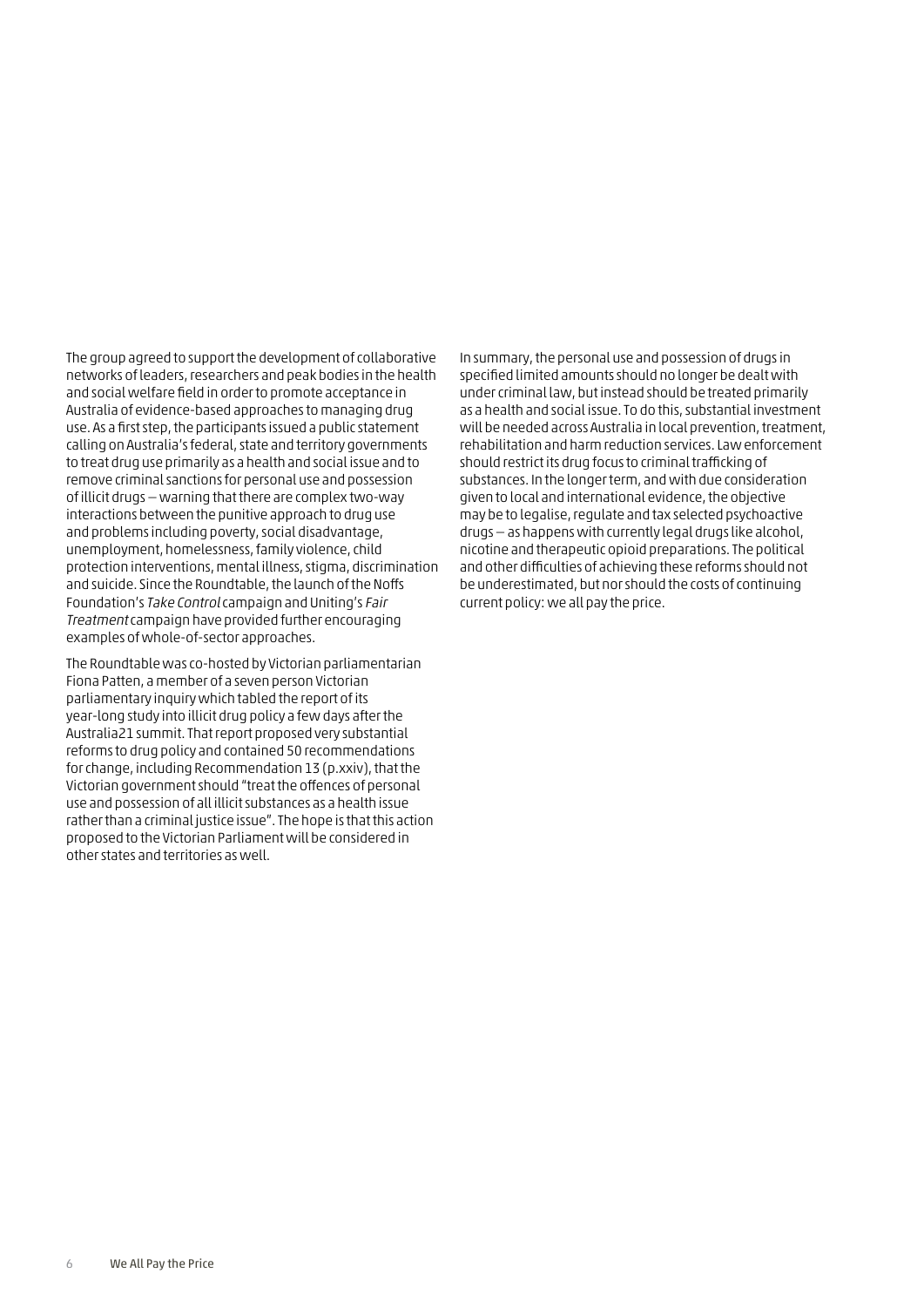# <span id="page-8-0"></span>1. Introduction

The world is changing rapidly on drug issues and Australia has lagged behind with its policies on illicit drugs. It has failed to take into account that many policies affecting people who use drugs are not considered drug policy, and many specific drug policies have large effects outside the drug domain. It also ignores evidence suggesting that many people who use drugs will not experience harm unless they come in contact with the criminal justice system.

There is now substantial international experience demonstrating that there are more effective ways of dealing with psychoactive drugs, with less serious adverse effects, than relying on the prosecution of people who use them.

These have been highlighted in Australia21's previous reports, [Can Australia respond to drugs more effectively and safely?](http://australia21.org.au/product/can-australia-respond-drugs-effectively-safely/#.W7qvZRMzZBx) (2017), [The prohibition of illicit drugs is killing and criminalising](http://australia21.org.au/wp-content/uploads/2013/11/ASIllicitDrugsR1.pdf) [our children and we are all letting it happen](http://australia21.org.au/wp-content/uploads/2013/11/ASIllicitDrugsR1.pdf) (2012) and [Alternatives to prohibition: Illicit drugs: How we can stop killing](http://australia21.org.au/wp-content/uploads/2013/11/ASIllicitDrugsR2.pdf)  [and criminalising young Australians](http://australia21.org.au/wp-content/uploads/2013/11/ASIllicitDrugsR2.pdf) (2012).

In 2018, two other important reports on drug law in Australia were released. The first, prepared by the Law Reform, Road and Community Safety Committee of the Victorian Parliament, was tabled on 27 March. On the same day the Federal Government's Joint Committee on Law Enforcement tabled its second report on the Inquiry into Crystal Methamphetamine (ice).

The bipartisan Victorian inquiry included visits to facilities in Melbourne and Sydney as well as Geneva, Lisbon, London, Vancouver, Denver, Sacramento and Wellington. They studied how different jurisdictions manage the problems of substance use and social impacts and also met with agencies involved in drug policy and control. The committee received 230 submissions and held nine days of public hearings.

The report's 51 recommendations are wide ranging and worthy of discussion across the nation. Recommendation 13 resonates particularly with the outcomes of Australia21's 2018 Roundtable:

The Victorian Government, while maintaining all current drug offences in law, treat the offences of personal use and possession for all illicit substances as a health issue rather than a criminal justice issue. This approach will ensure appropriate pathways are in place for the referral of people to health and treatment services in a timely manner where required. Mechanisms to achieve this should include:

- exploring alternative models for the treatment of these offences, such as the Portuguese model of reform;
- removing the discretion involved with current Victoria Police drug diversion processes by codifying them;
- reviewing all threshold amounts for drug quantities in order to appropriately distinguish between drug traffickers and people who possess illicit substances for personal use only;
- conducting education and awareness programs to communicate with the public about the need to treat drug use as a health issue.

The Federal government's final report from the Inquiry into Crystal Methamphetamine (ice) examined the treatment and harm reduction measures that are in place in Australia to assist people who use crystal methamphetamine, their families and communities. The report also considered the funding of treatment services as part of the National Ice Action Strategy and the decriminalisation of illicit drugs, drawing on a visit by the committee to Portugal.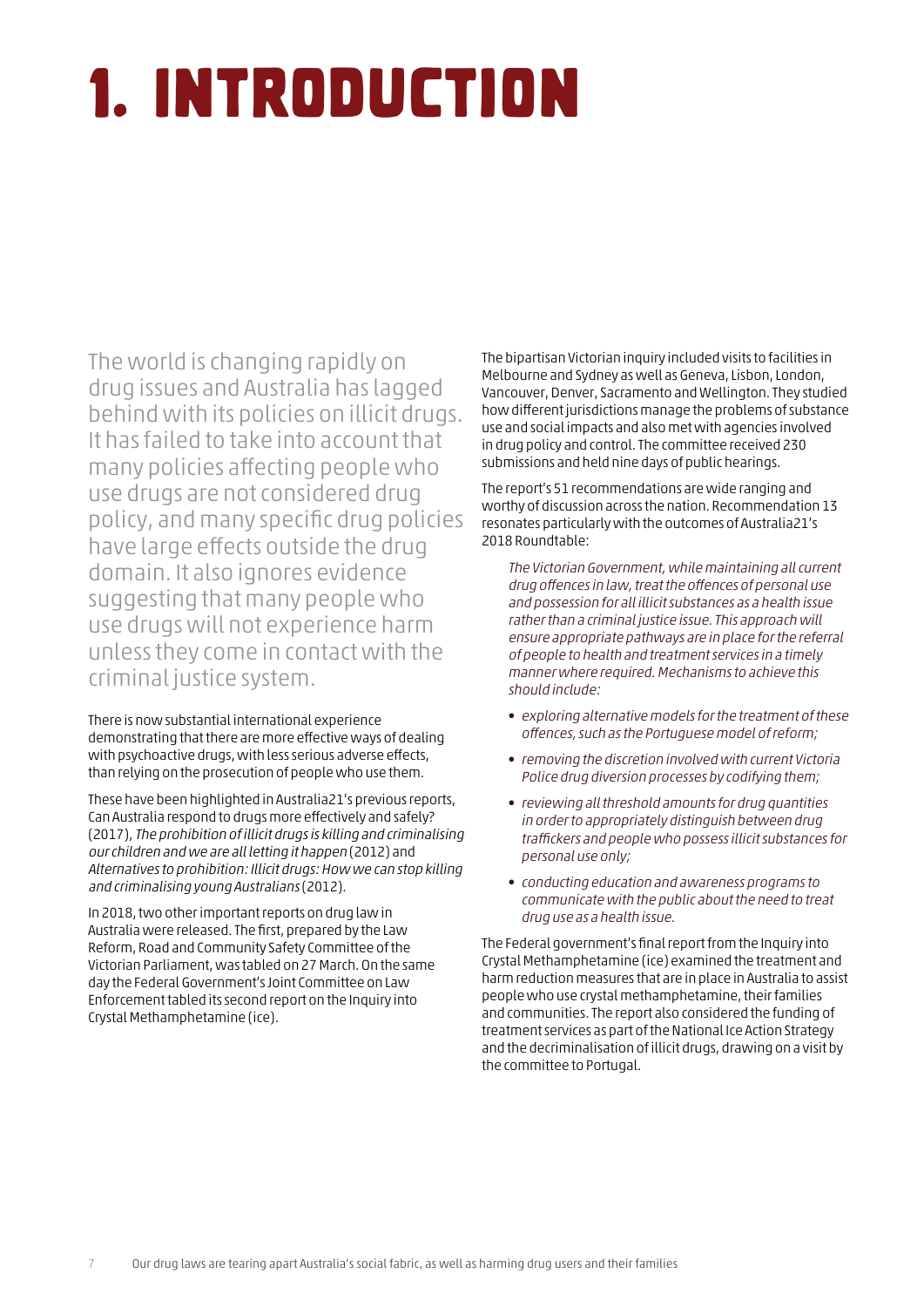Here is a key statement from the Federal report:

Although many of the issues outlined in this second report are outside the committee's core law enforcement focus the evidence before the committee reveals a consistent message articulated by alcohol and other drug experts, governments, the National Ice Taskforce and law enforcement agencies that is: a person's drug use is a health issue and for this reason Australian governments and law enforcement agencies cannot arrest their way out of it.

The report concludes with a consideration of decriminalisation in the Australian context:

What is clear to the committee is that the current approach in Australia is not working. Methamphetamine abuse can have devastating effects on individuals, their families and communities and has broad social and economic impact. …The committee urges Australian governments to implement the recommendations in this and the committee's first report. Improvements can and must be made to address methamphetamine use in Australia. In the committee's opinion this should be done by shifting the focus on methamphetamine from a law enforcement problem to a health issue within an environment where treatment and support are readily available and without stigmatisation. Concerted attention must also be paid to improving the services and support available to indigenous drug users, drug users in regional and remote areas, prisoners and drug users with young children.

Although the intellectual debate about the failure of prohibition and law enforcement approaches may be over in specialist arenas, many aspects of drug law reform – such as removing criminal sanctions on personal possession and use – may not make sense to the general public who have been schooled to the view that the way to avoid problems with the use of psychoactive drugs is to ban them and criminalise those who use them. Consequently, the struggle for hearts and minds in the community is not yet won, and this means that the political debate on which drug law reform depends is not yet happening.

Staff in the health and social services sector often have firsthand exposure to the human fall-out of current drug policies. They are very well placed to generate a national conversation about more effective and less counter-productive policy options that have been implemented in some other countries with great benefit. Australia21 supports an approach based on four assumptions:

- 1. Problematic drug use is often associated with a number of difficult social and health problems including homelessness, unemployment and domestic violence. These extend well beyond the most commonly cited associations such as crime, drug overdose deaths and blood borne virus infections.
- 2. Australian and overseas experience suggests that many of the social harms of drug use are often exacerbated, if not initially caused, by existing drug policy settings. There is enough evidence to indicate that drug policy itself is an active factor in a wide range of harms. In other words, well-intended policy settings to combat illicit drugs are having unintended negative consequences.
- 3. Australia could impact positively on apparently intractable social problems by designing and implementing improved policy addressing currently-illegal drugs.
- 4. A multi-sectoral alliance of people and organisations advocating for drug law reform and people and organisations in sectors that advocate for improved social policy settings across the nation is needed. The aim would be to reduce the prevalence and seriousness of social problems generally and to reduce their human and financial costs to the Australian community.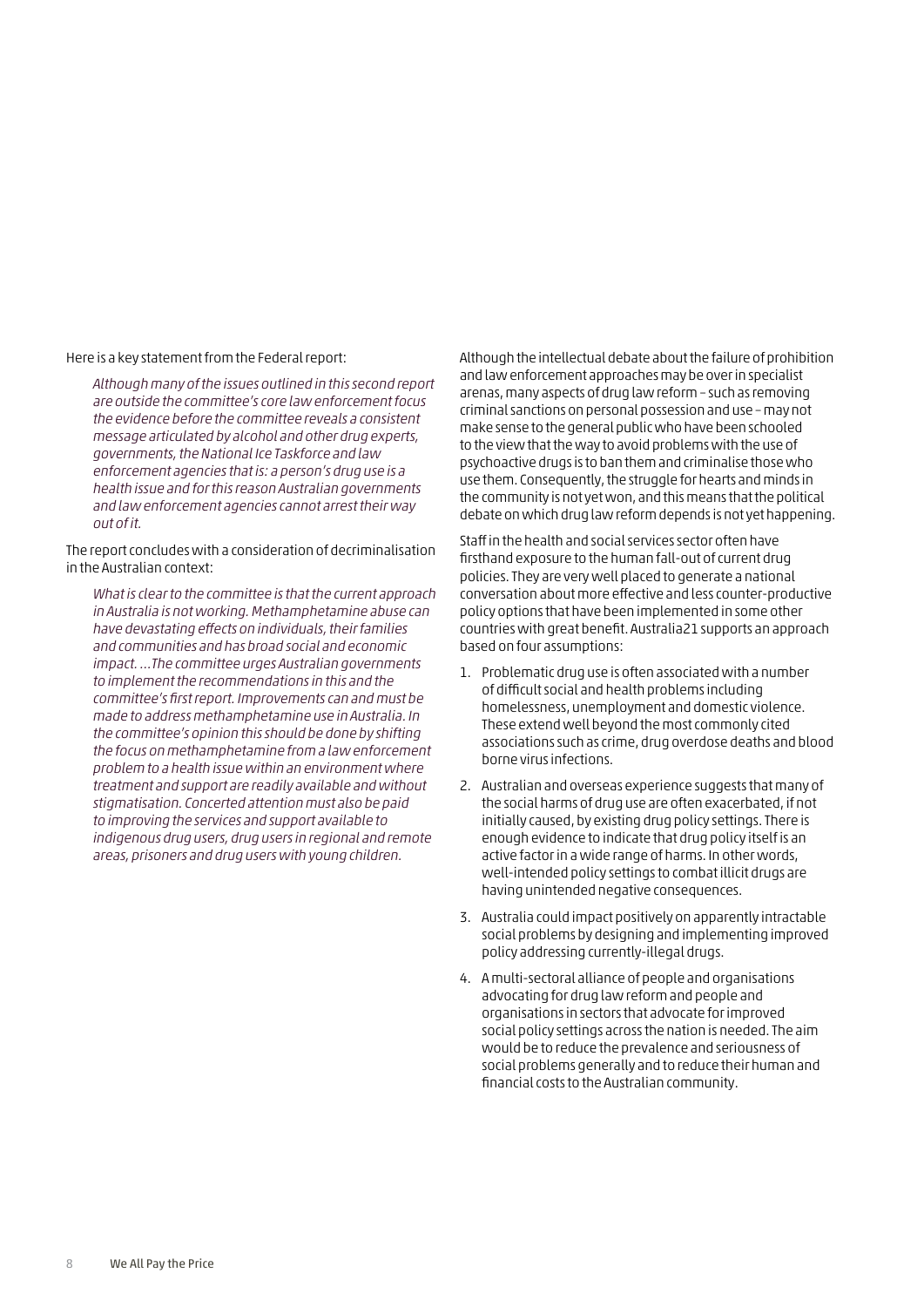The first step was to engage, via the Roundtable, with the broader health and social services sector and to explore with them how drug law reform, as an integral part ofsocial and health policy, could help to deliver better outcomes across diverse domains, at the individual, family and community level.

Thirty-six people attended the Roundtable, representing a range of organisations from the health and social services sector and from the research community. A list of participants is provided at the end of this report.

The Roundtable was conducted under the Chatham House Rule, allowing a transcript of the day's discussion to be prepared without identifying who made each comment. From this material, along with dot point summaries provided by the participants and information drawn from research and currentdevelopments, a draft report was compiled and distributed to all participants for their feedback before being finalised.

While this report draws heavily on input from Roundtable participants, it is published under the sole auspices of Australia21. Where italics are used, the words are drawn from the transcript of the Roundtable.

Our hope is that the information, findings and recommendations contained in this report, together with the active support of our colleagues in the health and social services sectors, will trigger wide community support for the changes in drug law and policy that the evidence and our consultations suggest could yield many benefits across Australia.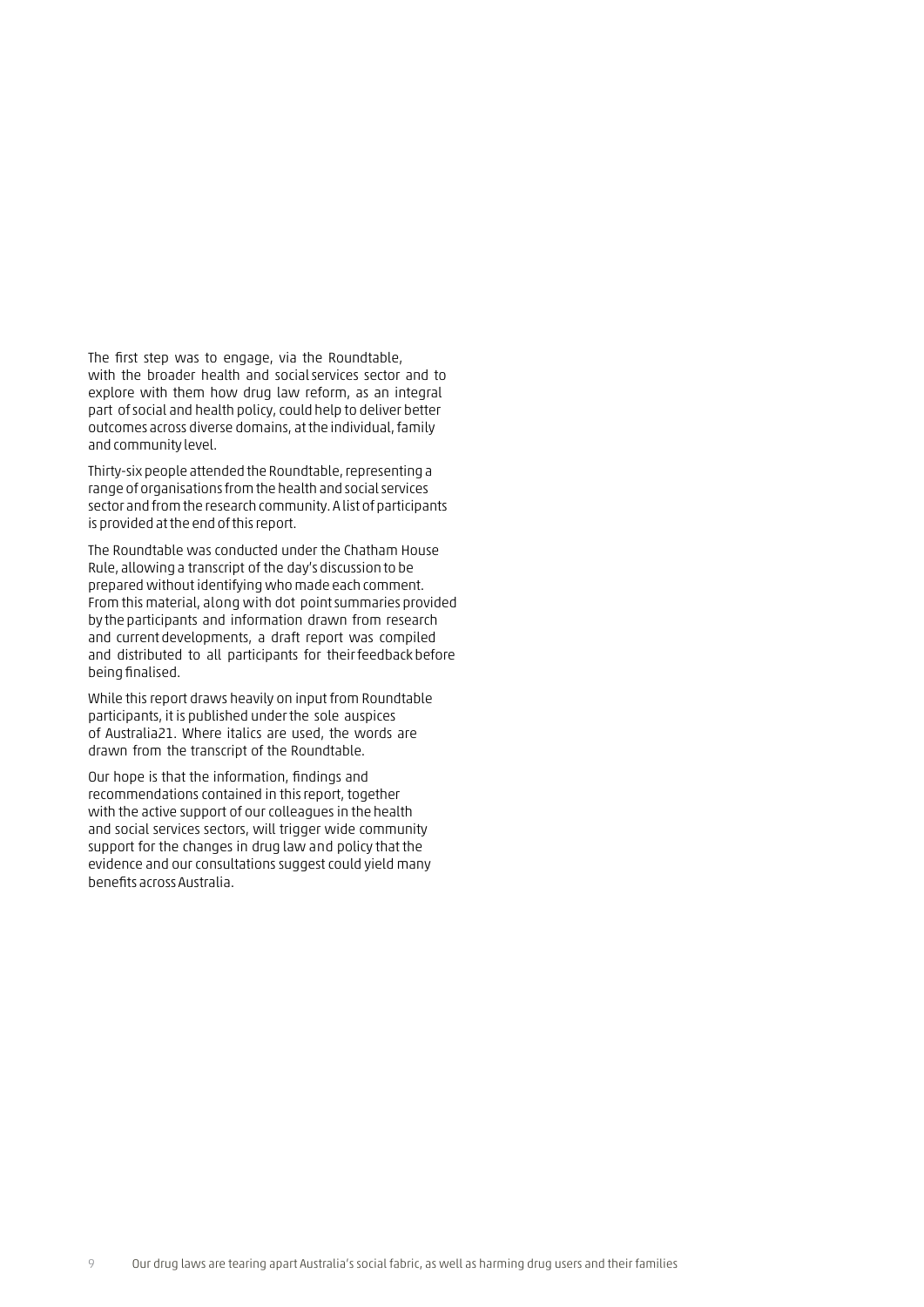## <span id="page-11-0"></span>2. How current drug policy interacts with social disadvantage and harm

The first question the Roundtable addressed was 'Can drug law reform produce valued social outcomes in diverse areas of social policy and could it do so more quickly and at lower cost than other upstream social interventions?'

There was agreement that support seems to be growing in Australia for a positive response to this question, but assigning specific benefits to drug law reform can be problematic.

A few countries have pursued reform, but because reform means different things in different countries, we have difficulty in attributing the effects that we see to definite changes in policy. Nevertheless, I think there is enough evidence of clear benefit in reform countries to be confident that drug law reform is going to produce considerable social benefit including more cohesion, less division, more inclusiveness, less stigma and discrimination, less official corruption and less violence.

Some law reform advocates argue that drug policy is implicated in virtually all of Australia's most intractable and costly social problems – extending beyond health and crime to issues including child protection, school dropout rates, suicide, mental illness, homelessness and poverty. While they acknowledge that the relationship between problematic use of illicit drugs and social problems is often bidirectional, they argue strongly for a Productivity Commission Inquiry into the extent to which the economic and social cost of many serious social problems could be reduced by adjustments to illicit drug policy.

Reaching out to the health and social services sectors and to the community should be part of constructive efforts to improve Australia's drug policy. The issues are often not straightforward.:

…Whether these reforms would save money for the community is an important part of the equation, but we also need to think about the potential unintended consequences and the effects of focusing too much on the economics. If people are spoken about purely in terms of being economic units, we risk reinforcing the marginalisation of people who are already seriously stigmatised and marginalised by the community. …I think that the lack of compassion and empathy for our fellow human beings is manifest in current drug law and policy and I'm not sure that focusing purely on the economics of it is the solution.

Removal of criminal sanctions for personal possession and use of currently illegal drugs is a critical part of progress in drug policy. In promoting the social benefits of this reform, it is important to avoid inadvertently reproducing the idea that drugs themselves are necessarily the cause of some of the problems discussed. People who use drugs may be experiencing overlapping and interlocking challenges including problems associated with poverty, mental and physical health issues, discrimination, alienation, and difficulties with the welfare system itself.

### The relationship between social policy and drug policy

The influence of drug use and drug policy on social problems and of those social problems on drug use is not straightforward. Dependence on illicit drugs, and other drug-related harms, are generally (though not always) influenced by risk factors commonly associated with disadvantage such as poor health, poverty and crime. For example, the larger the number of young people experiencing squalid housing, poverty, discrimination, poor healthcare, limited education, high levels of unemployment, underemployment and dismal future prospects, the more attractive a brief chemical vacation or lucrative illegal activity becomes. Developing harmful drug use behaviour then becomes a risk factor for acquiring or compounding the risk factors associated with disadvantage.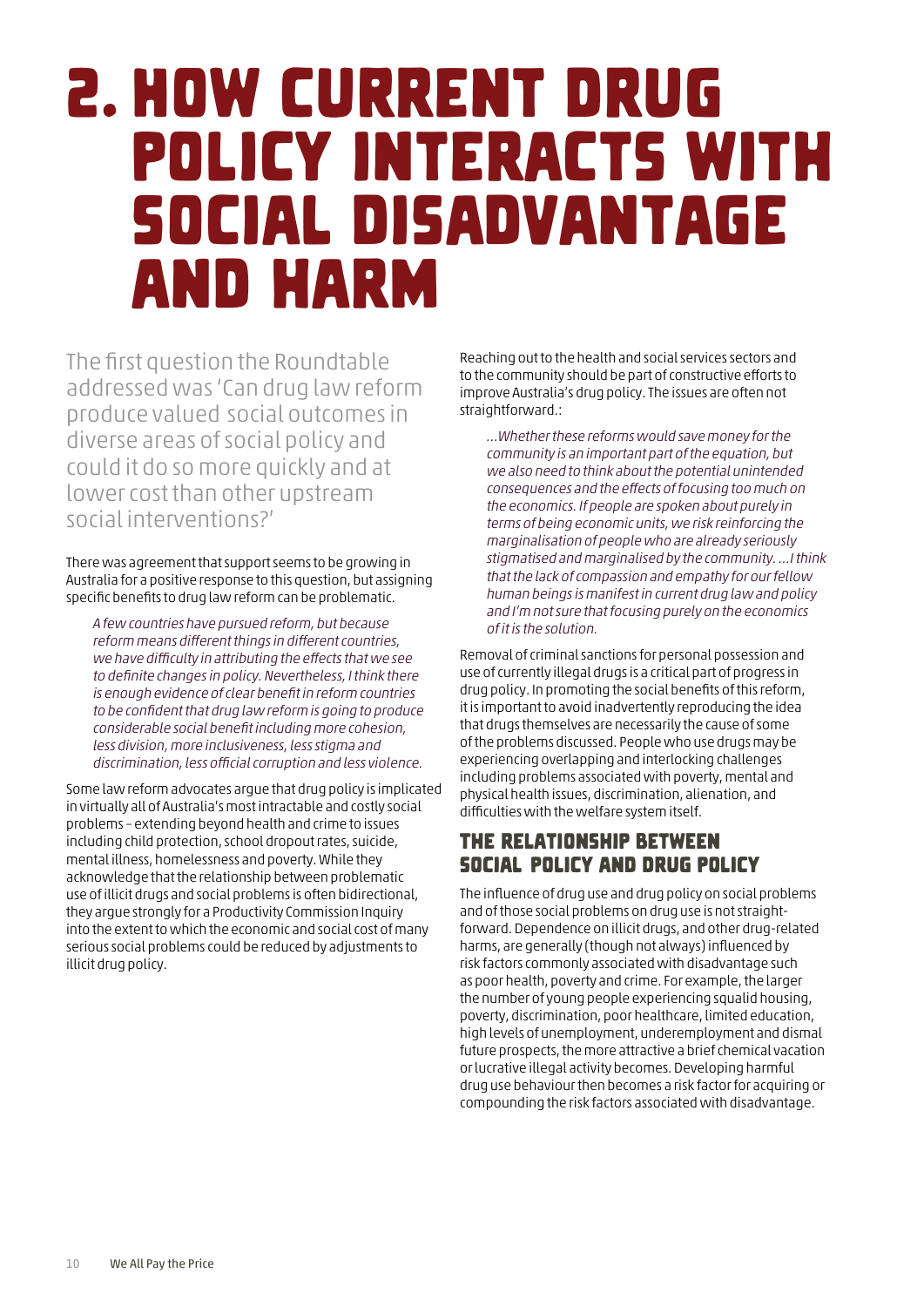As one participant emphasised:

Drug laws need to be understood within the broader legislative and policy frameworks, which force some people (especially those receiving social security payments) into inadequate, heavily scrutinised and stigmatised circumstances. Current proposed changes to welfare regimes such as drug testing and cashless welfare cards are made intelligible by ongoing efforts to construct people living in poverty as defective and needing paternalistic protection.

#### Another participant added:

Drug policy undermines the capacity of people to take responsibility for their own lives and compounds virtually all of Australia's most intractable and complex social problems.

The importance of considering the complex interactions of drug policy and social policy was highlighted by a participant's comment that:

The harms from illicit drug use in society are inextricably linked to drug laws and drug law enforcement, but also to social policy including levels of inequality in society and social welfare policies. For example, cross-national research shows that nations that have removed criminal penalties from drug use tend be associated with lower levels of health, social and economic harms, but so too do nations that have lower levels of inequality or higher social welfare nets (e.g. unemployment benefits).

Unfortunately, the role of social policy in facilitating or reducing harms from illicit drugs has been neglected to date. This has stymied the capacity to improve responses to people who use drugs and to reduce the harms from the use and supply of drugs in society.

This is an issue addressed by the famed trauma psychiatrist Bessel van der Kolk: "We need to talk about what drives people to take drugs. People that feel good about themselves don't do things that endanger their bodies …Traumatized people feel agitated, restless, tight in chest. …They take drugs in order to stabilize their bodies."

This drive to regulate one's body and mind to escape distress activates all addictions, substance-related or not, mild or severe. Experienced practitioners tell us that when people who use drugs are asked what they gain from the practice they say things like 'It helped to escape emotional pain …it numbed me …helped me deal with stress …gave me peace of mind ... a sense of connection with others …a sense of control.'

Such responses illuminate that addiction originates in a person's attempt to solve genuine human problems: those of emotional loss, of overwhelming stress, of lost connection. It is a forlorn and ultimately futile attempt to solve the dilemma of human suffering.

Not all addictions stem from such severe hurt, but all are rooted in sorrow, helplessness and alienation, so there is no effective way of addressing addiction without addressing its fundamental psychosocial origins.1

For several years Australia21 has presented strong evidence that a law enforcement approach does not address these fundamental psychosocial issues and in fact can exacerbate them. Consulting with those in the health and social services sectors who deal with this human suffering every day has reinforced the need to work together to increase empathy for those who experience problematic drug use and to implement more rational, compassionate and effective responses for the benefit of everyone in our society.

Much is known about creating social environments that are less conducive to debilitating drug use. Our problem lies in acquiring the commitment to fund those long-term efforts, which would achieve a more equal, inclusive democratic society — a society where people are valued for their human essence and if they find themselves in difficulty they can access personal and communal support.

<sup>1</sup> Mate G, 'Don't ostracize drugs users – empathize with them' The Globe and Mail, 17 August 2018. https[://www.theglobeandmail.com/opinion/article-dont](http://www.theglobeandmail.com/opinion/article-dont-ostracize-drugs-users-empathize-with-them/)[ostracize-drugs-users-empathize-with-them/](http://www.theglobeandmail.com/opinion/article-dont-ostracize-drugs-users-empathize-with-them/) accessed 17/8/18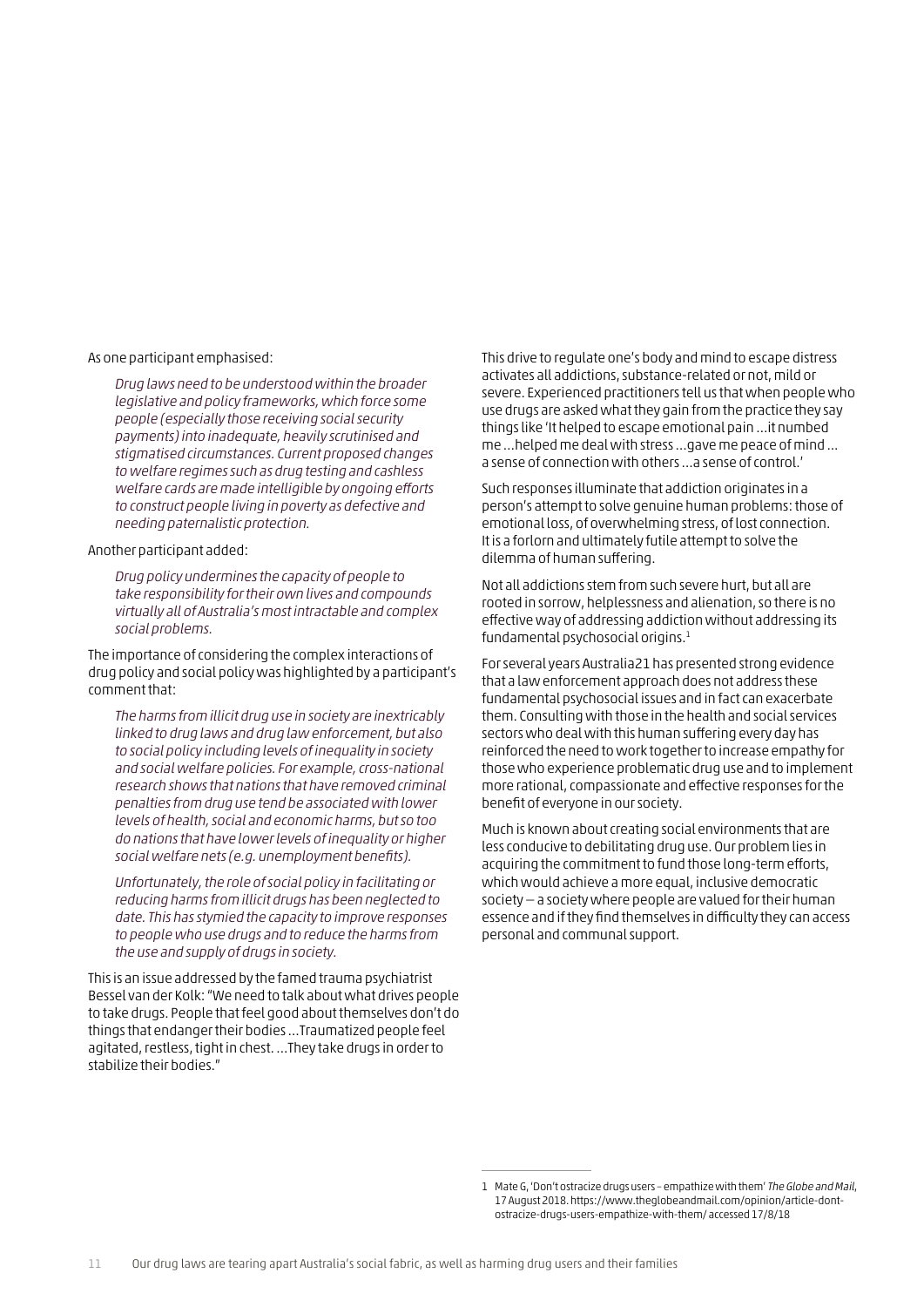### Differentiating harm from drug use and harm from drug policy

Differentiating harm from illicit drugs and harm resulting from our illicit drugs policy is critical to understanding the need for reform. With the legal drugs — alcohol and tobacco — consumption and harm are closely linked. Casualties from alcohol, such as deaths from cirrhosis, are closely correlated at the individual or community level with the quantity of pure alcohol consumed over a period of time. Similarly for tobacco: the risk of lung cancer, for example, is highly correlated with the number of cigarettes smoked over the years. However, many of the harms associated with illicit drugs are more the result of the black market distribution system, and of social responses to people who use drugs, than the pharmacology of the drug itself. When pharmaceutical heroin is provided medically to people severely dependent on street heroin, they will often improve even though no previous treatment had helped. As well, the difficulties of accurately estimating the consumption and quality of illegal drugs means that it is very difficult to correlate quantities of illicit drug consumption with harm.

Drug policy often has unanticipated counterproductive effects. Many drug policy decisions are based on intuitive guesses about the likely effect of future policy changes. But in practice, these guesses are often quite wrong. When communities rely heavily on drug law enforcement to control illicit drugs, the so-called 'iron law of prohibition' often takes over. The 'iron law of prohibition' posits that, as law enforcement becomes more intense, the potency of prohibited substances increases.2

Traffickers trying to evade detection search for more powerful and more concentrated drugs for their lucrative trade. The 'iron law of prohibition' was evident in the USA when, soon after alcohol was prohibited in 1920, beer disappeared only to be replaced by more lucrative wine or spirits. After prohibition was repealed in 1933, beer quickly returned. We are now once again observing the iron law of prohibition in a number of first-world countries when street opioid is contaminated with extremely powerful and concentrated drugs such as fentanyl and carfentanil. The emergence of 'ice' in the Australian drug market is another example of the iron law of prohibition.

It is also hard to ever be sure whether the adverse effects that the community is concerned about are in reality due to the effects of the drugs themselves or are the effect of drug policy. Robbing banks is not a likely side effect that could be confidently predicted from what is known about the pharmacology of heroin. Yet when demand for heroin is strong – despite prohibition – and legal heroin is in short supply, the black market supplies heroin at very high prices. Some of the people who have become dependent on street heroin will rob banks to pay the excessive price. It is more accurate to attribute bank robberies among some people who use heroin to an unintended adverse effect of drug prohibition than to blame heroin itself. Many examples exist to illustrate that it is not necessarily drug use itself which causes or increases harms but it is our drug policy which leads many people who are not criminals to become involved in criminal activities, causing lasting harm to them and their families.

Population studies indicate that between a third and a half of the Australian population have at some stage used illicit drugs. A war against drugs is thus a war against perhaps a third of our young population.

Many successful lawyers, teachers, plumbers, technicians, doctors and parents have used illicit drugs at some time in their lives, especially when younger. Some, or too many of their peers, have had their lives interrupted by prosecution for their use of these same drugs in a similar manner. Many of these people have found their lives significantly stigmatised and disadvantaged as a result of this response. They struggle to live as full citizens and to fulfil their expected role in our community.

Significant numbers of people start using during their late teens and early 20s and by the late 20s most of them have stopped using without any treatment. Of all the people who use illicit drugs, perhaps between a quarter and a third of them at some stage during their drug use end up with a 'drug use disorder', meaning that they use heavily without the capacity to modify that use. While the vast majority recover without recourse to treatment, some will need help.

<sup>2</sup> Beletsky, L & Davis, CS 2017, 'Today's fentanyl crisis: prohibition's Iron Law, revisited', International Journal of Drug Policy, vol. 46, pp. 156–9; Cowan, RC 1986, 'How the narcs created crack: a war against ourselves', National Review, vol. 38, no. 23, pp. 26–34.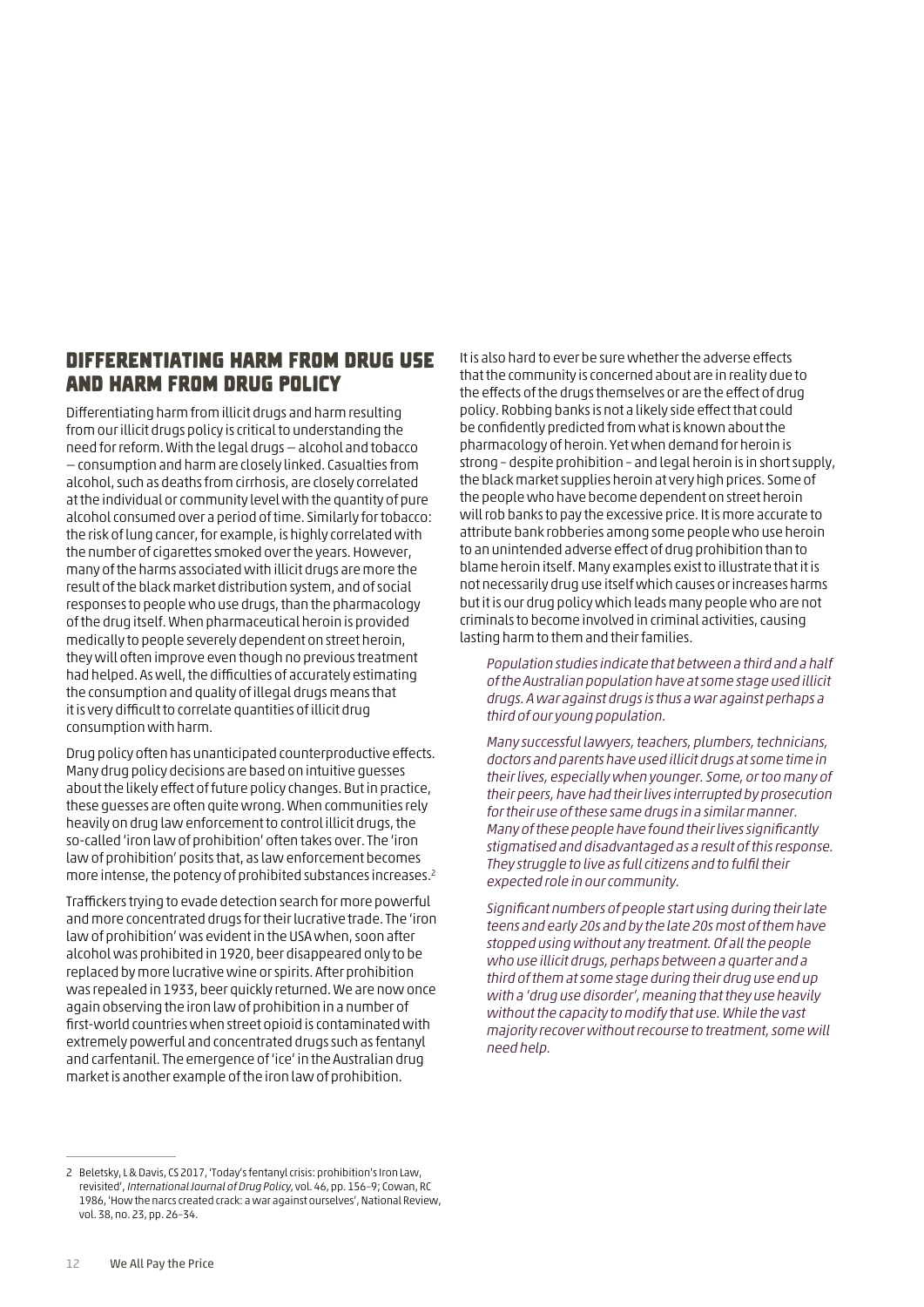Making illicit drug use a punishable crime can create barriers to accessing needed treatment and support. The priority should be to keep people who use drugs alive and healthy during their period of drug experimentation.

A Roundtable participant shared this experience:

The interference of the law in what may be a health issue can drive people away from the help they need. The shame, stigma and marginalisation, which goes hand in hand with prohibition drug policies, stops many families from speaking out or seeking help. Prohibition policies curtail informed discussion, stifle effective response to drug use in schools and alienate parent from child. An incident two weeks before my son died in 1992 convinced me that prohibition drug laws do not protect our young people from drugs, and that without prohibition my son might still be alive today.

### Examples of the interaction of drug policy and other social policies

#### Drug policy and criminal justice

According to the Australian Bureau of Statistics, between 2007 and 2017 our prison population increased by 40 per cent. Meanwhile some estimates suggest that in any prison 80 per cent of inmates have a substance dependence problem. This is hardly surprising, given that our prisons are overwhelmingly crowded with the most marginalised and disadvantaged, and disadvantage and psychological trauma are known to predispose some people to self-medicate using illicit drugs.

Once in the criminal system, institutionalisation, cumulative trauma, exposure to hardened criminals and the availability of harder drugs within prisons impact dramatically on an individual's ability to gain control over their drug use and to rebuild their lives on release.

Continued misuse of drugs and alcohol will, for many, lead to repeated incarceration, especially where long term, chronic drug use has prompted criminal behaviour to support a habit. So a conviction often contributes to further marginalisation and disadvantage.

As a direct provider of services pre-and post-release from prison in Victoria, we are seeing a high percentage of remandees coming through at the moment with drug-related aggravated assault as the reason for being imprisoned. …The consequences of people being imprisoned are horrendous. There is no easy way out of the justice system once people have been incarcerated.

The prison environment harms rather than helps the mental health of inmates, undermines their capacity to function in the community afterwards and reinforces their disconnection from society.

Imprisonment is not a therapeutic response to the use of drugs and the criminal justice system should not be a gatekeeper for health and support interventions.

#### Drug policy and child protection

Where parents are convicted of drug related offences the cost is borne by their children and the community. While some programs do exist to support people who are known to use drugs to sustain parental roles, the children are often removed. As one expert in this area says: The "state is a cold breast" and many of these children then become part of a next generation of 'problem youth', troubled adults and parents. Removal of criminal sanctions for possession could help to break this cycle of disadvantage. If we stop criminalising parents, providing support would cost less both financially and socially than punishment, and it would give people who use drugs a reasonable chance of maintaining their parenting roles and providing more promising futures for their children. The current approach punishes not only the parent who uses drugs, but also their children.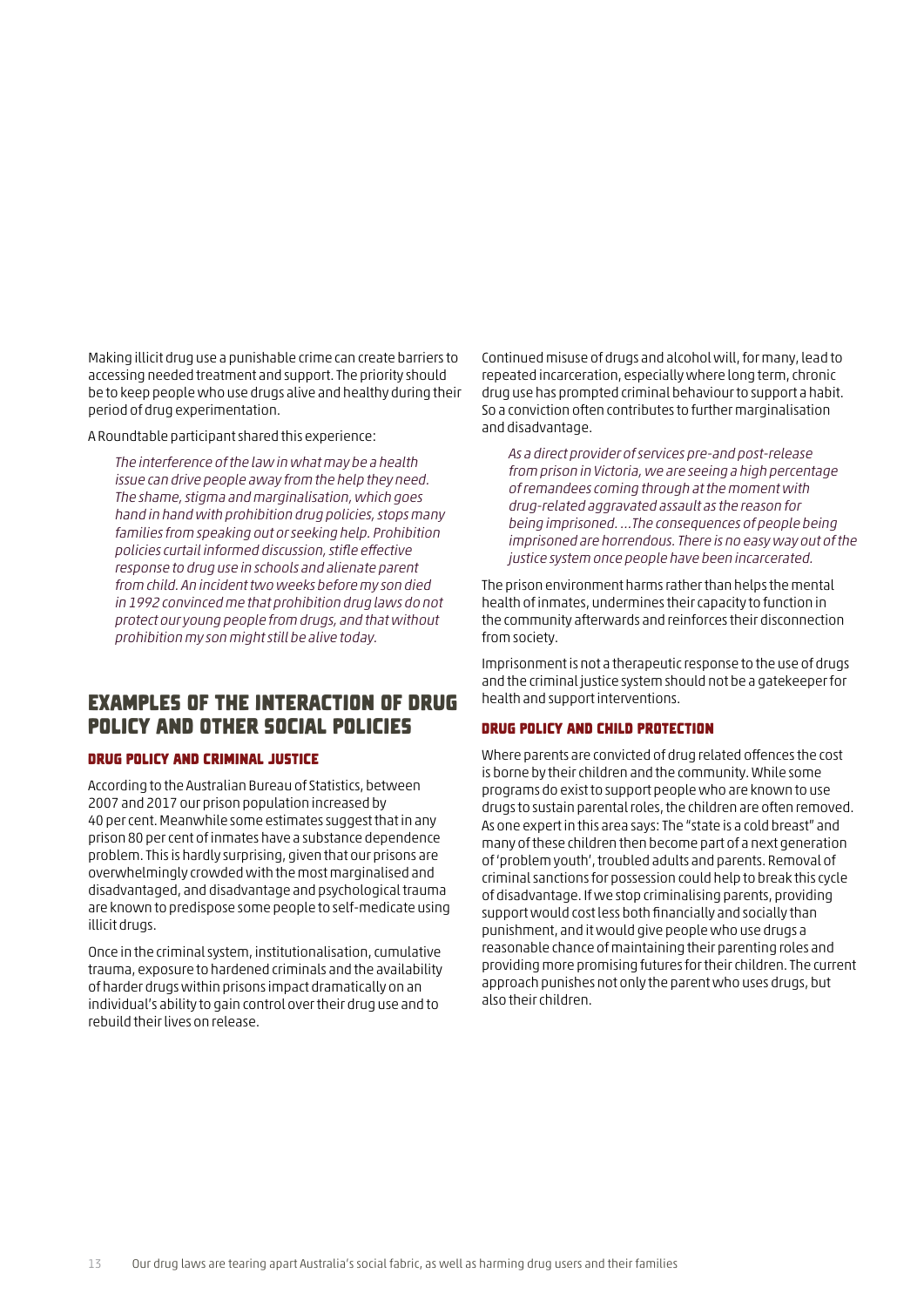Another participant commented:

The illegal nature of particular substances gets in the way of making objective assessments of the impact of substance use on parenting and children. Similar to the drug-driving tests which only consider the presence of a substance in the system, not impairment, and testing of welfare recipients, the presence of drug-using equipment or evidence of use at some point in time is often seen as a reason for child protection interventions regardless of the impacts of drug use on parenting and children. Alcohol is associated with more harms to families, in terms of impacts on a developing foetus and on parenting, than are most illicit drugs.

Fear of the law and its impacts can also make difficult situations worse:

Stigma, judgement and fear of the child protection system becoming involved with and/or removing their child(ren) lead to parents who use illicit drugs being deterred from accessing services. Pregnant substance-using women are more likely to present late or unbooked to antenatal care, which in turn increases the likelihood of child protection involvement. Substance-using parents may also have difficulties accessing support and treatment at the time required to meet the requirements of the child protection system.

Parents with substance use issues often increase their substance use following the removal of a child, as they are unable to deal with the grief and loss, but also are likely to have further children to replace the child they have lost, the next baby then being at higher risk of removal.

In addition to a more nuanced approach to child protection action in families who use drugs, there needs to be a focus on other child protection issues associated with drug use. Severe childhood physical and sexual trauma and other very negative early experiences are believed to be not uncommon in young people who go on to develop major drug problems, but the nature and extent of these experiences and their connection to drug use is still poorly understood. How young children at risk could be identified, how the potential for subsequent progression to problematic drug use might be prevented, and effective ways of managing people with significant drug problems and a history of childhood trauma — these are questions that require more research.

#### Drug policy and mental health comorbidity

There is a particularly intimate link between risk factors associated with harmful drug use and mental illness to the extent that, as a Senate Select Committee reported in 2006, comorbid (co-occuring) mental illness and substance dependence are the expectation rather than the exception. People who use drugs who have been arrested are then stressed by the coercive processes of the criminal law, notably arrest, incurring fines and possibly even imprisonment. This stress typically aggravates existing mental health problems and precipitates others.

At the same time, problematic drug use is complex and it is difficult to determine to what degree drug use causes mental health problems, and to what degree mental health problems give rise to problematic drug use. Data from the National Drug Strategy Household Survey 2016 shows that among people who had recently (in the last 12 months) used an illicit drug, about 27% had been diagnosed or treated for a mental illness an increase from 21% in 2013. Rates of mental illness were particularly high, and saw the most significant increases, for meth/amphetamine and ecstasy users. In 2016, 42% of meth/amphetamine users had a mental illness, up from 29% in 2013, while the rate of mental illness among ecstasy users also rose from 18% to 27%.3

<sup>3</sup> Australian Institute of Health and Welfare media release 28/9/2017 https://[www.aihw.gov.au/news-](http://www.aihw.gov.au/news-)media/media-releases/2017/september/ mental-illness-rising-among-meth-amphetamine-and-e Accessed 12/5/2018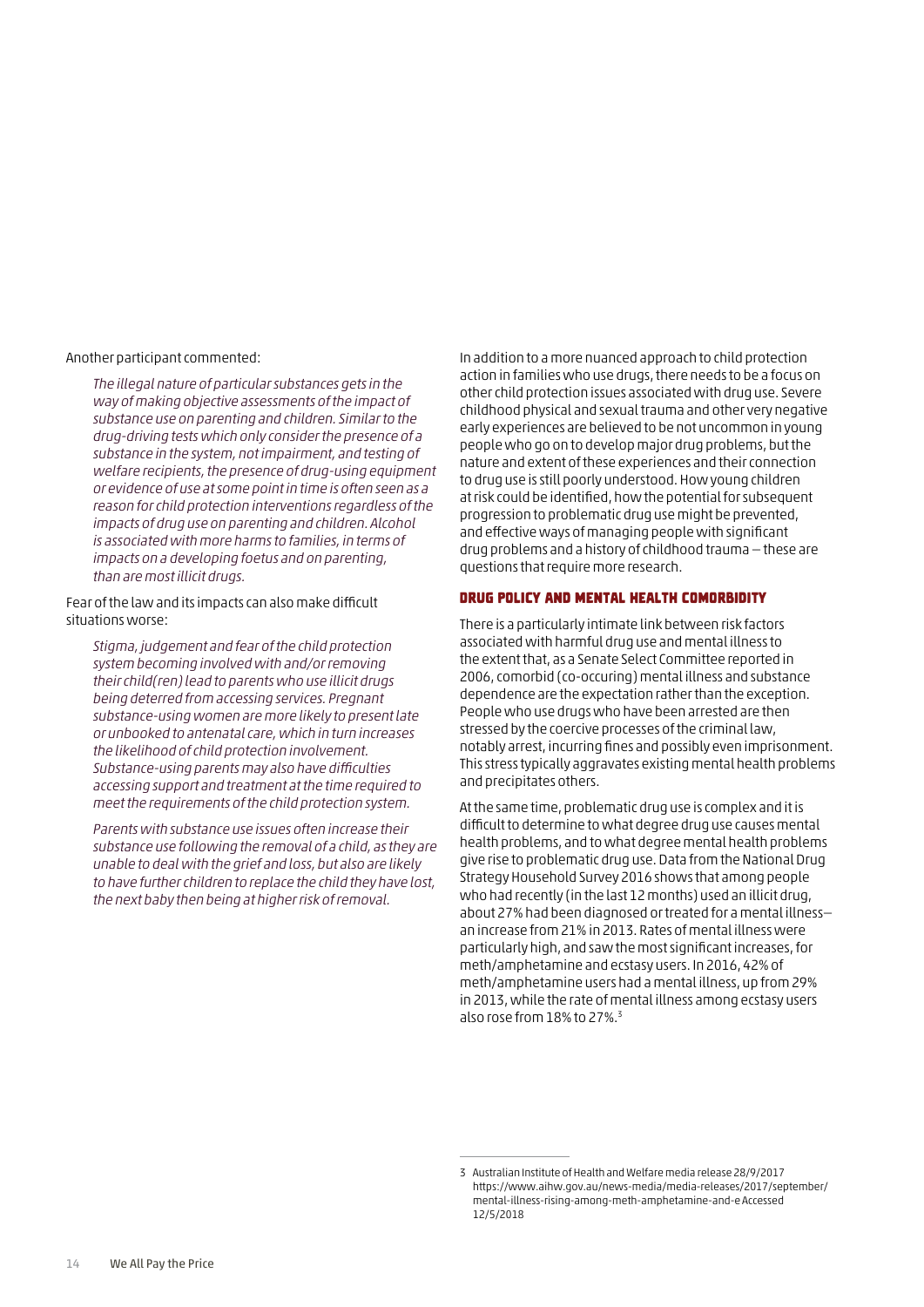The Victorian Association for the Care and Resettlement of Offenders (VACRO) reported that an estimated 46% of clients in their post-release program in the first quarter of 2018 self-identified both as using drugs and having a mental illness. VACRO sees lack of dual diagnosis treatment as a massive gap in the system, which makes accessing effective treatment extremely difficult. People with this comorbidity can receive alcohol and drug treatment that focuses on harm minimisation without addressing the underlying mental health factors that have contributed to their drug use, such as trauma. Some clients can receive alcohol and drug treatment from one practitioner and separately see a bulk-billing psychologist through a mental health care plan. Although these issues are intertwined, they receive treatment and support for them separately. Attending two different appointments is an impediment for people who experience a number of other barriers to treatment, such as coping with a lack of local services or practitioners, potential loss of work shifts, limited access to transport, the need to care for dependents and low capacity for self-motivation, as well as discrimination and stigmatisation.

While at the grass roots level, many alcohol and drug services conduct case conferencing with mental health services, there is a need for more attention to coordinated research, practice and policy in this area. Prisons in particular need to introduce a healing, trauma based therapeutic model established specifically for comorbid mental health/substance use disorder inmates.

### Changed drug policy leading to better social outcomes

Currently, the diversion programs in most (but not all) of the Australian states and territories give police the opportunity to divert some people who have been apprehended using or possessing illicit drugs away from the criminal justice system into assessment for drug education, treatment and rehabilitation. There is firm evidence that for those who have been diverted in this way, there is a trend to improved employment, better housing stability, better family stability and better relationships with others. However, once people are diverted, positive outcomes are also dependent on having adequate resources available for assessment, education, treatment and rehabilitation. These services may not be provided or are unavailable to new clients because of existing caseloads.

The best example of changes to drug policy leading to better social outcomes is from Portugal (see Appendix 4) where personal possession of all drugs has been decriminalised and comprehensive treatment and rehabilitation is available across the country, not just in large centres. The results are very positive, with both improved health and social outcomes.

The Portuguese drug policy is arguably the most striking example of the benefits of incorporating social policy into the drug law reform discussions, as exemplified by the significant reductions in HIV/AIDS and overdose, as well as the burden on the prison system and the reduced social costs of responding to illicit drugs.

By contrast, countries that have pursued an aggressive war on drugs and rely on law enforcement to try to stamp out illicit drug use have experienced huge community violence. One example is the Philippines experience of about 12,000 extra-judicial killings of people deemed by government agencies to be associated with drugs.

In addition to the limited diversion programs in Australia, some states and territories have quietly introduced a number of de facto and de jure decriminalisation options, whereby frontline law enforcers are able to take a discretionary approach to charging people for personal use and possession. These have not had the dire consequences feared by proponents of tough on drugs policies, but the laws are applied inconsistently across the various jurisdictions.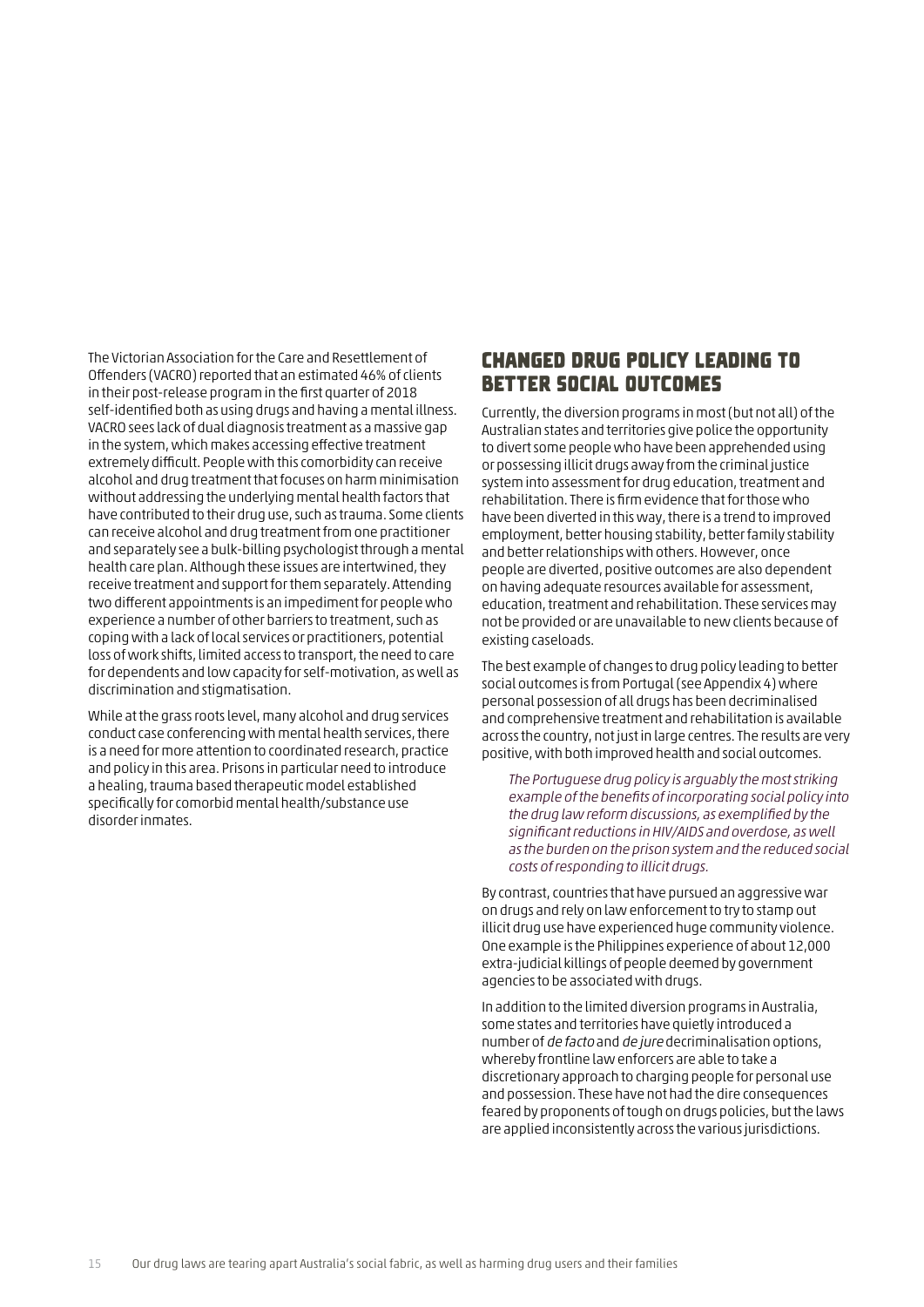### The impact of drug policy on accessing treatment

One compelling reason behind the need to remove criminal sanctions for drug use is the impact of stigma and discrimination on access to care. Although there are diverse views about drug use or people who use drugs in the community, there is strong support for people with problematic drug use being able to access treatment readily yet demonising and criminalising them creates an enormous barrier to treatment and support.

The quality, distribution and funding of treatment services for people with drug use problems in Australia is often criticised as grossly inadequate, particularly given that Australia's death rates from drug overdose are currently well above the levels reported in Europe (2.18 per 100,000 of population). In 2016, Australia registered 7.5 drug-induced deaths per 100,000. This is the highest number in twenty years and is similar to the late 1990s, when there was a steep increase in opioid use, specifically heroin.

Changes in the nature of drug deaths have been significant over this period. In 2016, a drug-induced death in Australia was most likely to have involved a middle aged male, living outside of a capital city, who was misusing prescription drugs such as benzodiazepines or oxycodone in a multiple drug use setting, with the death most likely being considered accidental. This profile is quite different from that seen in 1999, when a person who died from a drug-induced death was most likely to have been in their early 30s, with morphine, heroin or benzodiazepines detected on toxicology at death.

Across the whole population, younger Australians (under 35 years of age) have lower rates of drug-induced death when compared to 1999, while older Australians (45 and over) generally have higher rates. This also reflects changes in the types of drugs causing death. Deaths from illicit substances like heroin and methamphetamines tend to occur among younger age groups, while deaths from benzodiazepines and prescription opiates tend to occur among older people.4

This statistical information is important when considering the most effective approaches to minimising harms from psychoactive drug use in Australia. Substance use patterns and associated harms evolve over time and, to address changing contexts, strategies to deal with those harms also need to change. At present, some 64% of Australian government expenditure on illicit drugs is directed at disrupting the supply policing and enforcing laws — and yet the problems persist. It is clear there needs to be a more nuanced social and health treatment response.

In addition, there has been a concentration of services in the larger cities, although drug problems are clearly evident in regional and remote areas which are substantially under-serviced. Workforce development and education in this field is also inadequate and policy frameworks need to link education, prevention and treatment of the currently legal drugs — alcohol and tobacco — with those for currently illicit drugs.

Easier access to the short acting opioid antagonist, naloxone, is also needed to address opioid related harm. Free and readily-available naloxone is now a common practice in many settings abroad, but not in Australia. As our nation struggles to deal with its current epidemic of opioid-related morbidity and mortality (illness and death), increased and easier access to naloxone would be relatively low cost and would save lives, as recommended in the Penington Institute report Saving Lives: Australian naloxone access model, released in September 2018.

## Barriers to accessing treatment

Australia's national drugs strategy has three "pillars," aimed at reducing demand, supply and harm from drug use. Given the repeated concern at the Roundtable that insufficient attention is being given to treatment, it was suggested that it might be more effective to make treatment a separate fourth pillar of Australian drug policy. Separating treatment from supply reduction, demand reduction and harm minimisation could help to bring new emphasis to treatment and facilitate trials of new approaches, such as the use of hydromorphone. In addition, there should be legal codification of "diversion" across all Australian jurisdictions, so that 100 per cent of those who are apprehended for possession and use of drugs could be diverted from the criminal justice system if treatment for their drug use was deemed to be warranted.

<sup>4</sup> Australian Bureau of Statistics 2018, Drug induced deaths in Australia: a changing story, Causes of death, Australia, 2016, catalogue no.3303.0, Australian Bureau of Statistics, Canberra; European Monitoring Centre for Drugs and Drug Addiction 2018, European Drug Report 2018: trends and developments, EMCDDA, Lisbon.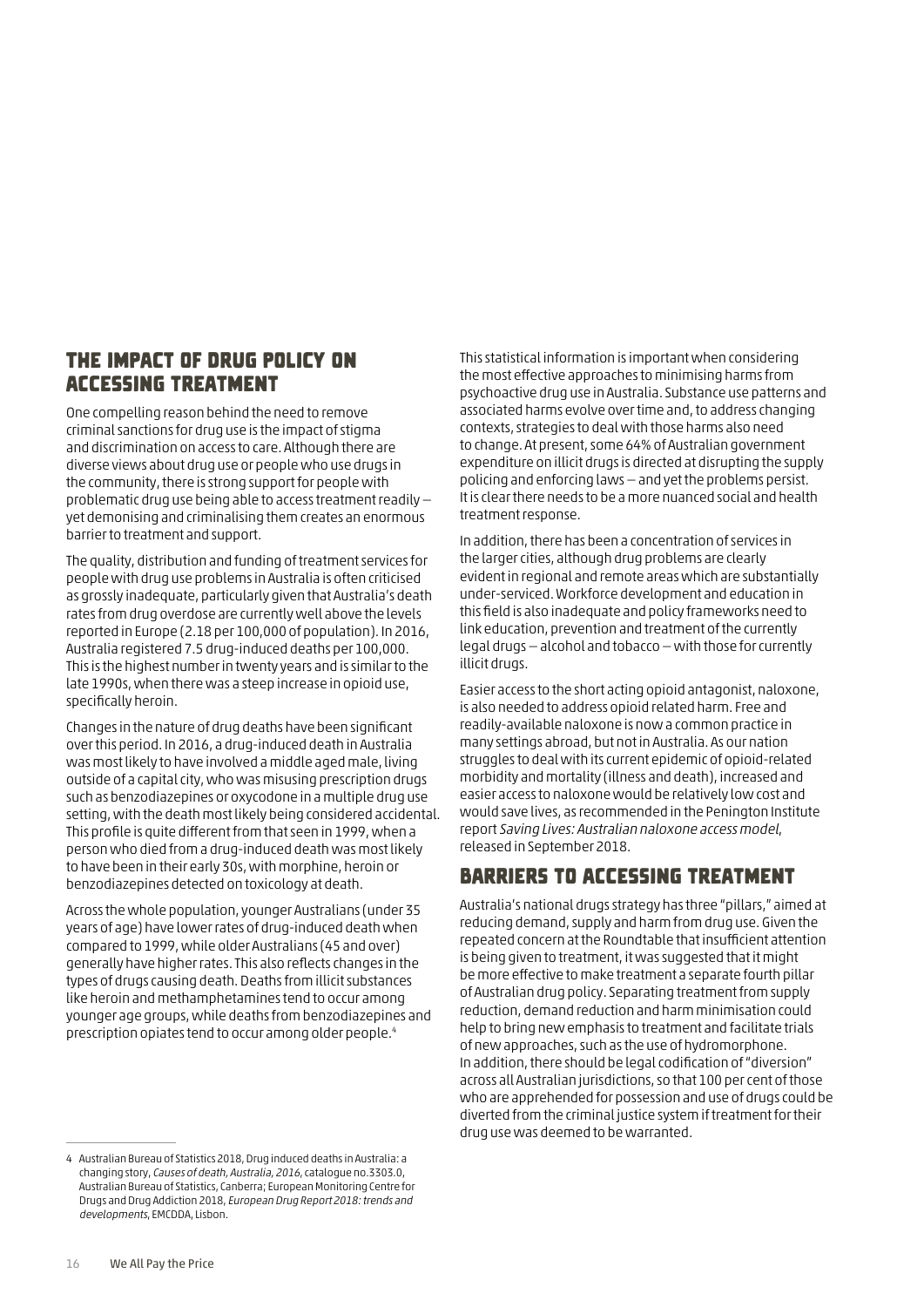The high cost of private rehabilitation services, their frequent poor quality, and the typically long waiting lists for treatment and rehabilitation services provided in the not-for-profit sector are often discussed, but there are also other cost barriers. The ongoing problem of very high fees for opioid substitution therapy (OST) continues to cause considerable social problems and challenges. OST is well known to be an evidence-based, cost-effective public health strategy for managing opioid dependence in other countries and yet in Australia the cost is still a barrier to access. This continues to have a profound effect on individuals and families, with people in some cases having to choose between paying for their daily OST and paying their rent, or buying basic items such as shoes for their children. Inability to access OST exacerbates broader social problems.

Research into the return on investment relating to current priorities and investments detailed in the 2017–2026 National Drug Strategy would be extremely useful and there is a role for the Productivity Commission here. For example, the research that documented the return on investment of needle and syringe programs in 2002 and 2009 provided valuable supporting evidence for those, which is still used today.

## Implications for policy makers

In several European countries there are some encouraging signs of a broader movement to recognise the connection between drug laws and social policy. On 8 March 2018 the European Council issued a resolution (6931/18) stressing the need for all nations to provide and consider expanding alternatives to imprisonment for drug using offenders, noting that this "might reduce repeat offending rates and relieve the financial and administrative burden and social costs, while also increasing social inclusion".

While agreeing that this kind of drug law reform could make a significant difference to social outcomes, it must be acknowledged that social policy reform does not happen cheaply or quickly or in isolation from service infrastructure development. For example, prescription drug monitoring programs were recently introduced in Victoria to reduce the incidence of abuse of opioid analgesics. However, their impact has been undermined because there is grossly inadequate infrastructure to support the reform in the treatment sector, which is responsible for providing services to people who are now being denied prescriptions for the pharmaceutical analgesics on which they are dependent.

In the Australian context, it is still easier to identify the disadvantages of current prohibition policy than to validate the likely benefits of reform. However, there is a growing view that it is highly likely that removal of criminal sanctions could lead to more cohesion, less division, more inclusion, less stigma and discrimination, as well as less corruption and less violence — and, last but not least, a better quality of life for those who are vulnerable to harmful drug use, and for their families. This has the potential to significantly reduce the health, social and economic costs of drug harms ultimately borne by all Australians.

While drug law reform is not a panacea for all social problems, it was agreed that if it was accompanied by more compassionate community attitudes, it could produce many beneficial social outcomes for all of us:

It is time to move away from punitive laws and look at the research and evidence of policies that put the welfare of the person ahead of the ideology of a policy that doesn't work. We need to look at policies that connect people with their community rather than disconnect them. We need to seriously consider things like decriminalisation as in Portugal, heroin assisted treatment, first class rehabilitation and counselling. These changes will not only help the individual and the family but society as a whole and be cost effective for governments.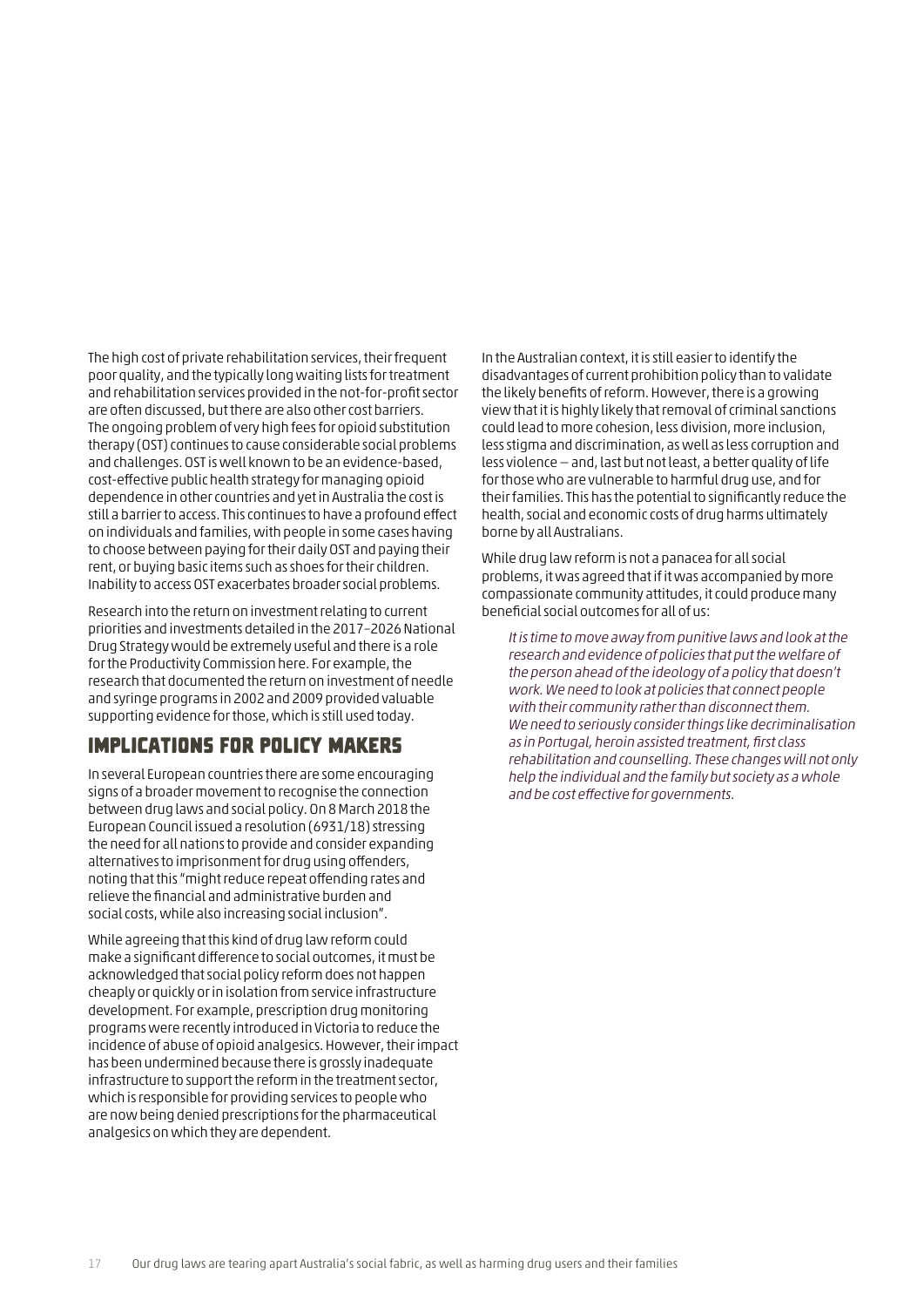## <span id="page-19-0"></span>3. An invitation to the health and social services sector

Imagine a world where:

- People who use drugs do not face the threat of prosecution, possible imprisonment and its aftermath.
- Those who use drugs in a problematic way can access treatment, rehabilitation and broad social support when they need it.
- Law enforcement officers and the courts focus on reducing criminal control of the drug market and are released from spending time criminalising people who use drugs.

Think about the impact of those changes on the people who seek help and on the services that deliver it, think about how such changes could release resources to improve the effectiveness of services that are offered. There are clear benefits of a concerted approach from the health and social services sector around drug law reform:

While drug law reform is not a panacea for all social problems, and it is not the only goal, I do see that law reform could go some way to reducing significant stigma around drug use in the social policy environment. So, for example, we say we want more public housing — but not for people who use drugs. We want to support people into employment — but not if they use drugs. There is a divide according to whether they use of drugs or not. People who use drugs are not just drug users they are also people who may have complex health needs and social disadvantage that often includes homelessness. I hope we can explore the development of coalitions between our sectors so that we can achieve more by working together rather than advocating for change only in our respective areas. Drug law reform is one area that we can advocate for together.

People who support sensible drug law reform will need to work together more, perhaps starting by supporting the removal of criminal penalties for personal use and possession of all illicit drugs. The evidence suggests that would bring benefits to health and social service organisations and better outcomes for the people they serve, and this position could be argued even more powerfully if it were supported publicly by the broad health and social services sectors.

### Why working together makes sense

Many policies that affect people who use drugs are not considered drug policy, and many specific drug policies have large effects outside the drug domain — on social problems such as crime, poverty and child abuse. A clear example can be found in efforts to reduce property crime and public disorder.

The evidence suggests that in many societies, the best method of pursuing this goal would be to expand opioid substitution therapy for opioid dependent individuals. Yet many policy planning groups seeking to reduce street crime include not a single expert in services for people who use drugs. The same point holds for societal efforts to reduce child abuse or to curtail the spread of blood borne diseases, both of which could be a substantially enhanced by coordination with drug policies.

The harms associated with current drug policies are too serious and widespread to be left to the attention of the few civil society voices and researchers who give attention to that subject. People and organisations focusing on improved health and social policy broadly have much to gain from incorporating drug law reform into their advocacy work. This reform could be achieved rapidly and at relatively low expense, potentially producing valued outcomes across both sectors.

That this is a profitable focus of attention is demonstrated by the improved health and social outcomes experienced by countries like Portugal which have abandoned criminal processing of drug users (though not of drug traffickers). It is therefore timely for those civil society organisations which promote broader welfare in the community to pay attention to the benefits that could accrue to the whole community from doing the same in Australia.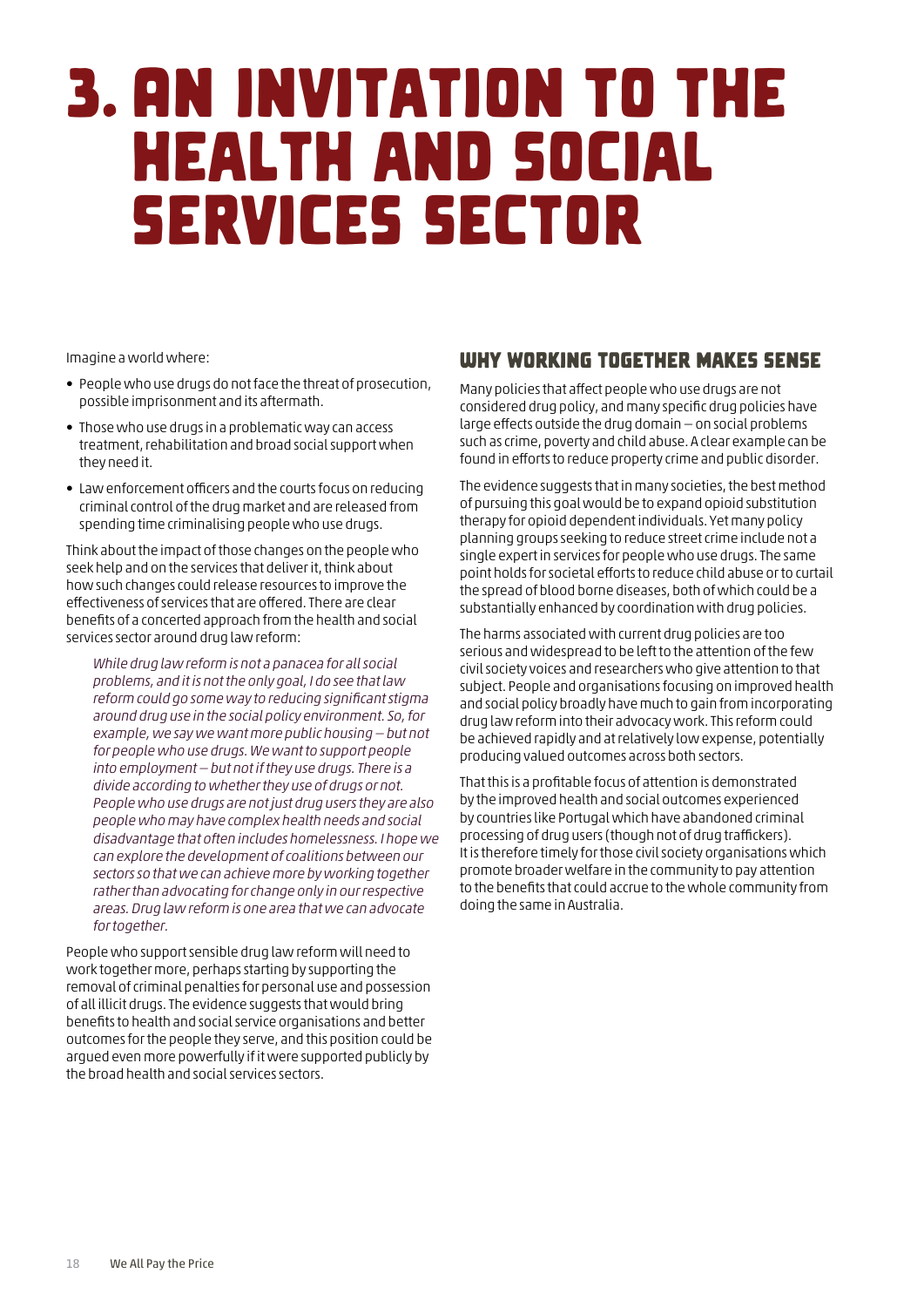### Understanding each other perceptions and observations

The perception of those within the drug law reform community is that civil society organisations with a broad interest in ameliorating disadvantage and fostering social capital have not paid much attention to the potential for drug law reform to promote their objectives. The field of drug policy seems to have been left to those who focus upon crime, prisons and health. Even within each of these domains, interest in drug policy is restricted to a relatively small number of researchers, specialists in addiction medicine and blood borne viruses, public servants, and some drug prevention and treatment workers. It is particularly surprising that the mental health professions appear to pay so little attention to drug policy. Substance use disorders are a recognised mental health condition and those with common mental health conditions like depression and anxiety are at a particularly high risk of developing a substance use disorder.

Observation indicates that practitioners in the social and health fields are — understandably and admirably — highly focused on providing treatment and support, often with severely limited resources. This may divert their attention from policy levers, such as removing criminal sanctions from possession and use of drugs, that could potentially make significant improvement in the lives of their clients and enable treatment and support to be much more effective.

We need to build the coalition beyond the usual suspects. An example from my experience is involvement with the Cancer Council tackling tobacco. We promoted it not just as a health issue but also as a social justice and human rights issue, because it affects lower socio-economic strata more than others. …We were wanting them not only to change policy but asking them to change service delivery practices and prioritise programs to reduce tobacco use.

Gaining support for removing criminal sanctions on personal drug possession and use should be easier because the evidence on the impact is quite strong and you're not asking people to change their service delivery practice but to support a change in social policy. There is tremendous potential to engage the whole non-government and government service sector beyond the things being done already.

In addition, people working at the coalface may have the same concerns about drug law reform as other members of the community. Acknowledging and responding to these concerns is important:

Talking to people in my two areas of work in a hospital setting and in a women's alcohol and drug service, there is general agreement that prohibition has not worked. But people are also concerned that the alternative to this will be seen to be laissez-faire — that is free for everyone, any time, anything goes about drugs. As …Ted Noffs [said] way back in 1973, laissez-faire is not the answer either. So we have to be really clear about what we mean by drug law reform.

Despite these possible differences, the invitation to connect in the interests of better social policy still stands. Australia21 supports exploring the potential for a more concerted approach and believes the evidence linking improved social outcomes with removal of criminal penalties for personal drug possession and use is compelling.

## Building on shared foundations

While it is useful to understand differences, it is also beneficial to concentrate on what unites. Articulating a shared conceptual base for reform would assist in bringing together people from the expert fields around drug and alcohol reform and the broader social sciences sector. Without limiting the scope of shared foundational concepts, the following issues were raised.

#### An emphasis on human rights

The need to better protect the human rights of often vulnerable people who use drugs underpinned almost all of the discussion and featured in several pre-Roundtable statements:

Human rights principles have been successfully used in some parts of the world to advocate for reform to drug law and policy. Australia has a burgeoning but insufficiently entrenched culture of human rights and a selective approach to rights recognition. More active advocacy is needed in Australia in favour of overarching expansive human rights protections, since these can be used to position people who consume drugs as rights-bearing citizens like other citizens.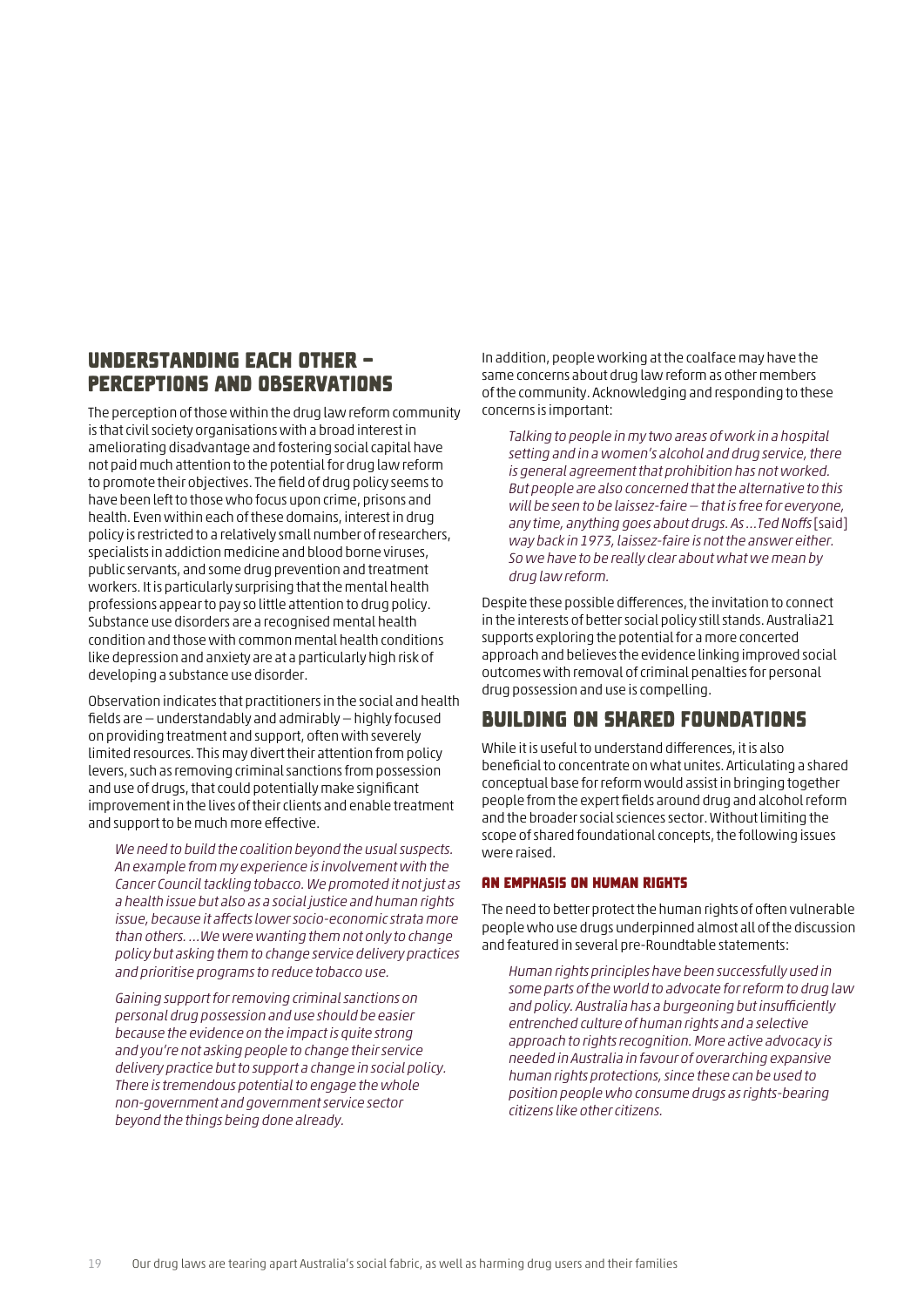Serious human rights breaches of people who use drugs have often had high costs for these people, their families and communities. Just as punishing people with minority sexual preferences is now increasingly accepted as barbaric, so too is punishing people with minority drug preferences who do no harm to others. Removing the possibility of punishment simply for personal possession and use would be a step towards creating a more fair, just and compassionate society.

Drug laws need to be understood within broader legislative and policy frameworks, which force some people (especially those receiving social security payments) into inadequate, heavily scrutinised and stigmatised circumstances. Current proposed changes to welfare regimes such as drug testing and cashless welfare cards are made intelligible by ongoing efforts to construct people living in poverty as defective and needing paternalistic correction.

#### Human rights also featured in these comments:

I think we need to keep in mind the big picture things like human rights. Increasingly, in that highly conservative law enforcement 'tough on drugs' environment the United Nations Commission on Narcotic Drugs — which is traditionally the most conservative drug policy area you can be in — the resolutions coming out have a different flavour. There is much more expression of human rights, the rights of prisoners, and a whole range of resolutions that are innovative and interesting to see. We need to be at least up with them, we need to be bringing in the global sustainable development goals.

Others supported this approach, noting that the Australian government will be obliged to report on progress against the United Nations Sustainable Development Goals. The data from this big picture approach could provide a shared framework for policy advocacy, develop more inclusive language and increase broader drug law reform literacy, all of which could make a valuable contribution to building the necessary aptitude for change.

#### Social determinants of health

The World Health Organisation defines the social determinants of health as the conditions in which people are born, grow, live, work and age. These circumstances are shaped by the distribution of money, power and resources at global, national and local levels. The importance of acting on the social determinants of health to reduce the drivers of problematic drug use should be more strongly acknowledged and acted upon. This approach forms a conceptual base that is likely to be shared by drug law reform supporters and the health and social services sectors.

#### Restorative practice

Restorative practice evolved from the concept and practices of restorative justice. It integrates developments from various disciplines and fields — including education, psychology, social work, criminology, sociology, organisational development and leadership — in order to build healthy communities, increase social capital, decrease crime and antisocial behaviour, repair harm and restore relationships. These are all objectives that fit with the objectives of drug law reform and restorative practice could add another shared foundational concept:

At the moment drug activity and consumption is seen as an offence against the state. So the whole thing becomes an issue between the state and the individual. In restorative practice we talk about offences against people. And it becomes not an issue about punishment and sanctions, but about harm reduction, life affirmation, problem-solving and a future focus on things being better for all parties in the dispute. It enables the introduction of a trauma-informed approach; thinking about the causes and the consequences of current drug policy and legal processes. …If we are talking about bringing a broader group of people into the conversation, one way to do it is by changing the focus from drug use being about the relationship between an individual and the state to a system in which the focus is on those who are affected by the drug use.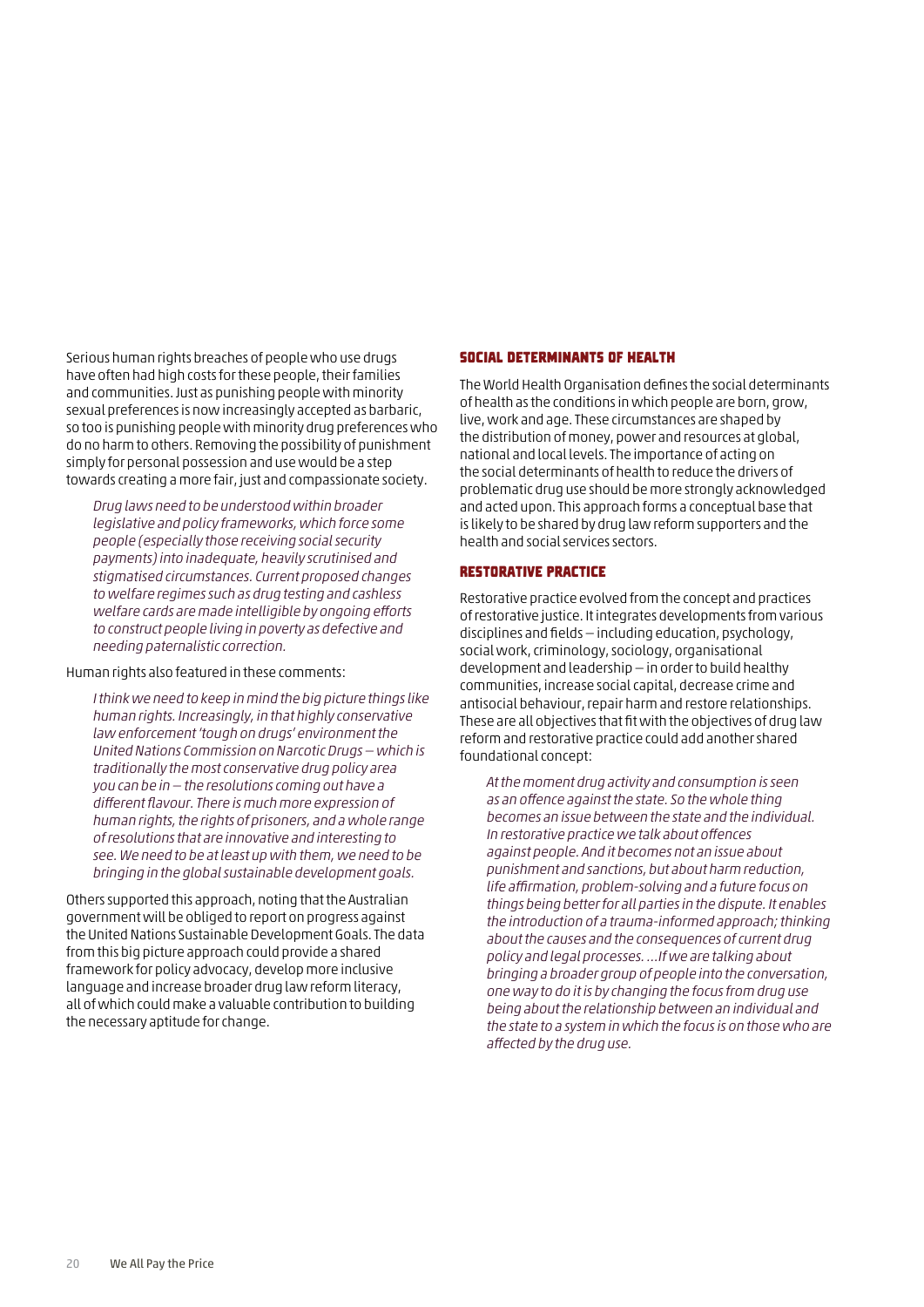#### Whole of systems approach and breaking down the silos

In almost any gathering in the community services field, the importance of taking a whole of system approach and 'breaking down silos' is seen as a strategic priority. However, to date there has not been a strong emphasis on the relevance of a systems approach for illicit drugs policy and services:

One of the things Australia needs to do — and there is almost no commitment at all — is to focus on research that is not only about treatment and treatment effects but research into treatment systems and social response systems. There is very little funding for this. It is not being funded by the federal agencies such as the Australian Research Council and the National Health and Medical Research Council. It's really a lack, particularly in the alcohol and drug field — looking at it as a system and looking at it in terms of what happens if you switch service emphasis from one area to another. We talk about the silos but we don't study the silos and how you can break them down and how we can make the move from one to the other more effective. So I think it is trying to look at it as a response system, which is split up into all these little bits like law enforcement, social welfare and health treatment. I know it's not close to the front line of what's engaging the Australian community but we really need it.

Another participant added:

The EU have done Health Atlas work that has mapped systems and looked at what happens when resources and other efforts go into the system at different places and what that does to access and other parts of the system. So that could be a useful tool for us to look at. Also, what often happens in social policy and health policy is we try to pick the solution and we implement it, but we've never done sophisticated modelling [about the] potential unexpected consequences the unexpected benefits [across the whole system]

Breaking down silos can also be difficult, as this example from the interface between health and the law illustrates:

We still operate in silos. We have health and we have the police and we have the judicial system. And it is really hard to get essential conversations happening between them. Recently, a magistrate who had done a six-month stint in rural and regional Victoria told me that he had processed 30 odd ice traffickers through his courts. I asked him "What did you do with them?" His answer was "I sent them all to jail because there was nothing else to do." I thought, "My goodness, that is just an indictment of our silos." I said to him "Why didn't you ring me? I could have helped to develop a plan." The episode highlighted for me that we operate in silos and we are not having the conversations that could lead to constructive approaches.

Working across silos where law enforcement is concerned can be hugely beneficial. The family and domestic violence field provides a good example – after years of patient and sometimes contentious outreach, in many Australian precincts effective collaboration between family and domestic violence agencies, police and the courts has been achieved, with improved safety and better outcomes for all concerned. A similar outcome may be more difficult to achieve while possession and use remain criminal offences, but it is not out of the question.

There is an opportunity to harness a great deal more support from police and law enforcement agencies. While police have an obligation to enforce the law as it stands, many are uncomfortable with it. They recognise that most drug issues are not really about criminality and that the courts are becoming clogged with drug matters that they should not be dealing with. There is potential for them to support more effective ways of managing drug use than arrest and conviction:

There is a gradual recognition in senior levels of the police force about the faults and fallacies and indeed dismal failure of the war on drugs and the difficulty associated with the laws that lawmakers have put into place. I think we have an important opportunity. It's important not to talk about the law enforcers as the enemy. They are not the enemy. They understand the problem as well as we do. I have had many conversations with many police officers, who are as upset about the laws they find themselves having to enforce as we are. Recognising that is a very important part of the equation.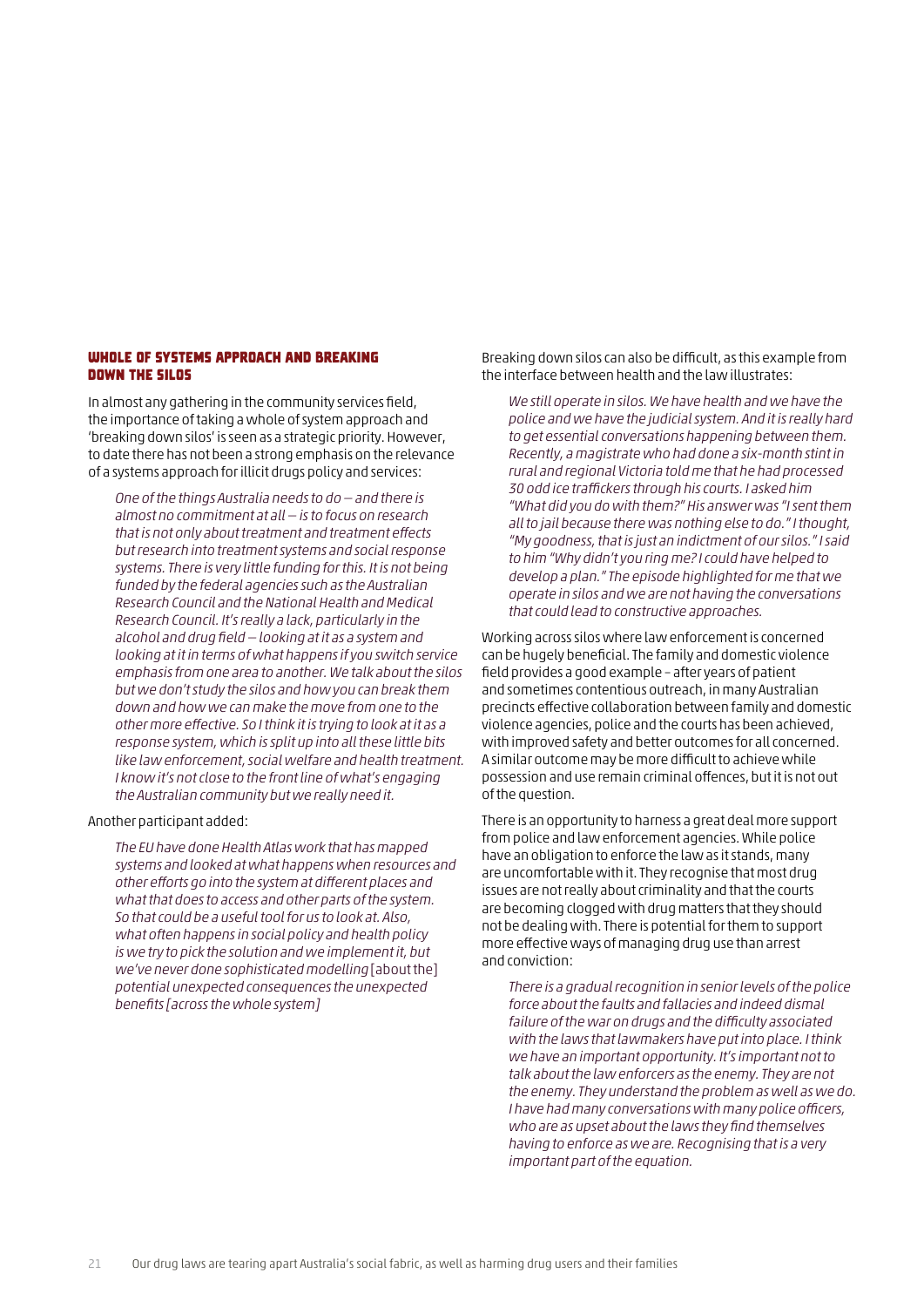While it was acknowledged that generally the law is a fairly conservative profession, there are also people in the legal profession who are very progressive on these issues.

I am doing some research at the moment with lawyers and judges to explore their understanding of drug use. Almost all of the judges I have interviewed for my research have very progressive views on drug use. …I have been interviewing judges and magistrates both retired and current. I think a number of retired judges and magistrates could be harnessed who would be influential and influential in particular within the legal community. It is very important to see how they could be engaged and involved in this discussion.5

### Practice examples of working across silos

Ideological differences might inhibit the development of cross-sector alliances in some cases. For example, service experience suggests that problematic use of alcohol and other drugs may have an association with issues like domestic and family violence or homelessness, but there is not necessarily a causal relationship. In a practical sense, provided different ideological frameworks are acknowledged and respected, they should not necessarily prohibit productive collaboration, as the following examples illustrate.

#### The ACT Alcohol and Other Drug Safer Families Program

This is an example of practical collaboration. In its first year of operation in the ACT, the program has brought together partners from the relevant sectors to develop and launch an Australian-first set of Safer Families Program Tools. These aim to inform more effective responses for people who use alcohol and other drugs in harmful ways and either experience domestic and family violence and/or are at risk of doing so.

#### Justice Reinvestment

Significant work is being done by Aboriginal and Torres Strait Islander leaders around "Justice Reinvestment". While this is a criminal justice initiative, current drug policy makes it highly relevant for people who use drugs. This approach is based on evidence showing that strategic community-driven investment in localised early intervention, prevention and diversionary solutions can reduce crime, build local capacity and strengthen local communities. This means that instead of treating criminal justice matters separately from health or social or education matters, there is a framework for bringing all these matters together when considering whether to spend \$100,000 on putting someone in prison or spending the same money on a more positive and effective strategy. An approach associated with Justice Reinvestment could be a good way to engage Aboriginal communities with the issues discussed at the Roundtable.

#### Corrections Victoria Reintegration Pathway

It is also important to strengthen links between policy and practice:

As a service provider I'm a little bit concerned about a disconnect between high level policy and those of us on the ground. What I'd like to see is a cohesive plan across various sectors. Corrections Victoria has introduced a Reintegration Pathway, which is a really good integrated approach both at the service level and the policy level.

The Corrections Victoria Reintegration Pathway provides an opportunity for those in prison to access support for making the transition back into the community. The support starts on entry to prison and continues throughout the prison sentence to assist with release. The pathway is delivered by prison staff and contracted community organisations. Post-release support is available to prisoners who require more intensive support. The program is able to offer assistance in areas such as: employment, education and training, independent living skills, mental health, alcohol and other drugs, family and community connectedness, and housing.

<sup>5</sup> See also Australia21's third drug law reform report, "Can Australia respond to drugs more effectively and safely?", which brought together law enforcement and other practitioners, researchers and advocates. [http://australia21.org.](http://australia21.org.au/wp-content/uploads/2017/02/Can-Australia-respond-to-drugs-more-effectively-and-safely-Roundtable-report.pdf) [au/wp-content/uploads/2017/02/Can-Australia-respond-to-drugs-more](http://australia21.org.au/wp-content/uploads/2017/02/Can-Australia-respond-to-drugs-more-effectively-and-safely-Roundtable-report.pdf)[effectively-and-safely-Roundtable-report.pdf](http://australia21.org.au/wp-content/uploads/2017/02/Can-Australia-respond-to-drugs-more-effectively-and-safely-Roundtable-report.pdf)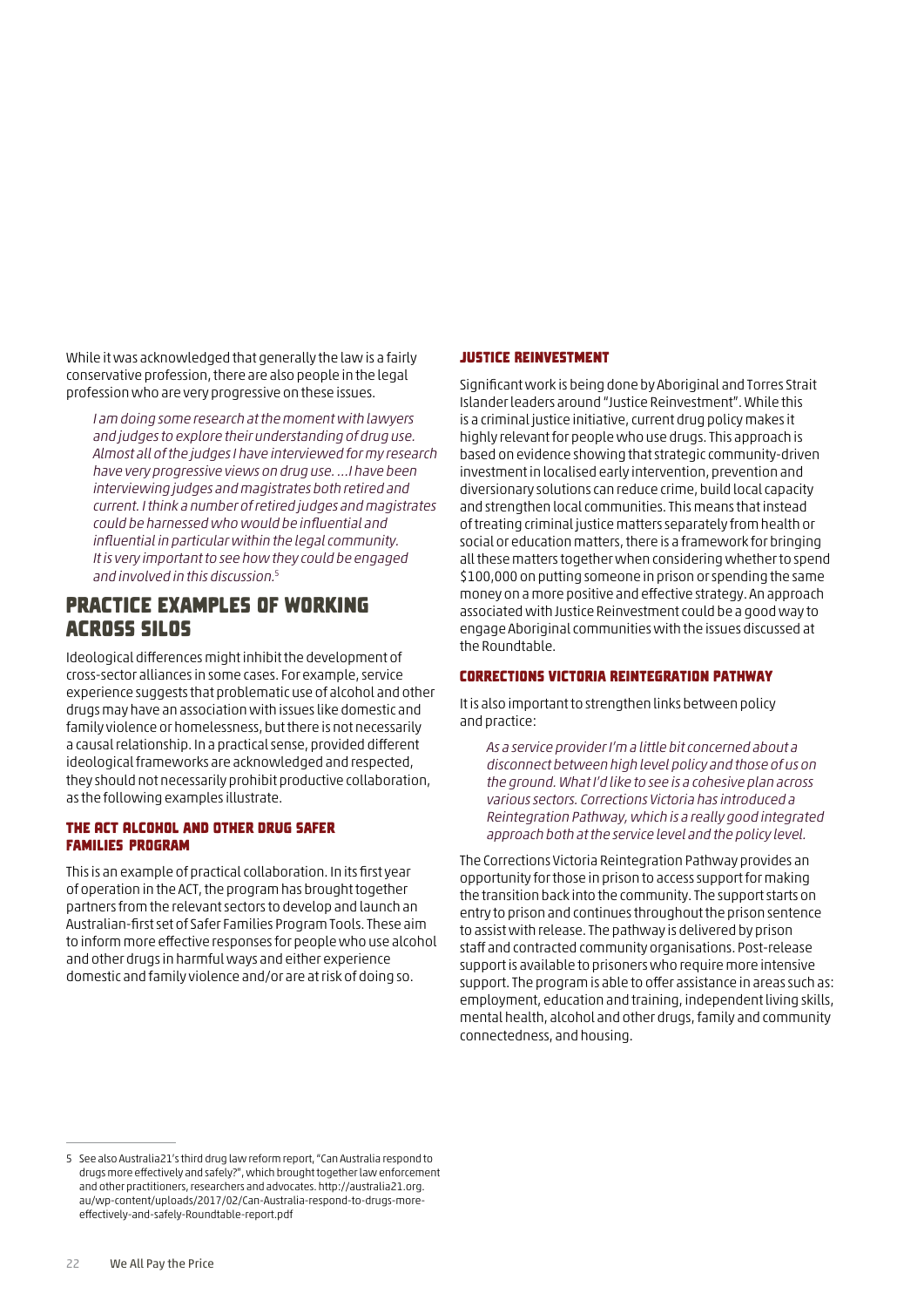#### Broadening diversion in Victoria

Broadening diversion illustrates the benefits of taking a holistic, systemic approach, which could be applied across Australia. In the ideal, a gradation of diversion would start with some of the drug education modules already in place for the current Victorian diversion program. With significant treatment diversion at the upper end, the new broader model would also pick up aspects of the Portuguese model and would encompass issues like housing, education, training, employment and family support.

### Listening and talking to each other

Finding allies who actually understand the issues and who appreciate the benefits of drug law reform is still a challenge in Australia. If those in the drug law community want to build collaboration across the broader health and social services sectors, engaging honestly with colleagues in those sectors is needed:

What we need to do to achieve partnerships at the grassroots level is to actually talk with colleagues in homelessness, in child protection, in mental health and ask them 'What's your sense of the impact of the way we deal with drug issues and what do you think would make things better for the people you work with, the things you are concerned about.'

This means being prepared to acknowledge the concerns of colleagues working in related fields who may not have well developed understandings of the issues:

Often when you talk to people who use drugs they will say it was a trauma-related response that they were self-medicating, but that the drug use made it worse. The harms done by poverty and disadvantage are very real and they can be exacerbated by drug use. When I speak to social policy people I talk about risk and protection factors and the importance of taking an ecological approach about the things that protect and the things that harm, but when I speak to child protection case workers, who may be just out of Uni, they say drugs make things worse why on earth would you legalise drugs? There is work to be done in looking at that gap between what health practitioners recognise and what people working in social work and other areas, who haven't had that education, understand.

#### Another participant suggested:

It would be important to compile evidence, case studies and personal stories that illustrate the positive impact of drug policy change on each social problem area/social service sector e.g. homelessness, child protection, mental health etc. Very specific examples of the positive impacts of specific policy changes e.g. provision of opioid substitution therapy, take home naloxone, will be useful. If plain language, evidence and stories can be mustered there is a strong case for intentionally developing a broad-based community sector alliance in support of specific drug law reform.

Others commented that how a problem is framed matters, because the framing sets up the actions that are taken to address it. It was suggested that appealing to a shared commitment to positive outcomes is a practical way forward and that the language used needs to reflect shared social objectives rather than divisions:

I think it would be possible for even community service stakeholders who hold discriminatory views and stigmatising attitudes to sign up to rejecting laws that result in death, disease, crime, violence and corruption, and to supporting changes in policy and law that will increase safety for all, including people who are using illicit substances, their families, neighbours and community. That would be hard for anyone to argue against.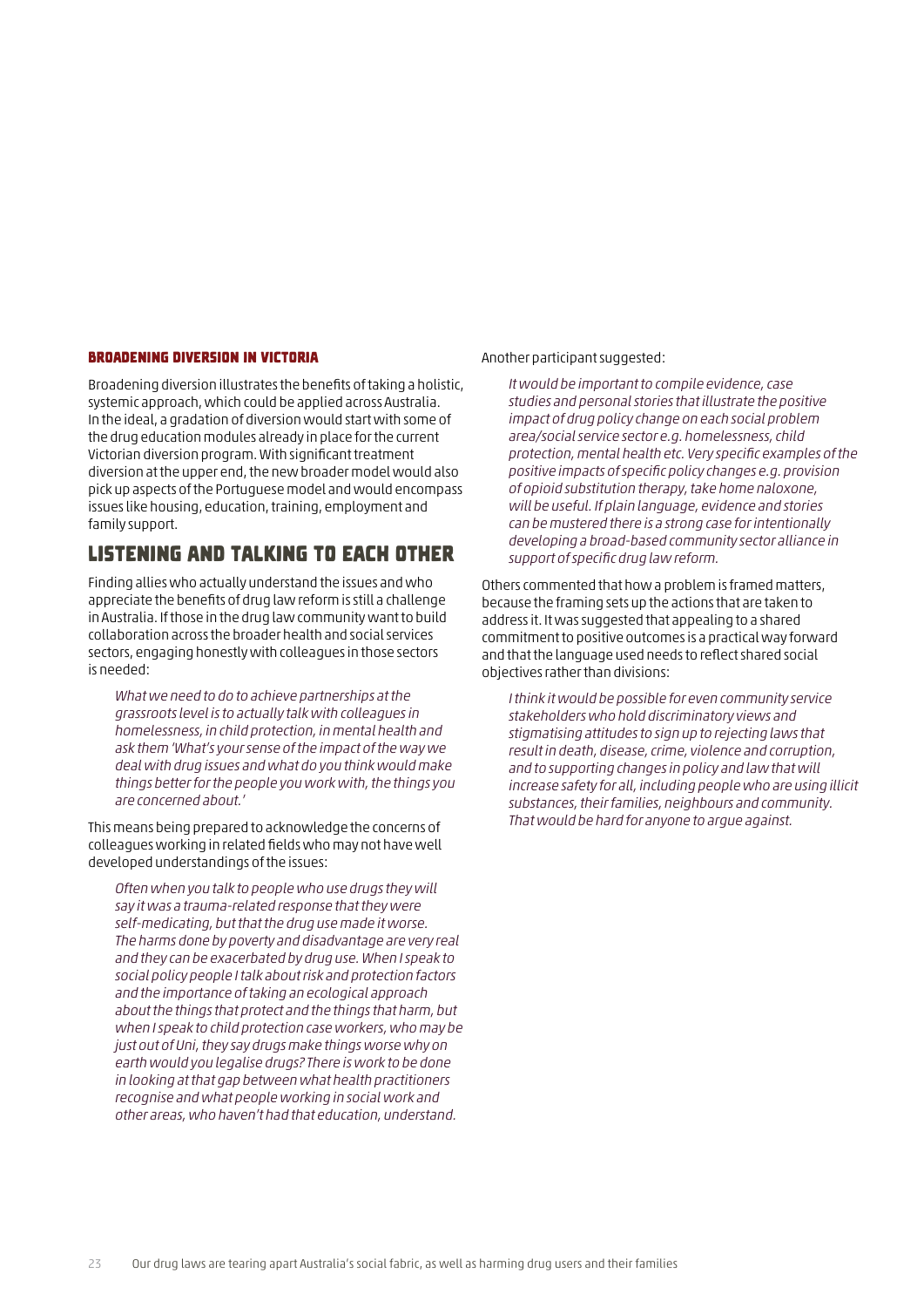## Ongoing collaborative networking

By inviting a range of people from the health and social services sectors to attend the Roundtable, Australia21 has made a start at reaching out to a broader community which could have an interest in drug law reform. Further outreach is required, particularly to people with lived experience of the impact of current drug law, including those from Indigenous communities and multicultural communities. As well, those working towards drug law reform could make a commitment to reach out to colleagues in the health and social services sectors at the personal, practice and policy levels to better understand the concerns of their contemporaries and to provide information on drug law reform.

An outcome of the Roundtable was agreement to support a network of organisations interested in drug law reform so that each organisation is aware of other initiatives and can support them where appropriate. At the time of writing this report, it is encouraging to see the emergence of a number of campaigns for change based on taking a collaborative and broad approach. Examples include the Fair Treatment campaign initiated by the NSW and ACT Synod of the Uniting Church and the Noffs Foundation's Take Control campaign.

#### Uniting's call for Fair Treatment

This campaign, launched in October 2018, is supported by around 60 partner organisations in the health and social services sectors. The premise behind the campaign is that "We have lost the so-called war on drugs, but the battle rages on and Australians are being made to live in the wreckage. Drug-induced deaths have hit their highest number in 20 years and 200,000 Australians are unable to get the treatment they need each year. Now is the time for meaningful and effective drug policy reform. For a courageous movement forging a new path for people affected by drug policy. A hand that reaches out with help and not handcuffs."6

Fair Treatment calls on government leaders and policy makers to rethink their stance on illegal drugs and to support one based in compassion. Uniting will join with members of the legal and medical community to argue the case for decriminalisation. Peter Worland, Executive Director of Uniting said, "There is a compelling case for us to take a new approach on drugs; a more compassionate response, a Christian response. People using illegal drugs in the community often resist help out of fear of arrest. This fear prevents them from seeking help, and it ends up being either too little or too late. The consequences of drug use have touched almost every Australian family. We're calling for some difficult conversations, but as a society, we can no longer ignore the evidence."

#### Noffs Foundation's Take Control Campaign

Launched in September 2018, this campaign aims at educating parents, their children and the broader community that we can get drug use under control by putting health and safety first. According to the Take Control website<sup>7</sup>, "This is the start of something big. The more people and organisations who join the campaign, the more powerful we will be. Together we will demand our leaders act to take control." As well as pill testing, the plan for safer and saner drug laws includes ending criminal charges for minor possession of illicit drugs, establishing more drug monitoring rooms (such as heroin injecting rooms), expanding the number of treatment centres for those with drug problems and enhancing engagement services for disadvantaged young people.

Collaborative support for evidence-based initiatives such as these has the potential to amplify their impact. As the network proposed at the Roundtable becomes more established, the membership can be broadened. It is hoped that it can provide a hosting space for collaboration and the sharing of practice, research and communication approaches – and that we can build on and support evidence-based reform initiatives from any part of the sector. The common objective is better outcomes for those who use drugs and for the community.

<sup>6</sup> See [https://www.insights.uca.org.au/events/unitings-fair-treatment](https://www.insights.uca.org.au/events/unitings-fair-treatment-campaign-launch-with-sir-richard-branson accessed 27/9/18)[campaign-launch-with-sir-richard-branson accessed 27/9/18](https://www.insights.uca.org.au/events/unitings-fair-treatment-campaign-launch-with-sir-richard-branson accessed 27/9/18)

<sup>7</sup> See<https://www.takecontrol.org.au/>accessed 27/9/2018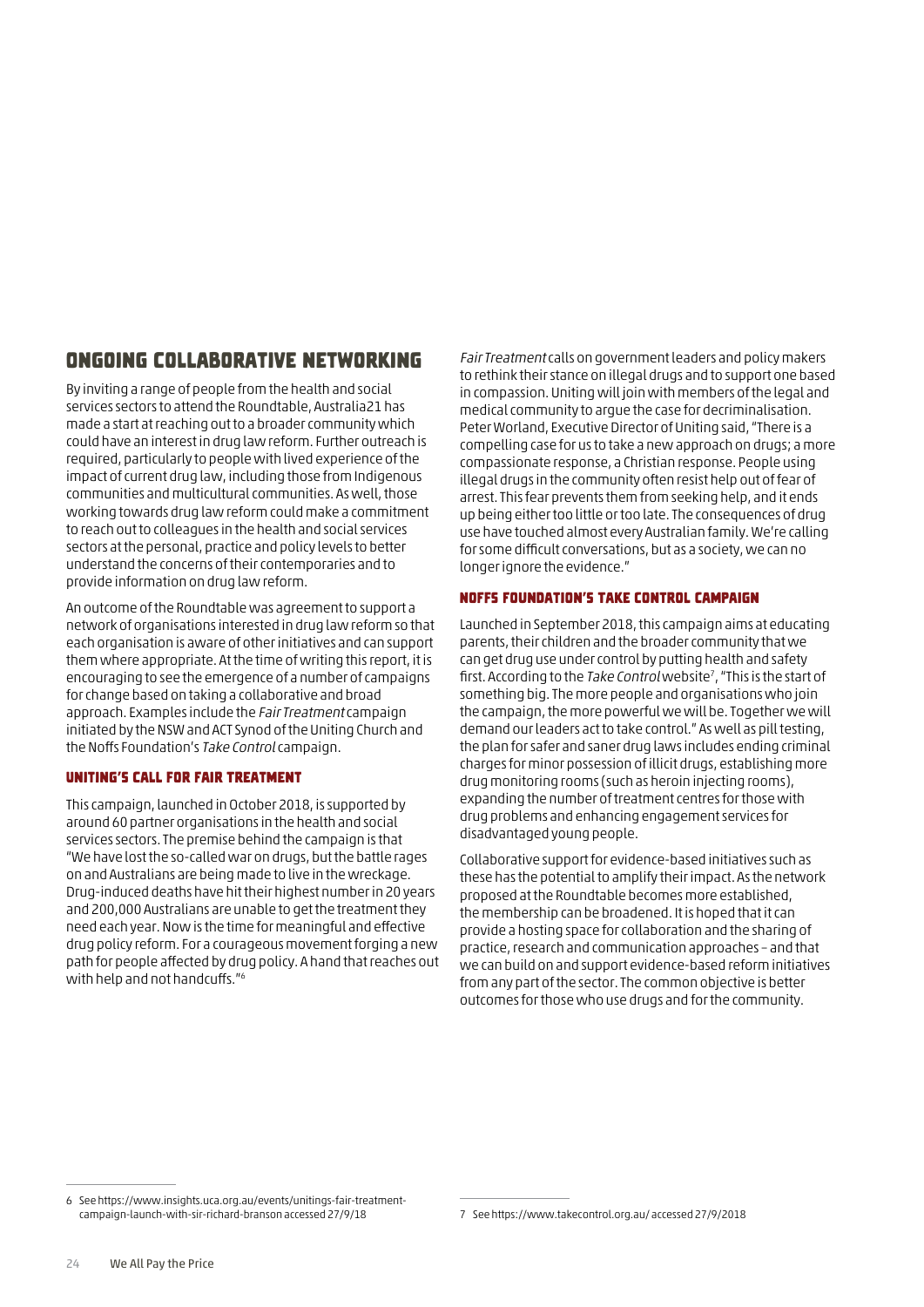## <span id="page-26-0"></span>4. Reframing how we talk about drug use and people who use drugs

There are many reasons why communicating about drug policy is difficult. The objectives of drug policy are rarely discussed.

Existing drug policy is based on the assumption, never empirically verified, that the threat of coercive processes of the criminal law will achieve a therapeutic objective of deterring people from the harmful use of addictive drugs.

Politicians and others often assume that decreasing drug availability and consumption are the critical goals, but for many community members a safer community and reduced harm are the top priorities. This means reducing deaths, disease, crime, corruption or violence.

If we want to achieve that safer outcome, it is necessary to reframe communication about how we talk about drug use and people who use drugs, and to do this we need to understand the concepts which underpin attitudes to both. Some of the themes around this topic that emerged at the Roundtable are outlined below.

### Agreeing a direction for drug law reform

If we are going to reframe attitudes to drug use we need to know where we are heading. As described in the joint statement from the Roundtable, the target is to remove criminal sanctions for the personal use and possession of consumer-level quantities of drugs. Some argue that in the long term all mind-altering substances should be legal and regulated under similar provisions that cover alcohol, nicotine and psychoactive pharmaceuticals. Others consider that this may be a bridge too far at this stage, for some in the community and for some politicians.

Putting that target in context, if was felt that the community is more likely to rally around a positive statement and the vision developed at Australia21's third Roundtable in 2016 is worth repeating here, noting that the 2018 Roundtable's joint statement fits neatly with it.

By 2030 Australia will be a country where laws and strategies that ensure the least harm from illicit substance use contribute to a peaceful existence, where policies on mind-altering drugs contribute to a society characterised by hope, compassion, greater equality and improved safety for all people – for those who use drugs, for all children, and for the community as a whole.

To achieve this vision the community needs to be on board and, while support for drug law reform is growing, there is still a need for attitude change.

#### Moving away from seeing drug use as essentially criminal

Common sense may suggest that nothing could be more effective to eliminate or reduce supply of drugs than making possession of drugs a punishable offence, but that is not the case. Supporters of cannabis prohibition, for example, frequently assert that punitive approaches to drug use reduce consumption. The evidence contradicts this point of view. Cannabis arrests have accounted for the largest proportion of illicit drug arrests in Australia. In 2015–16, of the estimated two million Australians who use cannabis every year almost 80,000 people were arrested for possession of cannabis.8 This represents a 6 per cent increase from the previous year. Of these arrests, the overwhelming majority (90 per cent) were consumers, while the remainder (10 per cent) were providers. Yet this arrest rate seems to have had little impact on demand, which has been met easily by an increased illicit supply. In 2017, 92 per cent of people who use drugs who participated in a national survey reported that obtaining hydroponic cannabis was "easy" or "very easy" while 75 per cent reported obtaining bush cannabis was "easy" or "very easy".9

<sup>8</sup> Australian Criminal Intelligence Commission Illicit Drug Data Report 2015–16 quoted in Wodak A, Australia should tax and regulate cannabis, not prohibit it, ABC News , 18 April 2018 [http://www.abc.net.au/news/2018-04-19/](http://www.abc.net.au/news/2018-04-19/why-australia-should-scrap-prohibiting-cannabis-and-start-tax/9671240) [why-a](http://www.abc.net.au/news/2018-04-19/why-australia-should-scrap-prohibiting-cannabis-and-start-tax/9671240)ustralia-should-scrap-prohibiting-cannabis-and-start-tax/9671240 accessed 19/4/2018

<sup>9</sup> Karlsson, A and Burns, L (2018). Australian Drug Trends 2017. Findings from the Illicit Drug Reporting System (IDRS). Australian Drug Trend Series. No. 181. Sydney, National Drug and Alcohol Research Centre, UNSW Australia.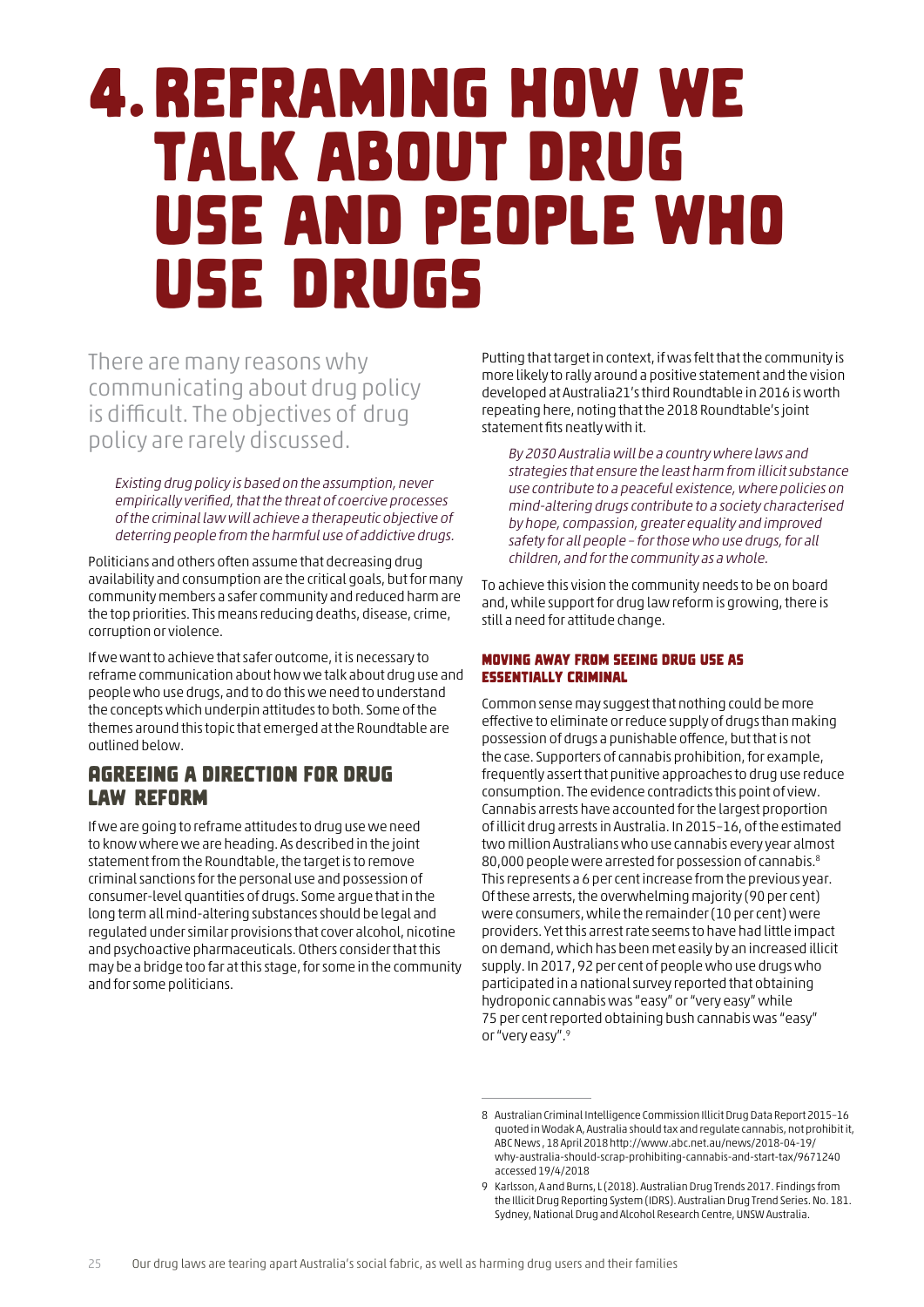Underlying the punitive approach is the implicit goal of decreasing drug consumption, rather than drug harm at all costs. This goal is often pursued using scare tactics, which aim to illustrate the assumed harms associated with drug use under a criminal law framework. A significant consequence of this is that people who use drugs are stigmatised as 'other' and as criminals, worthy of fear and contempt.

People fear illicit drugs and need to be shown how they CAN be successfully managed on a different basis. The shining example of better outcomes on shifting to a health-care model is Portugal, with good evidence showing it has figures for deaths from illicit drugs per 100m of population at risk which are far the lowest in Western and Central Europe and Scandinavia – approximately a thirtieth of the US figures and fifteenth of ours.

Conflating all kinds of drug use and all people who use drugs into single categories is a practice to be avoided — for example an individual may shun methamphetamine, but embrace cannabis. There is also a wide spectrum of people who use drugs, and drug use patterns may vary over time as indicated in the statistics on drug induced deaths. While the voice of fear is well represented in mainstream media communication, the evidence paints a more nuanced picture:

The national drug and alcohol surveys show there is already strong support for decriminalisation or removal of legal sanctions. This has remained stable over many years — 64% for heroin, 88% for cannabis (2013). The other area where there is a shift is when people are asked if you are given \$100 where would you like that to be spent in responding to drugs in Australia? There has been a big shift in the extent to which people wanted that money spent on law enforcement — 44% in 2004 to 36% in 2016. It might be a useful message to be able to say, while we continue with our current laws we will continue to spend most of our money in the law-enforcement domain. If you want to spend more in other areas in health, in social policy, in harm reduction, then you do need to look at criminal laws around possession.

#### Emphasising social policy as well as health responses to problematic drug use

The current orthodoxy on problematic drug use among the most enlightened people in Australia is that it is not a criminal issue but should be seen as a health issue. However there is also a view that confining this complex issue to just the health model may be unhelpful:

I consider that the health model has, to some extent become an obstacle to change. I think it would be more useful to present it as a social policy issue. Because the health model brings into mind, issues of disease; issues of cure and the kinds of questions that tend to create a sense of pathology, and it encourages a degree of siloing around treatment, which may not be particularly helpful. …when we say that the harms from drug use are clustered among the marginalised and disadvantaged we are recognising that drug use is essentially a social policy issue, that the effects of the substances are variable and that what we are looking at is broadly a social policy concern. I think we need to do much more to engage the community through public opinion discussions and exploring the central elements of what makes change possible. I don't think we've done nearly enough of that.

There is growing support for moving possession and use of drugs away from the law enforcement sector. Rather, problematic drug use should be seen as a health and social issue.

#### Showing that drug policy is about 'us' not about 'them'

The Australian Institute of Health and Welfare's 2016 National Drug Strategy Household Survey on the use of drugs (and related matters) indicates that drug policy is not a small minority issue. Without underplaying the suffering and tragedy of problematic drug use or the burgeoning of our prison population, it is clear that many people in Australia are using illicit drugs without coming into contact with the criminal justice system, as these results from the survey show:

- About 8.5 million (or 43%) people in Australia aged 14 or older had used an illicit drug in their lifetime (including misuse of pharmaceuticals).
- Around 3.1 million (or 15.6%) had illicitly used in the last 12 months.
- 2.5 million (12.6%) had used an illegal drug not including pharmaceuticals.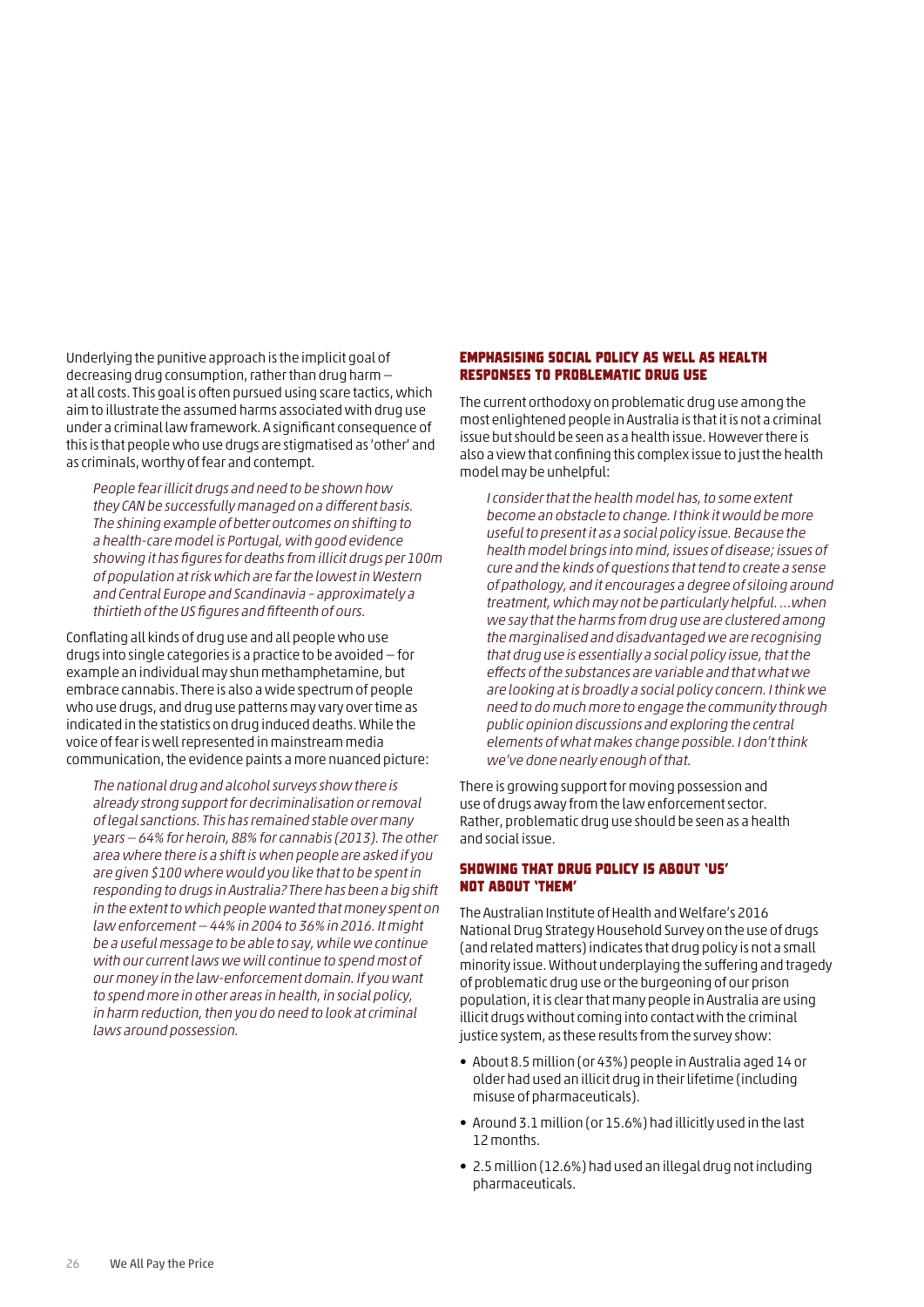• A gradual increase in use has occurred since 2007 (13.4% to 15.6%) and the number of people illicitly using drugs has increased from about 2.3 to 3.1 million.

Overall, between 2013 and 2016 there was no significant change in use of any illicit drug, but changes were evident among certain age groups.

- More people in their 40s used illicit drugs in 2016 than in 2013 (increased significantly from 13.6% to 16.2%), particularly among males in their 40s (increased from 15.4% to 20%).
- Females aged 18 or older reported a significant increase in recent use of any illicit drug between 2013 and 2016 (from 12.1% to 13.2%), mainly driven by an increase among females in their 30s (from 12.1% to 16.1%). Females in their 30s were significantly more likely to have recently used cannabis, ecstasy and cocaine in 2016 than in 2013.
- Generally, people under 40 have reported a decrease in recent illicit drug usage since 2001, while people 40 or older have reported an increase, particularly in recent years.
- The largest per cent change was among people aged 60 or older (recent use of any illicit drug increased from 3.9% in 2001 to 6.9% in 2016) followed by people in their 50s (from 6.7% to 11.7%). People aged 60 or older were mainly misusing pharmaceuticals (4.5% in 2016) and people in their 50s were mainly using cannabis (7.2% in 2016).
- People in their 40s in 2016 were more likely to have recently used cannabis, meth/amphetamines and cocaine than people in their 40s in 2001.
- While people aged 14–19 in 2016 were less likely to have used cannabis, ecstasy and meth/amphetamines than 14–19 year olds in 2001.

As these figures show, between a third and a half of the Australian population at some stage in their lives has used illicit drugs. This means that most people will know someone who uses drugs, if they do not use drugs themselves — which makes the policy certainly about 'us' rather than about 'them'.

#### People who use drugs are not always the 'other'

While not discussed extensively at the Roundtable, the public's stigmatised profile of someone who uses drugs as the 'outsider' and 'other' must now adjust to take account of the growing problem of misuse of prescription painkillers — a trend revealed in household surveys, media and official concern. A new 'respectable' demography now has a stake in avoiding exposure to prosecution, if they are forced to secure medication for pain relief through the black market. Although the suffering associated with problematic drug use does not respect socioeconomic status, there is more likely to be more mainstream sympathy for the predicament of this group and support for adjustment of drug policy to remove them from exposure to the punitive elements and social harms of existing drug policy. The prescription painkiller issue is complex and not the main focus of this report, but the opportunities it offers for a more considered approach to broader drug policy should not be ignored.

In this context the Roundtable also discussed the impact of the shocking 'Grim Reaper' campaign in the 1980s. While many today would not support the scare tactics employed in this campaign, the point was made at the Roundtable that it helped to transform public opinion around the AIDS epidemic in the 80s by showing that AIDS was not a disease of gay men only but a disease that could affect the whole community. A similar message, albeit using different tactics, is needed in the illicit drugs area. Finding an approach to drug policy that helps people understand its impact on the entire community, rather than simply on people who use drugs and their families, will be important in enlisting community support for change. If the community comes to the view that there is a much better way than our current approach, the politicians are likely to follow.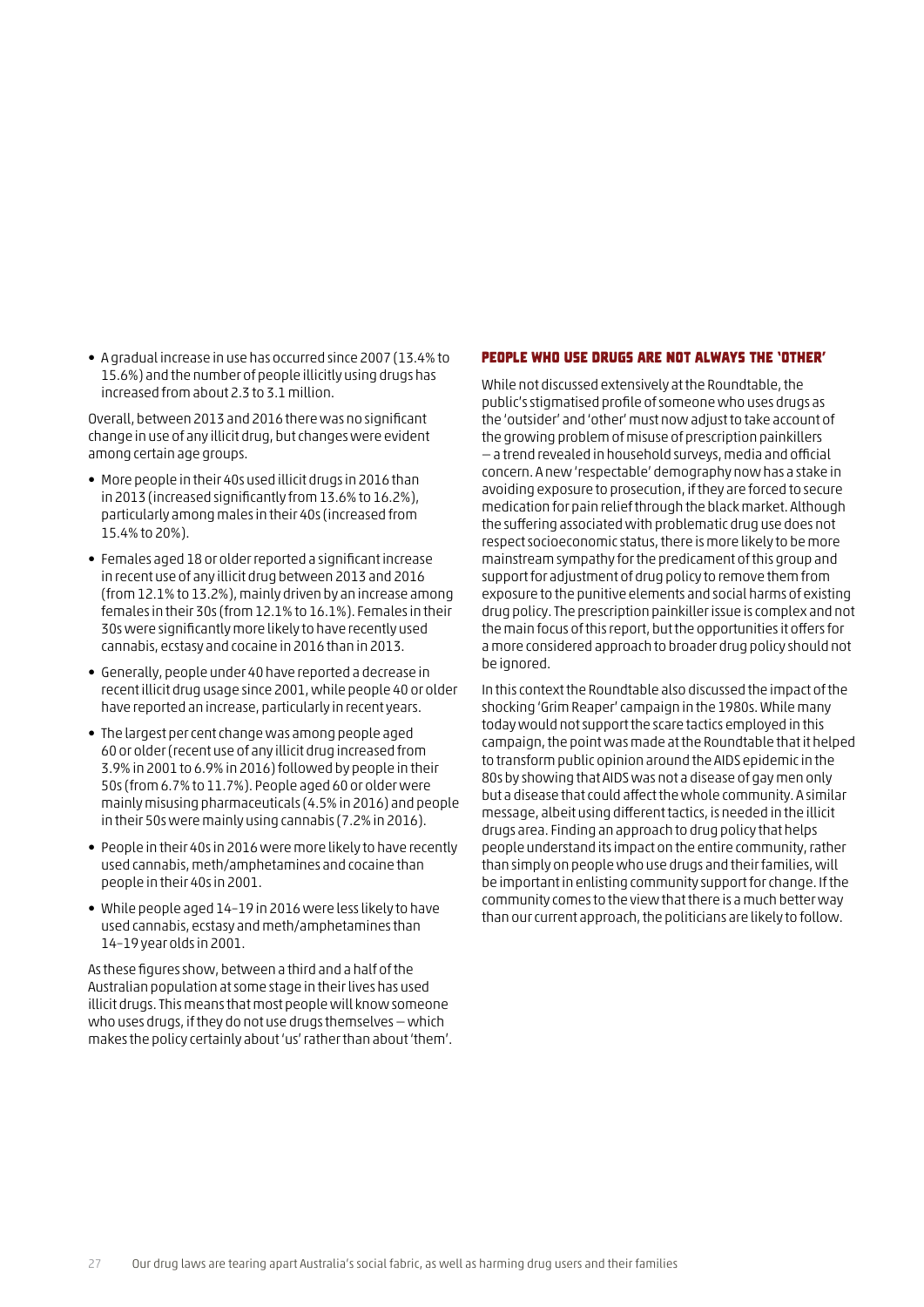### The importance of informed community involvement

Demonstrating that people who use drugs could be anyone in the community — including any individual's family and friends — can bridge the divide that moral judgement and stigma create. For example, the change from community opposition to support for a medically supervised injecting centre in Victoria was heavily influenced by the death of a 30-year-old mother of two children. She did not fit the stereotype and evoked a compassionate response that stimulated the broader community to action.

This does not mean of course that we should only act once a 'problem' is seen to affect white middle class people, but it can be a gateway to the empathy necessary to see the suffering of all people affected by problematic drug use.

Such a change is not just a feel good reaction, the experience of the Penington Institute is that locally controlled responses to drug use are needed. If communities can move beyond moral judgement and fear, they are more able to own the problem and take an active role in prevention and early intervention before drug use in their community becomes a problem to be dealt with by the criminal justice system.

## Bringing in lived experience

Noting that "Facts tell but stories sell", some participants advised that not all publicity is good publicity and that sharing the stories of people who use drugs can have unintended consequences including reinforcement of stigma and, paradoxically, glamourising drug use. They felt that such stories should be handled carefully and with selective use of the media. Some participants promoted the usefulness of 'sliding door' narratives, where the trajectories of people who used drugs but were not caught in the criminal justice system are compared to those who were caught. Such comparisons help to expose the harms caused by criminal justice intervention, rather than simply by drug use itself. However, it was also emphasised that there are potential risks for people who choose to share their stories of drug use publicly, and that care should be taken to minimise such risks.

The website [www.livesofsubstance.org](https://www.livesofsubstance.org/)is an example of how the lived experience of people who use drugs can be shared in a way that minimises the risks to the individuals involved. This website has grown from a carefully conducted research project that collected detailed life stories of people who consider themselves to have an addiction, dependence or drug habit. These stories are analysed by a team of experienced researchers, and the key themes are presented using video re-enactments, original audio recordings and written extracts from the interviews.

Another participant cautioned against privileging the stories of people who had experienced drug dependence but then 'turned their lives around' to become 'successful'. While these are inspiring stories, they are not the only ones, and they risk reinforcing a very normative version of citizenship which can devalue the lives of people who continue to struggle, whether it be with problematic drugs use or other issues. This was reinforced by the lived experience of one participant who has spent 10 years in jail for issues associated with drug dependency and who, despite major difficulties, now works as a lawyer assisting people with similar experiences to her own — she has attended seven funerals this year of people who had been on similar pathways to her own.

There is also the risk of asymmetrical story telling which can skew the public narrative by focusing on people who experience or have overcome problematic drug use, when the evidence suggests that the majority of people who use drugs will not experience harm unless they come in contact with the justice system. For example, in the current climate, it would be risky for a young partner in a law firm or a successful young police officer to reveal a history of recreational drug use. However, despite all these caveats, this is an area that needs more careful and sensitive attention:

I see the alcohol and other drugs area as lagging behind the mental health field in terms of the active and meaningful engagement of the affected community. I believe we can do far more to ensure those with lived experience are given a voice.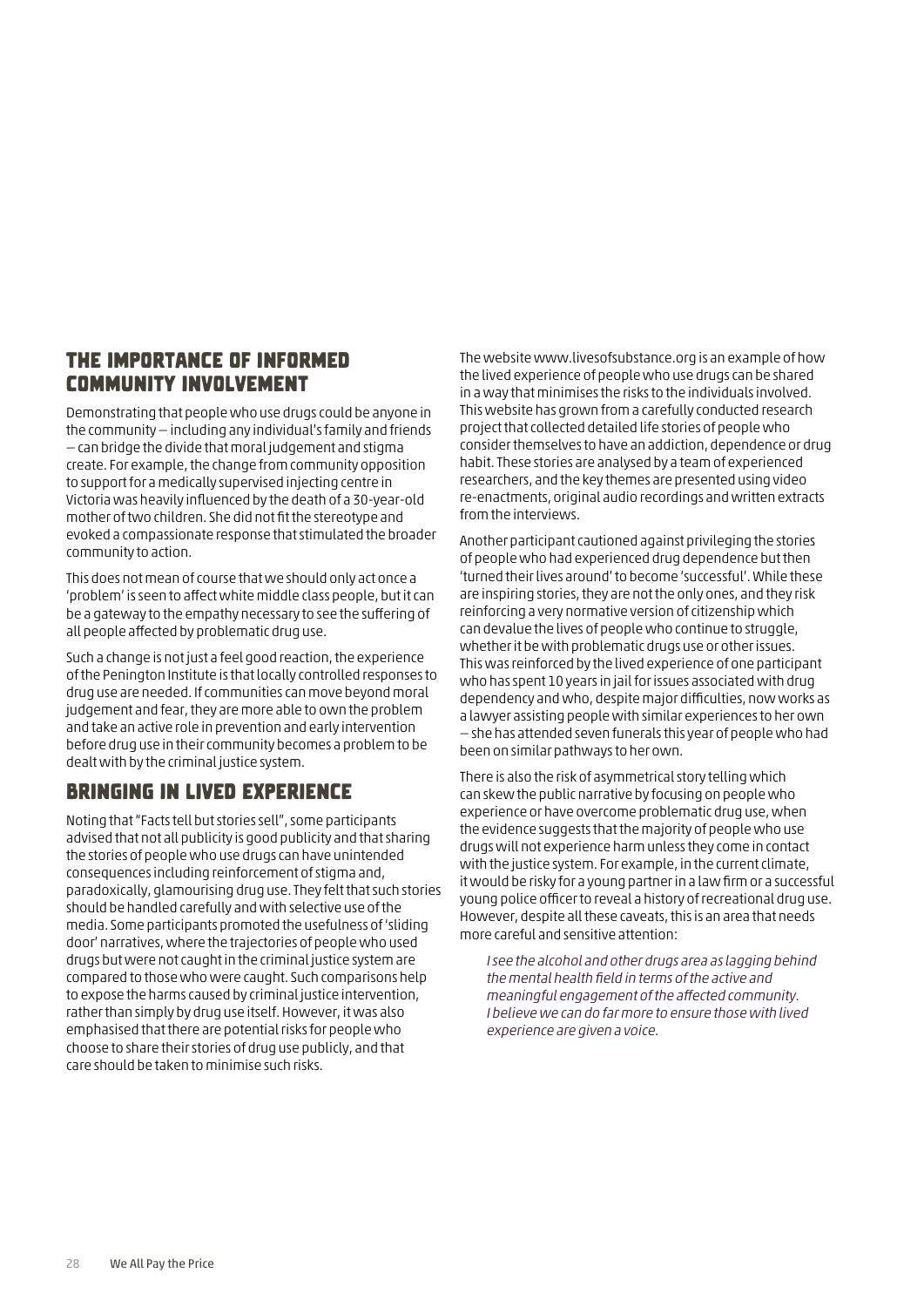### Developing messages which resonate

The point was made that we need to communicate with people using messages that appeal to common values, in similar ways to those adopted by the 2018 marriage equality campaign. We need to show that decriminalisation, as evidenced in Portugal, can lead to more people being productive members of society, fewer people dying, and fewer people becoming collateral damage of other people's drug use:

We need to reject current policies that increase death, disease, violence and corruption and support changes in policy and law that will increase safety for all, including people who are using illicit substances, their families, neighbours and community. Anyone would sign up to that.

#### Community fears

Although research shows that support for drug law reform is growing, we need to understand the level of fear about drugs in the community and concerns around community safety. In many cases these are the gist of the mainstream narrative which supplies harrowing stories of lived experience – not only of people who use drugs but of the victims of crimes that may be committed to sustain drug habits. We must not lose sight of the fact that drug-related crime can and does hurt partners, children, parents and strangers in the community. While many of these harms can be attributed to drug policy that criminalises people who use drugs rather than to drug use itself, the fears and concerns of the community are real and need to be acknowledged.

People fear illicit drugs and need to be shown how they CAN be successfully managed on a different basis.

#### The fair go and the social determinants of health

In a culture where the notion of the 'fair go' still has resonance, messages framed around the impact of the social determinants of health can have common appeal. A participant commented

It is about so much more than the drugs. It brings in social inequity, and the social determinants of health. And I would say that most people… do not know what health inequity is or what the social determinants of health are. So I think if we're going to change the way we talk about drugs in the community and how that plays just a part of the whole mosaic of things that are happening in our community, we will need to be much clearer about what we mean in regard to health inequity and social determinants.

For context, the social determinants of health are complex, integrated, and overlapping. Health inequities can be inherent in the social structures and economic systems themselves, including the social environment, physical environment, health services, and structural and societal factors. Social determinants of health are shaped by the distribution of money, power, and resources throughout local communities, nations, and the world. Factors that contribute to a person's current state of health include:

- Biology and genetics e.g. sex and age
- Individual behaviour e.g. alcohol use, injection drug use (needles), unprotected sex, smoking, lack of exercise
- Social environment e.g. discrimination, income, and gender
- Physical environment e.g. where a person lives and crowding conditions
- Health services e.g., access to quality health care.

Framing some messages about currently illicit drug use in these terms could help build an empathetic response in a community where a fair go still matters.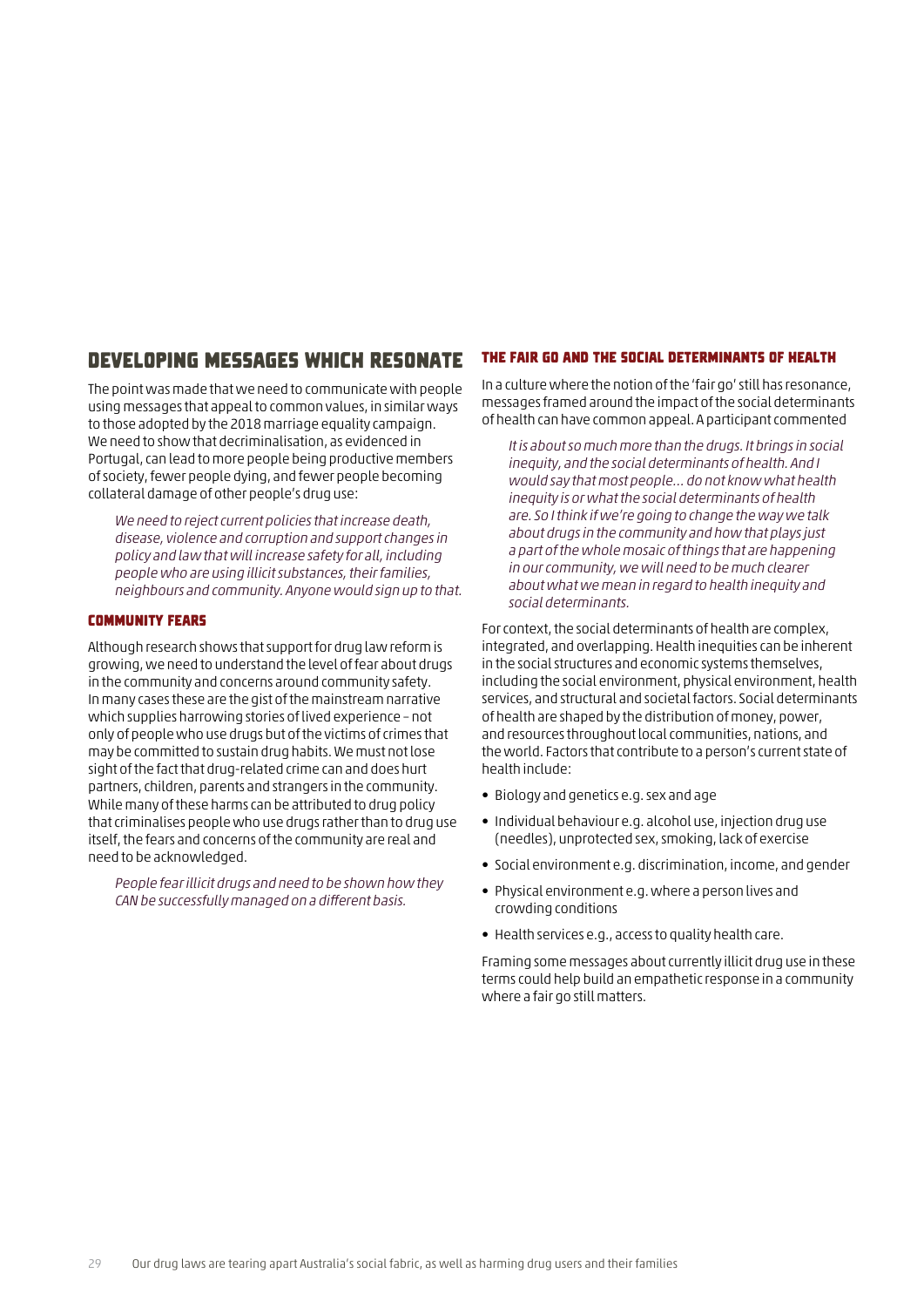#### Drug use as a moral issue

We must also recognise that for many in the community, including some faith-based welfare groups, there may be a tendency to see drug use in black and white terms as a moral issue. This tendency can be ameliorated by examples of how drug dependency can afflict the lived experience of those to whom they feel connected — former Prime Minister Hawke struggling to help his daughter, the ordinary parent whose children prone to anxiety or depression dabble with drugs when navigating their adolescent years, or those injured at work who become dependent on prescribed pain killers.

#### Pragmatic approaches

Existing drug policy is costly and ineffective. Reform could be made politically attractive because it is likely to ameliorate a wide range of social problems at minimal cost to budgets and perhaps with results in one electoral term. Similarly, some business interests might be amenable to the arguments that show a business benefit as well as broader positive social impact e.g. insurance companies wanting to reduce burglary rates. While these arguments are a given in drug law reform circles, the case still needs to be made for many in the public sphere:

People want reassurance that drug law reform will have those valued social impacts: that there will be less road trauma; that the busload of elderly people out for a day will not be killed by an ice-intoxicated driver; that there will be less assault and less family violence. That is really hard to show and it takes time.

#### Building social influence

To reach a variety of audiences, it was suggested that we should seek out a variety of authentic and influential voices. For example, when a police commissioner says that we 'can't arrest our way out of the problem', people listen. We also need media, doctors, judges and magistrates explaining the new safer approaches. The marriage equality campaign has lessons for us also in its use of high profile social influencers and bringing big business on board.

#### Engaging young people

A further learning from the marriage equality debate was the importance of young people's active support. Young people are often disproportionately affected by harmful drug policies, and yet also often excluded from the development of those policies. They become a major focus of the law enforcement effort – as one participant said, 'the war on drugs is in reality a war on young people' and they are also vulnerable via their exposure to the criminal drug trade. Criminalisation of currently illicit drugs places control of those drug markets in the hands of criminal gangs who not only profit from them but have an active interest in encouraging young and/or vulnerable people to consume their products. It was noted that a joint initiative of Australia21 and the Australian Lions Drug Awareness Foundation is a good example of how young people can be engaged and encouraged to participate in drug policy discussions. The Smarter about Drugs project is a youth-led initiative that works with schools to encourage critical thinking around drug use in young people's communities, as well as to empowering them to contribute to drug policy debates at a national level.

#### Polling

The need for more opinion polling on drug policy reform is well appreciated, but experienced researchers warn that responses depend very much on the way the questions are crafted.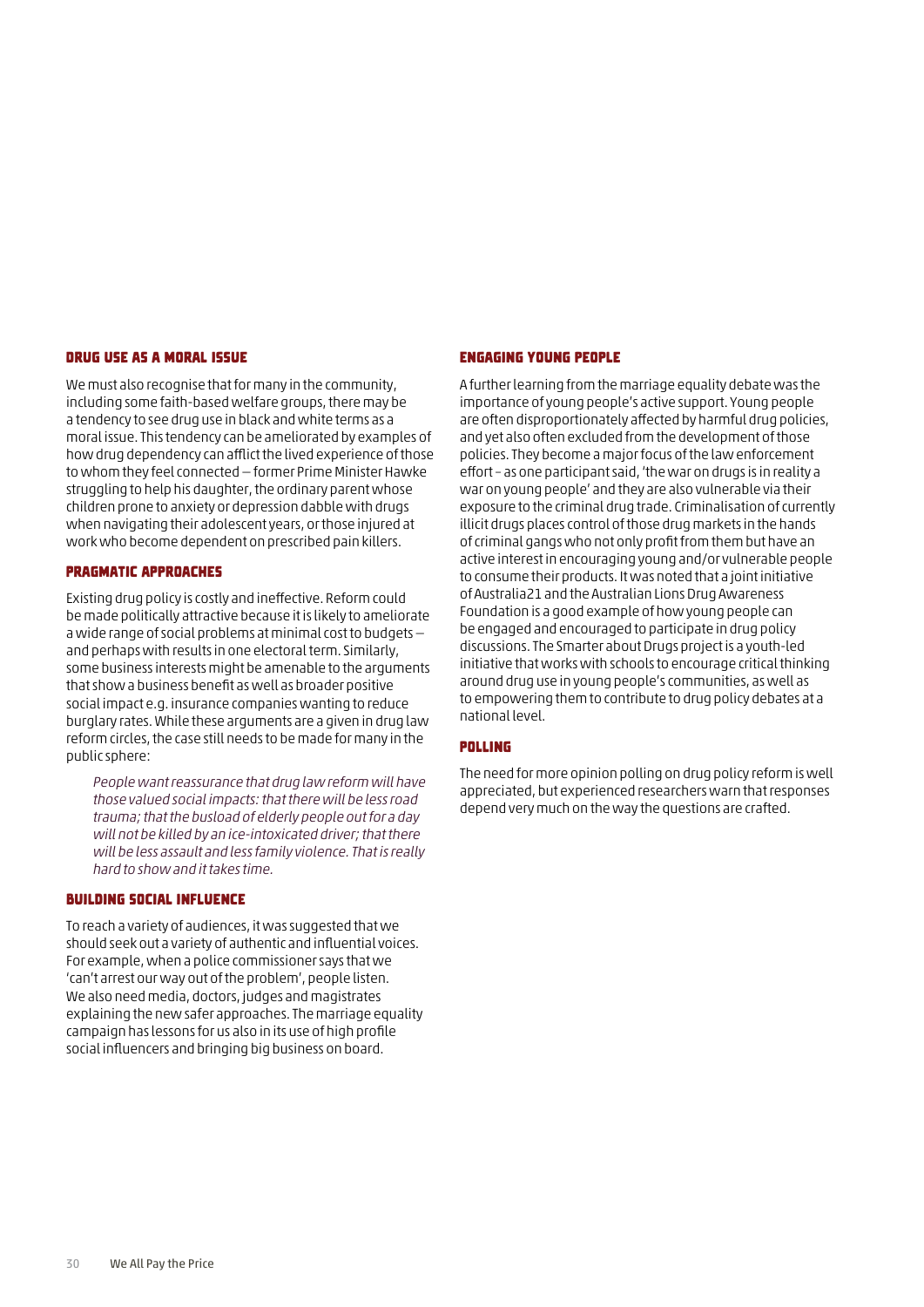## <span id="page-32-0"></span>Outcomes of the Roundtable

## Vision

By 2030 Australia will be a country where laws and strategies ensure the least harm from illicit substance use and contribute to a peaceful existence, and where drug policies contribute to a society characterised by hope, compassion, greater equality and improved safety for all people — for those who use drugs, for all children, and for the community as a whole.

## **STRATEGY**

Minimise death, disease, crime, corruption, stigma, discrimination and violence by:

- 1. Redefining illicit drug use as primarily a health and social issue rather than primarily one of law enforcement.
- 2. Expanding and improving drug treatment to the same standard as other healthcare provisions.
- 3. Removing criminal and civil sanctions for personal possession, self-administration and cultivation of defined weights of currently illicit drugs.
- 4. Considering the option of regulating the drug market as a means of disrupting the illicit trade and reducing the potential harms that result from the absence of quality control in manufacturing, distribution and marketing recognising both that the market is already regulated to some degree (e.g. needle syringe programs, drug consumption rooms, methadone treatment and pill testing) and that the illegal trade in any goods can never be quashed entirely.
- 5. Reducing the extent and severity of adverse community conditions which exacerbate demand for psychoactive drugs.

## **ASSUMPTIONS**

- Whether we like it or not, mind-altering drugs are a part of life and their use will continue into the future — noting that some mind-altering drugs, such as alcohol and nicotine, are harmful but are not treated as a law enforcement issue.
- Social problems associated with illicit drugs in our community are complex and multifactorial with no simple solutions.
- People living in adverse circumstances may be more likely to use drugs to cope with trauma and to come in contact with law enforcement responses.
- Law enforcement should continue to have a role tackling large scale drug trafficking but have no role in managing people who possess and use drugs.
- Australia needs to ramp up its prevention, treatment, rehabilitation and harm reduction infrastructure to make it more accessible across the nation, not just in metropolitan areas.
- The process of drug law reform will involve:
	- consideration of evidence and human rights-based factors;
	- extensive and respectful consideration in parliaments and among diverse community members;
	- incremental implementation;
	- independent evaluation.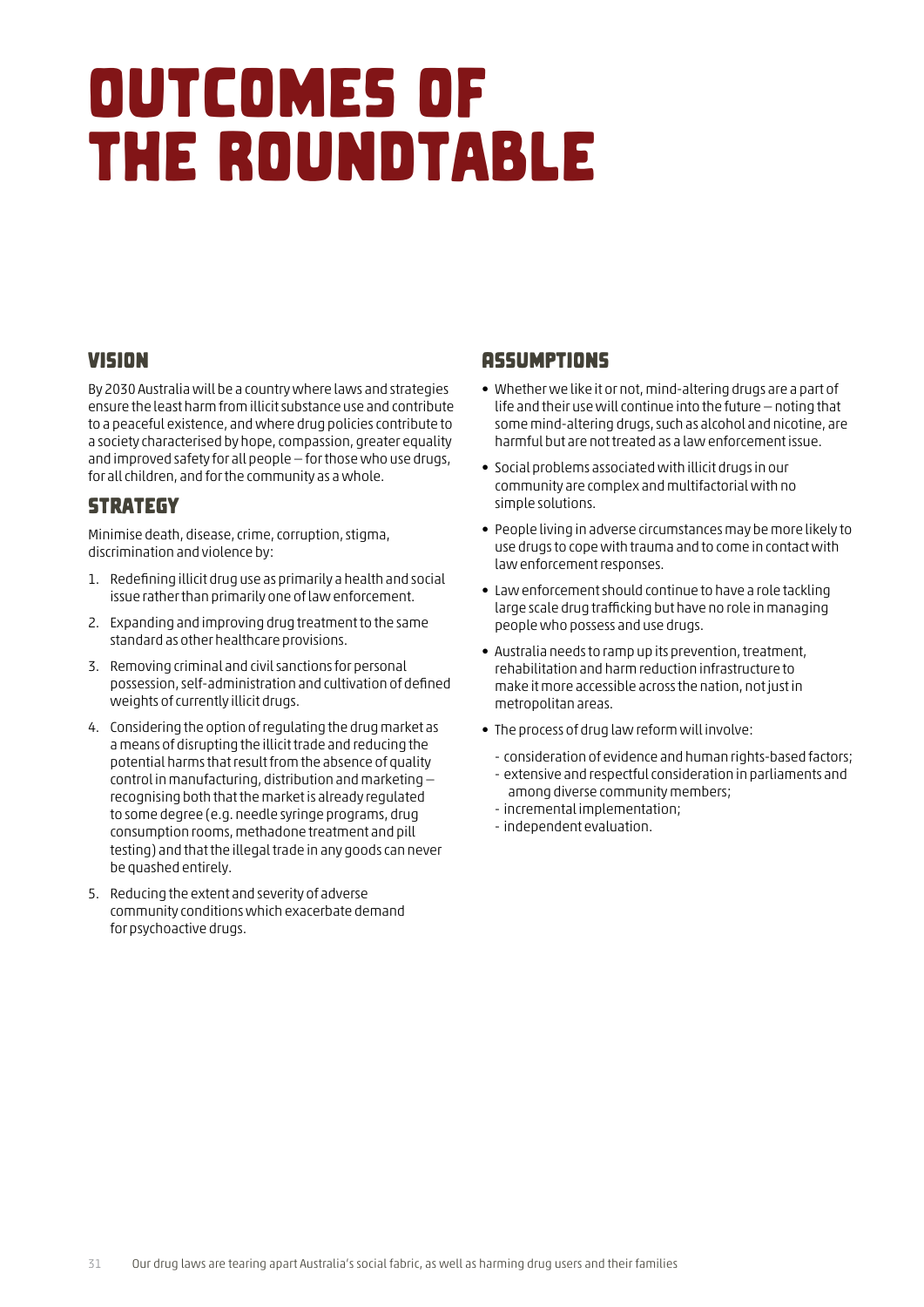### Directions derived from the **ROUNDTABLE**

Deliberations from the Roundtable revealed a consensus that our current drug laws impose unintended and unacceptable social and health harms on people who use drugs and their families and friends, with adverse consequences across the whole community. It was also agreed that the health and social sectors need to work together to engage broad community support for evidence-based changes to our drug laws in order to reduce those harms.

These directions on achieving change emerged from the Roundtable discussion:

- 1. Focus on a positive aspirational future as outlined in the vision. We should be talking about the future focused on safety and wellbeing rather than on punishment and stigmatisation. If we are to change the legislative frameworks that would enable our drug policies to truly minimise the harms of drug use, we will need to garner strong support from the community so that they will back politicians who propose change. To do this we will need to engage a range of authentic voices, including from people with lived experience, who are able to talk about the benefits for everyone if we adopt a more compassionate, rational and effective approach to drugs.
- 2. Draw on a range of international experience not only from pioneering Portugal, but now also from countries like Canada and Uruguay.
- 3. Provide credible alternative policies or interventions rather than criticising the present arrangements without offering robust options. Effective advocacy will need substantial modelling of the various effects of the likely changes, to be considered credible by decisionmakers and those who vote for them.
- 4. Settle on agreed targets for reform rather than a scattergun approach covering myriad issues. In line with the joint statement released after the Roundtable, all associated organisations should work together to achieve:
	- the repeal of criminal penalties for consumer level drug offences;
	- the creation or expansion of police and court diversion programs for minor drug offenders;
	- significant expansion of the drug treatment system, which is currently unable to provide services to at least half the people who could benefit from treatment.
- 5. Reach out to colleagues in the health and social services sectors at the personal, practice and policy levels to better understand the concerns of these sectors and to provide information on drug law reform.
- 6. Engage allies from the various health and social service organisations who know first-hand the harms that can be associated not only with drug use itself but with our current drug policies. To achieve better outcomes for everyone, move beyond good intentions and set up collaborative mechanisms to support such alliances in order to share good practice, research and relevant campaign information.
- 7. Support collaboration between communications professionals from like-minded organisations, to coordinate messaging about drug law reform where appropriate. Craft values-based messages about drug use and drug policy options — work done by the Asylum Seeker Resource Centre in Victoria on reframing messages about people who seek asylum and the successful messaging that accompanied the marriage equality plebiscite could be useful models.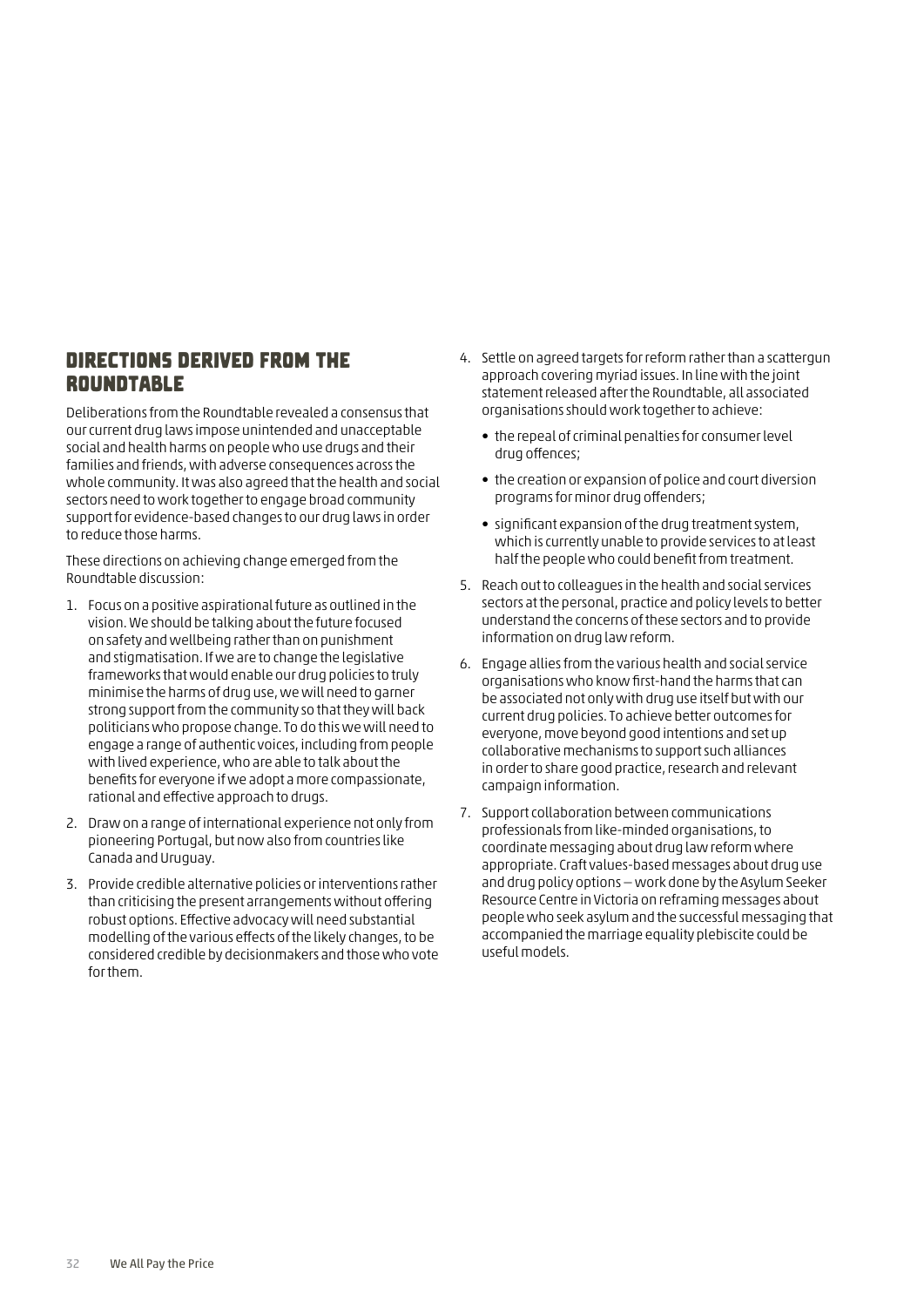# <span id="page-34-0"></span>Conclusion

## As with its three previous expert Roundtables on the impact of Australian drug laws, Australia21 concludes from these 2018 expert deliberations that the 'war on drugs' has failed.

It is hurting people who use drugs and exposing our children to dangerous criminal markets, which are making huge profits and have no concern for the health and welfare of their customers. It is also having unexpected negative health and social impacts across the wider community. As many law enforcement professionals attest, 'we cannot arrest our way out of this' and it is time to reach out to people who use drugs with a hand instead of handcuffs.

Decriminalisation for personal use and possession is a first step and there is sound evidence that we can destroy the business model of the big traffickers by working towards managing and regulating currently illicit drugs. We regulate and work to minimise the harms associated with other recreational drugs such as alcohol and tobacco; international experience indicates that it is also possible to use this approach with currently illicit drugs.

Such changes can be implemented carefully and incrementally, assessing the impact as we work towards a world where people who experience problematic use of drugs are offered treatment not punishment. The outcomes of such reforms would be better for everyone.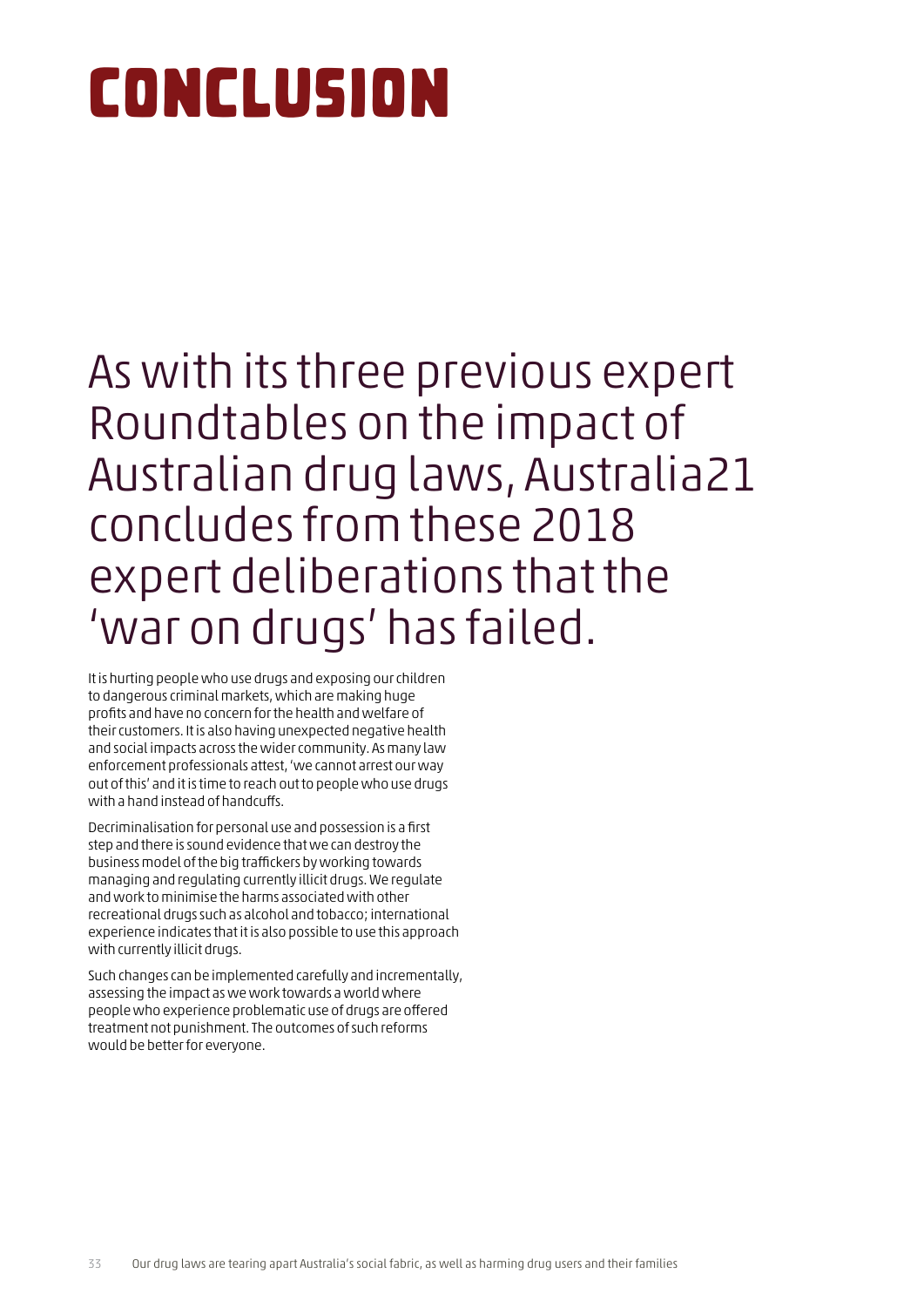## <span id="page-35-0"></span>From the Australia21 Facebook page

Hey Australia21 – I really respect the work you are doing on drug policy. I wish NSW had taken your recommendations before I made this life-changing mistake. The consequences are so severe and yet not so well known. This is my story below...

On a fateful February night in a quiet Sydney pub in Glebe, Australia my life changed forever. I was attending a friend's birthday party, I was passed one cap of MDMA which slipped my memory for the next half an hour. As it was to be, NSW police had decided to launch one of their gestapo style sniffer dog raids on this quiet pub in Glebe. Within a blink of the eye there were 15 police, and three sniffer dogs almost doubling the patrons of the pub — I got arrested.

That was until I was part of the 1% of all party goers that actually get caught. So for a 29 year old woman who had never spoken to Police, let alone being thrown against a wall and strip searched this was a traumatising experience. After they found the pill I was released with a court attendance ticket, the rest of my friends who also had MDMA had been quick enough to dispose of it prior to the Police raid. The pre-court process from there was truly traumatising — calling parents, visiting lawyers, going to an addiction counselling service (for an addiction I didn't have), and getting references from family friends.

Lawyers advised I would likely get a section 10 bond and luckily that occurred (I feel sorrow for those that get convicted), however the sheer fact of pleading guilty would dash any USA plans I had made. This was not good. As expected I let work know of the situation regarding travel to the USA. I got fired as I could no longer do my job. I couldn't pay my rent, I moved back to my parents at the Blue Mountains. My life slowly ended and I spiraled into depression. Often spending the hours on end lying on the floor of the shower wishing to not wake up. I dreamt of the days prior to the incident where I was seemingly carefree, the world at my feet. Plagued by recurring nightmares of the event, thinking about all the possibilities and permutations of events that would not have led to this situation. I spent time with GPs, psychologists and psychiatrists trying to help me deal with the grief I was experiencing. I spent a short time in a mental ward, to try and ensure I was safe from my feelings.

Why does NSW see this a fit punishment for a crime in which the majority of other Australian states, and a good chunk of the developed world does not? NSW has invested so much on in terms of my public education and university, why does such a small hiccup warrant such life altering repercussions? The definition of draconian is 'excessively harsh and severe', I think it is safe to say NSW has a draconian view of drug policy. Upon doing more research into the topic, I am not alone in my outcry. Drug Policy think tanks based out of UNSW, and a 2006 review in the Police Dogs indicate that there is no correlation between heavy handed policing for first time offenders with small quantities and reduced usage. NSW Police are directly contributing to drug deaths due to preloading before festivals.

The criminal justice system is meant to rehabilitate; how is handing out life altering repercussions rehabilitation?. The sentencing magistrate commented on how he does not agree with the law. How is NSW so out of touch? Countries like Portugal have completely decriminalised simple possession with positive results. I hope one day we can drive change in the government and start treating possession as a health issue rather than a criminal matter.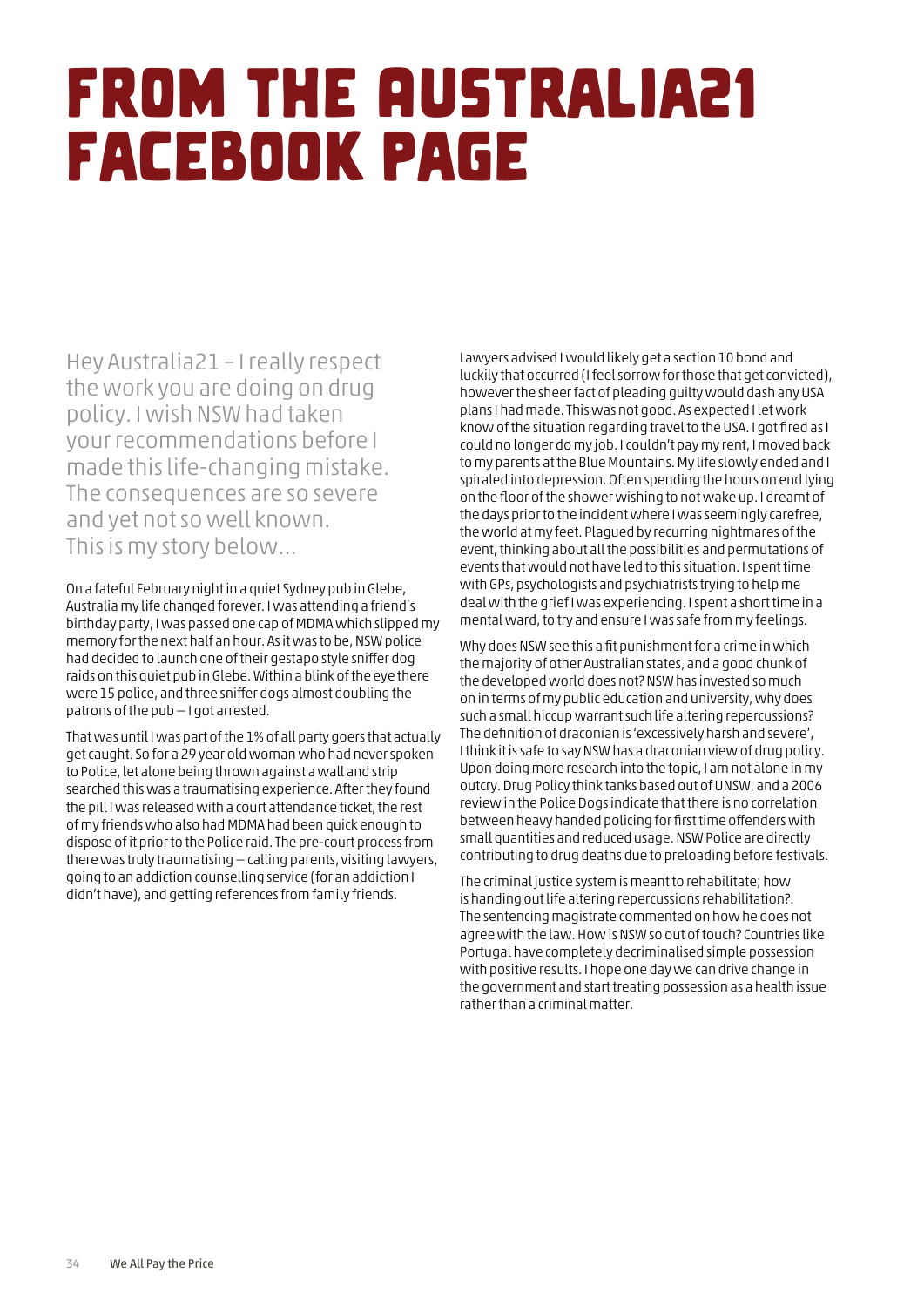## <span id="page-36-0"></span>Some Participant **COMMENTS**



Laurence Alvis Executive Officer, Uniting ReGen AOD Treatment & Education Service

There is no question that Australia's drug policy settings create and exacerbate social problems beyond the drugs field, narrowly defined. ReGen regularly encounters people experiencing multiple social issues, with drug policy negatively impacting not just on their experience as a drug user but their experiences of mental health issues, family violence and housing/homelessness.

The well-recognised imbalance between public funding for supply reduction and demand reduction measures within Australia's National Drug Strategy 2017–2026 contributes to the ongoing funding pressures on treatment and harm reduction services. It provides perhaps the clearest case for a reassessment of Australian drug policy priorities and the consideration of a drug law reform as a key enabler of improved outcomes at all levels.



Kasy Chambers Executive Director, Anglicare Australia

A large number of social outcomes could be improved rapidly if we had law reform in the drug area. We are constantly dealing with homelessness and people using drugs are getting into desperate financial difficulties.

I work in the welfare system and cannot stress strongly enough, the relationship between many of the social disadvantages with which we deal, being linked with the disadvantages and serious consequences of the operation of our drug laws.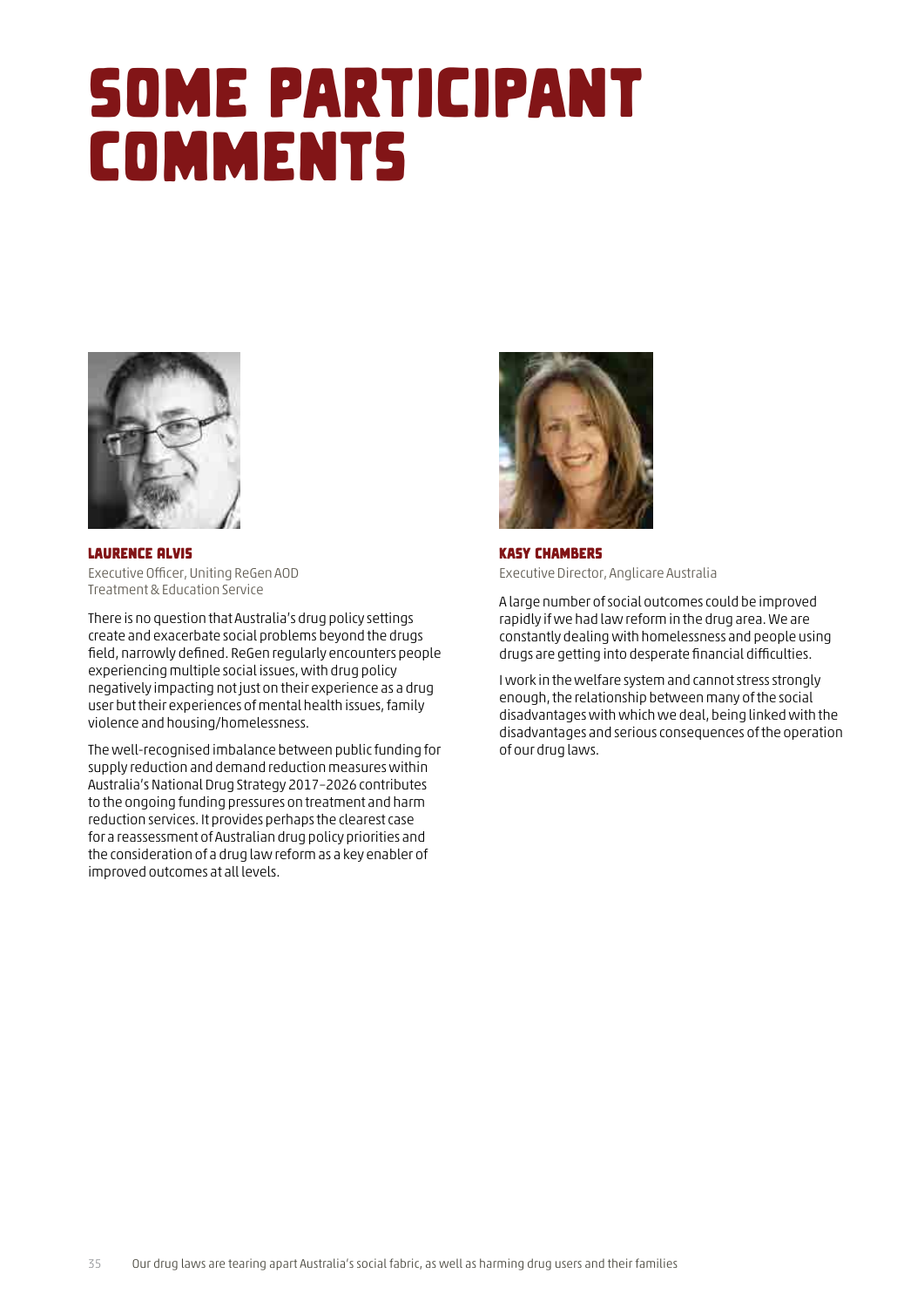<span id="page-37-0"></span>

#### Dr Marianne Jauncey

Medical Director, Uniting Medically Supervised Injecting Centre, Sydney

For me, one of the driving factors behind the need to remove criminal sanctions for drug use, is the impact of stigma and discrimination on access to care. Regardless of our views about drug use for people who use drugs, we all want to see those with problematic use be able to access care — yet demonising and criminalising them, creates an enormous barrier to treatment and support.

We are finally seeing some momentum globally around drug law reform. To me there is increasing acceptance that the current approach is not working, and I hope that all of us, will see some meaningful change within our lifetimes.



#### Mick Palmer AO APM

Former Commissioner, Australian Federal Police; Emeritus Director Australia21

As a society we need to recognise that the drug situation is serious and getting worse. For Australians, "standing still" should be a totally unacceptable option. The journey, importantly, will need to be one of many small, incremental steps, but it is a journey which our leaders must be prepared to commence and which our society should demand. There simply has to be a better way.

To trigger action it may be important to more strongly emphasise and personalise the reality of the problem the multitude of underlying causes — the nature and reality of the isolation and suffering that drug abuse and addiction so frequently causes — the social reasons which lead to drug use — and the avoidable harm and discrimination which our current policy so often creates, all too often on the most vulnerable and defenceless of our people.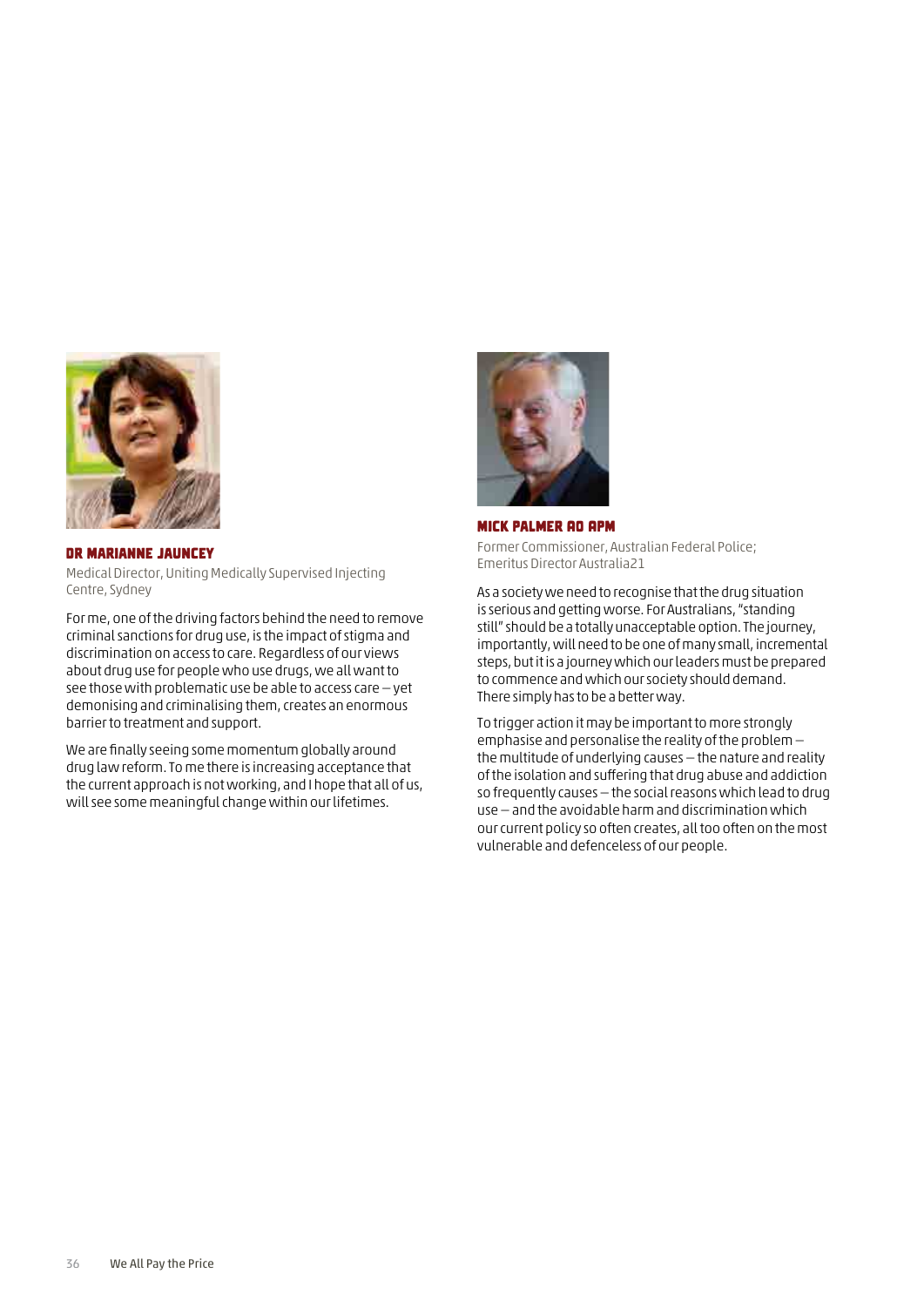<span id="page-38-0"></span>

Susan Helyar Director, ACT Council of Social Services

My overall view is yes, we can impact positively on apparently intractable social problems through improved social policy to address the currently illegal drugs. The harder question is "What will shift our country from the current state of complacency and resistance to a state of willingness to adopt harm reducing, life affirming laws and policies across all the domains outlined in the paper?"

We know that decision-makers are not operating as rational, dispassionate or disinterested actors, they are acting according to their values, sectional interests, personal experiences and fears. A case in point is lack of willingness to adopt non-custodial sentences in the criminal justice system despite costs, harms and lack of deterrence effect associated with incarceration.



Kat Armstrong Lawyer and former drug user

 I spent 10 years in prison because I used drugs and I committed crime to support my drug habit.

Until people are educated in local rural and regional areas as well as in the cities, and until the legislators and the people who have the power actually "get it" and understand what and why people do what they do, and change the legislation, you are not going to get any kind of drug law reform.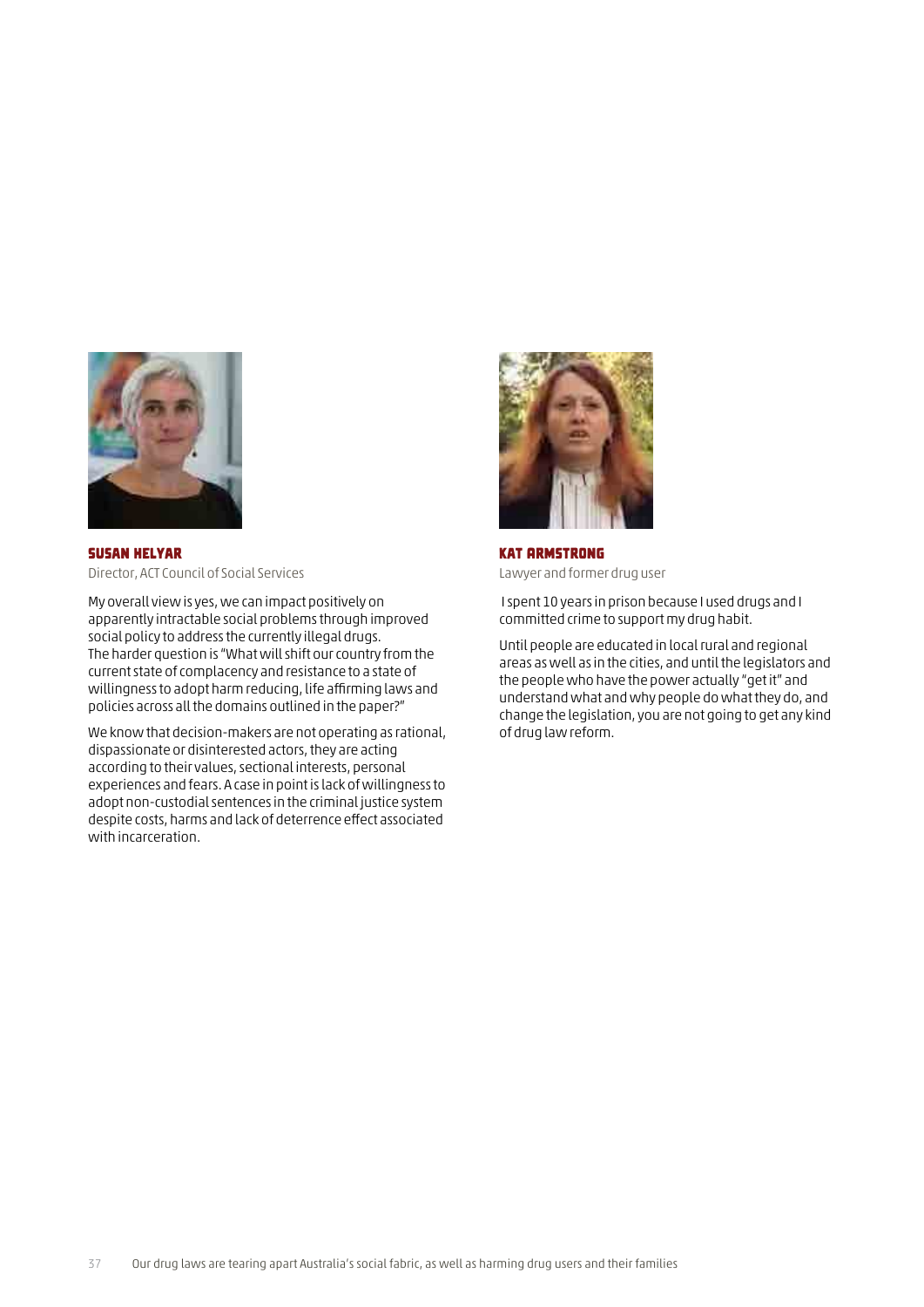<span id="page-39-0"></span>

#### Professor Peter Norden AO

Fellow, Australian & New Zealand Society of Criminology; Hon. Fellow, Humanities & Social Sciences, Deakin University

My personal professional history of four decades working within the criminal justice system, highlights the intense negative impact of the application of current drug law enforcement policies on individuals, families and the wider community.

Massive expansion of the correctional facilities, with a fourfold increase in the national prison population compared to national population growth over the last 20 years includes massive financial and social costs to the states and territories.



#### Carol Nikakis CEO, Victorian Association for the Care and Resettlement of Offenders

The issue of men and women becoming involved in the justice system because of their drug use, needs to be addressed, given the increasing cost of building and servicing new prisons and the poor outcomes achieved. State Governments are building prisons to perpetuate the myth that the community is 'safe' because of law and order campaigns. Addiction should be treated as a medical/ psycho/social issue, not a criminal matter.

Once in the criminal system, continued misuse of drugs and alcohol will for many, lead to repeated incarceration, especially where long term, chronic drug use has led to criminal behaviour to support a habit. Cumulative trauma and institutionalisation impacts dramatically on an individual's ability to gain control over their drug use and rebuild their lives upon release, if it is not addressed early.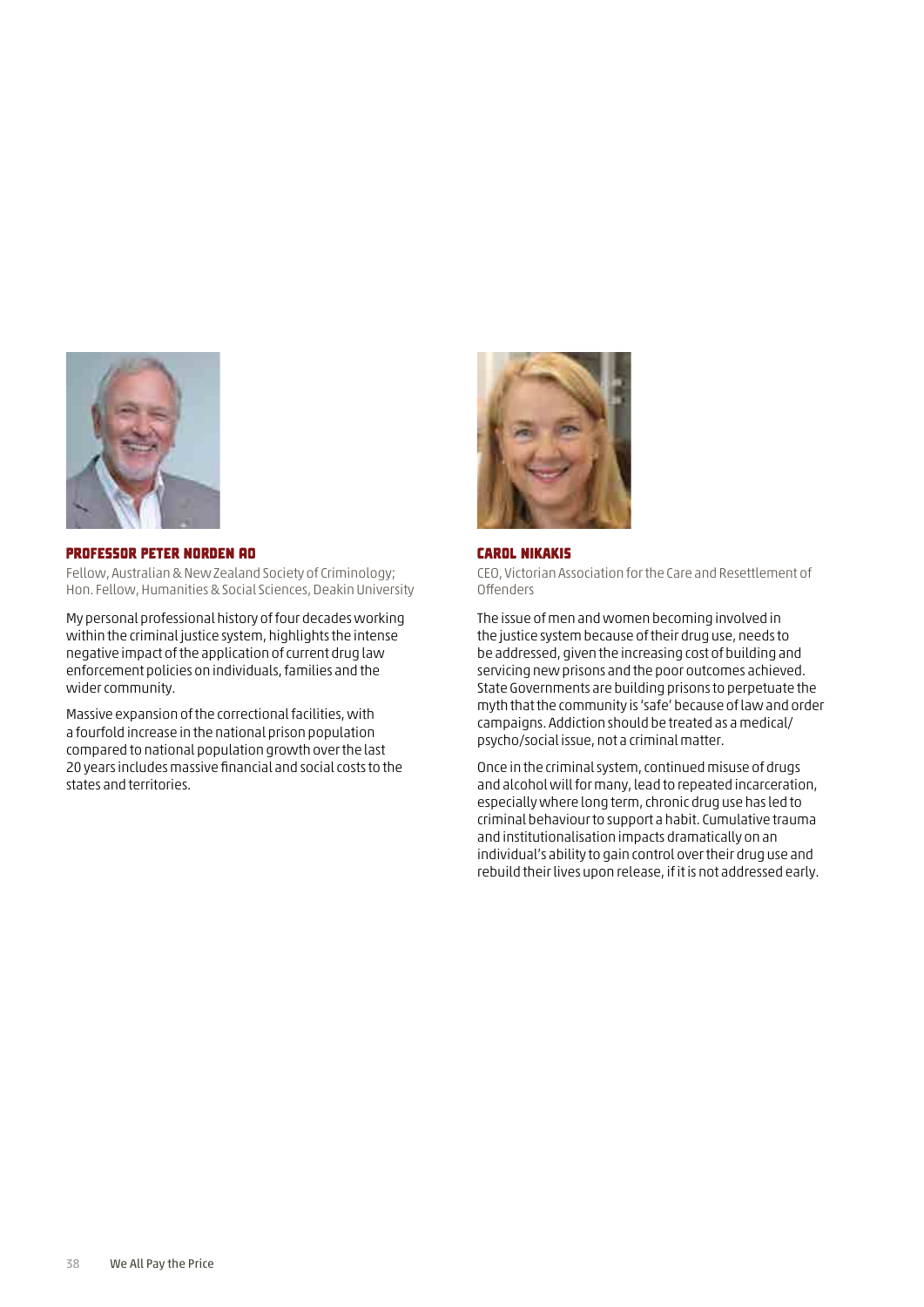<span id="page-40-0"></span>

#### Bill Bush

President, Families and Friends for Drug Law Reform; retired international lawyer

Existing drug policy is based on the assumption, never empirically verified, that the threat of coercive processes of the criminal law will achieve a therapeutic objective of deterring people from the harmful use of addictive drugs.

Addiction, should it develop, and the stresses of the criminal process, should the young person become entangled with the police, are likely to have lifelong negative implications for the individual, thus entrenching disadvantage in their own life and those of their dependents. Arrest and prosecution entails a sudden disruption to an individual's life, often involving loss of employment and housing and family and community support. The disruption is linked to issues like domestic violence, suicide, child protection, unemployment and homelessness.

Criminologists work on the assumption that some 80% of those in prison suffer from both a drug addiction and some other mental health problem. The prison environment harms rather than helps the mental health of inmates, undermines capacity to function in the community and reinforces their disconnection: "sadly thriving in total institutions is rarely conducive to coping in the community"

Drug policy undermines the capacity of people to take responsibility for their own lives and compounds virtually all of Australia's most intractable and complex social problem.



#### David Penington AC Former Vice Chancellor, University of Melbourne

The shining example of better outcomes is Portugal, with good evidence showing it has figures for deaths from illicit drugs per 100 of population at risk, which are far the lowest in Western and Central Europe and Scandinavia approximately a thirtieth of the US figures and fifteenth of ours.

The key elements are:

- a. The system for care of all drug users since 2001 has been in their Health Sector, not law enforcement.
- b. In every 'Department' of the country there is an Institute Against Addiction (CDT)
- c. These operate in local communities or regions.
- d. Opioid substitution is widely used where treatment and community-based rehabilitation are not the answer.
- e. Education and preventive strategies are strongly supported in schools.
- f. Law enforcement is restricted to large scale trafficking and Customs processes.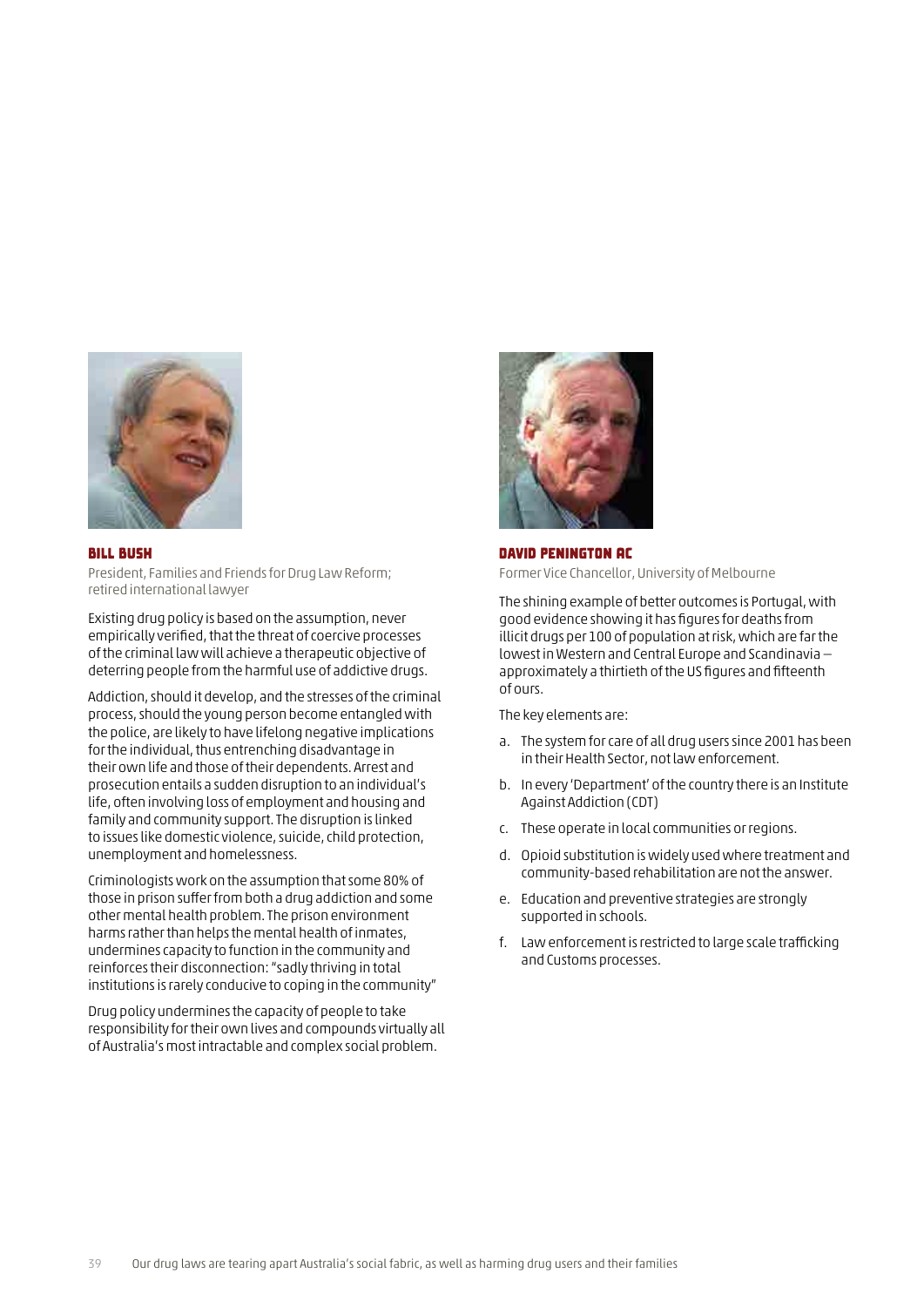<span id="page-41-0"></span>

#### Dr Caitlin Hughes

Criminologist; Senior Research Fellow, Drug Policy Modelling Program, University of NSW

The Portuguese drug policy is arguably the most striking example of the benefits of incorporating social policy into the drug law reform discussions, as exemplified by the significant reductions in HIV/AIDS and overdose, as well the burden on the prison system and the reduced social costs of responding to illicit drugs. The question is how and what might that mean for Australia? This is worth clarifying as there can be some misconceptions about this reform.

- First, the Portuguese government removed criminal penalties for the use and possession of all illicit drugs, thereby eliminating one of the biggest causes of harm to people who use drugs – namely harms associated with criminal records, prison and stigma. Importantly this reform was not just targeted at cannabis as they recognised that the biggest burden from drugs is associated with use of drugs such as heroin.
- Second, they significantly expanded their health and social system — including employment assistance via subsidies for employers hiring drug-dependent individuals — and referral routes to these systems, thereby providing many more avenues to reduce social marginalisation amongst people who use drugs, including in particular lack of employment opportunities.
- Third, they have brought to the fore the interrelationships between social and economic factors and drugrelated harms in society, including how rising unemployment levels and increasing inequity can increase the vulnerability of many people in society to drug dependence, as well as the necessity of good social supports



#### Professor Margaret Hamilton AO

Foundation Director, Turning Point Alcohol and Drug Centre

While drug law reform is not a panacea for all social problems, and it is not the only goal, I do see that it could go some way to reducing significant stigma around drug use in the social policy environment. So for example, we say we want more public housing — but not for people who use drugs. We want to support people into employment — but not if they use drugs. There is a divide according to whether they use drugs or not.

People who use drugs are not just drug users they are also people who may have complex health needs and social disadvantage that often includes homelessness. I hope we can explore the development of coalitions between our sectors so that we can achieve more by working together rather than advocating for change in our respective areas. Drug law reform is one area that we can advocate for together.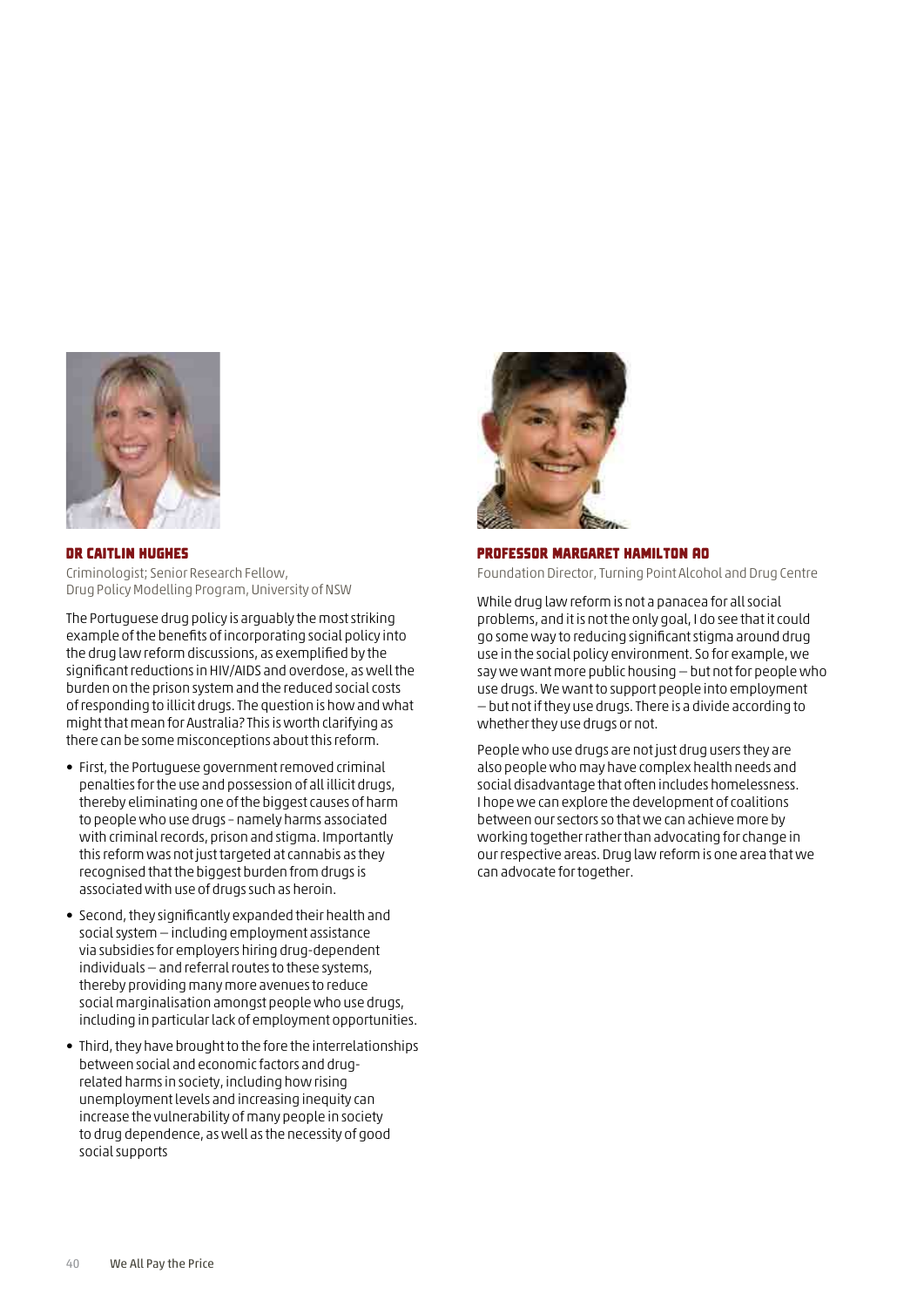<span id="page-42-0"></span>

#### Emeritus Professor Jake Najman

Sociologist University of Queensland

As a sociologist I have spent the past 20 or so years dealing with Government on issues to do with alcohol and illicit drugs.

It is remarkable that there is general agreement by those in the field that current policies don't work. Arguably current policies criminalise a sector of the young Australian population, most of whom would otherwise cease using drugs when they reach their mid-20s.

Governments and those in the community fundamentally do not believe that current policies don't work. This lack of knowledge and existing stereotypes about those who use illicit drugs mean that Governments persistently make claims about the need for more coercive strategies to deal with drugs.



Marion McConnell OAM

Founding member, Families and Friends for Drug Law Reform

An incident 2 weeks before my son died in 1992 convinced me that prohibition drug laws did not protect our young people from drugs.

The interference of the law in what is a health issue can drive people away from the help they need. The shame, stigma and marginalisation which goes hand in hand with prohibition drug policies stops many families from speaking out or seeking help. Contrary to popular belief it is not 'bad' kids who use drugs, but it could be anyone's child.

Society's punitive, judgemental, response to illicit drug use and drug users exacerbates the problems. Prohibition policies curtail informed discussion, stifle effective response to drug use in schools and alienate parent from child.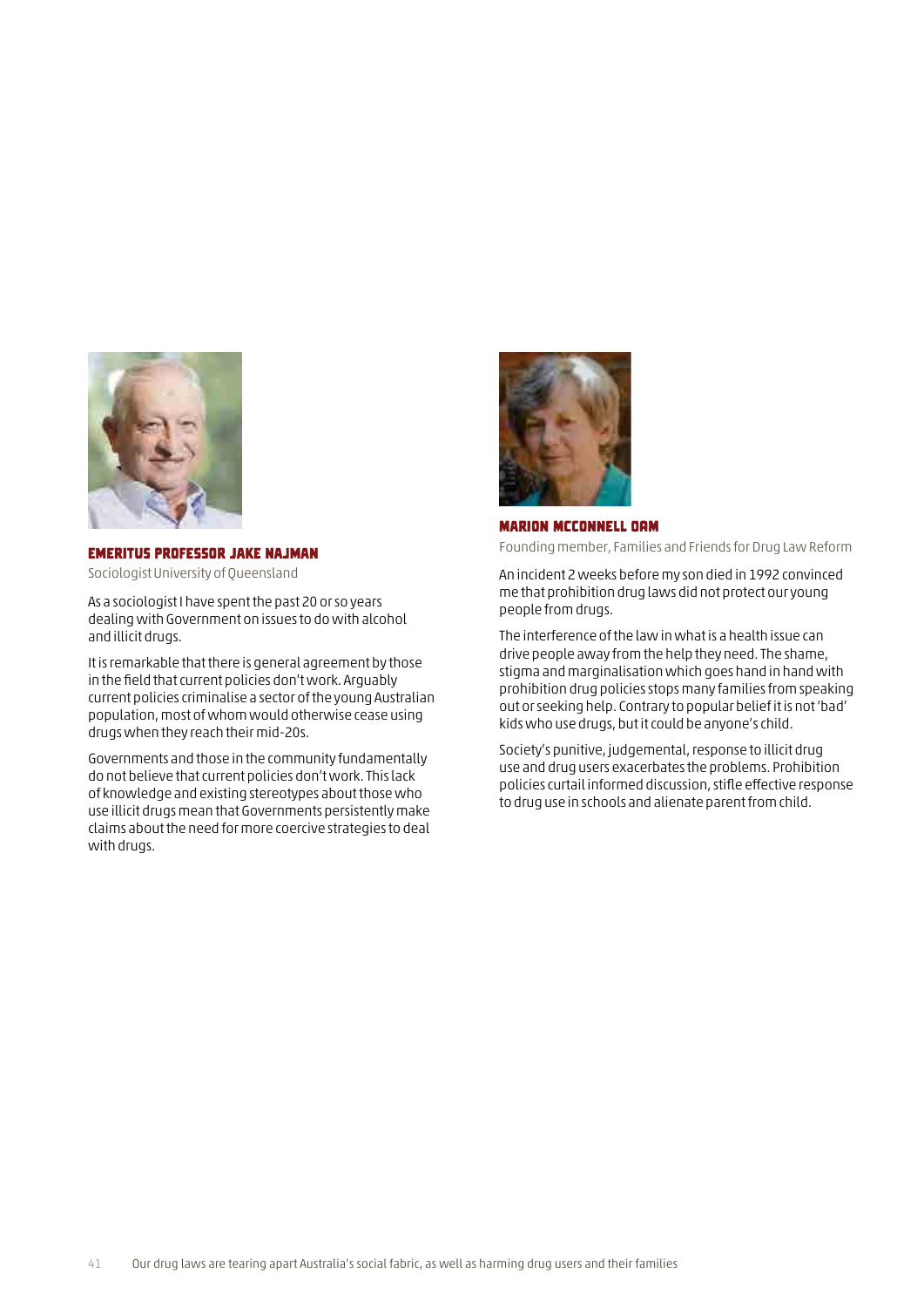<span id="page-43-0"></span>

David McDonald Author of Discussion Paper for the Roundtable

Domains as broad as income security, housing, parenting, child protection, domestic and family violence, family breakdown, mental health, employment, crime, social welfare, recreation, road safety, the environment, could potentially benefit from a changed approach to illicit drugs in Australia and we are committing massive resources to drug law enforcement that are making the problems worse.

People and organisations focusing on improved social policy broadly, would have much to gain from incorporating drug law reform into their policy advocacy work. This could be done rapidly, and at relatively low expense, potentially producing valued outcomes in the many areas of social policy listed above.



Fiona Patten MLC Co-Host of the Roundtable; Independent politician

The recent Victorian parliamentary enquiry for which I was a member of the committee took a very broad view of drug policy in Victoria. The committee included three Labor members, three Liberal members and me — and we travelled as a committee to Canada, Portugal, the UK, Colorado, California and New Zealand to look at how people are doing drug policy differently.

We recommended that 100% of those who are apprehended for possession and use of drugs should be diverted away from the criminal justice system and that there should be a much greater emphasis on treatment and rehabilitation of people with drug problems than is currently happening. Treatment will become the fourth pillar alongside the other three pillars of supply reduction, demand reduction and harm reduction.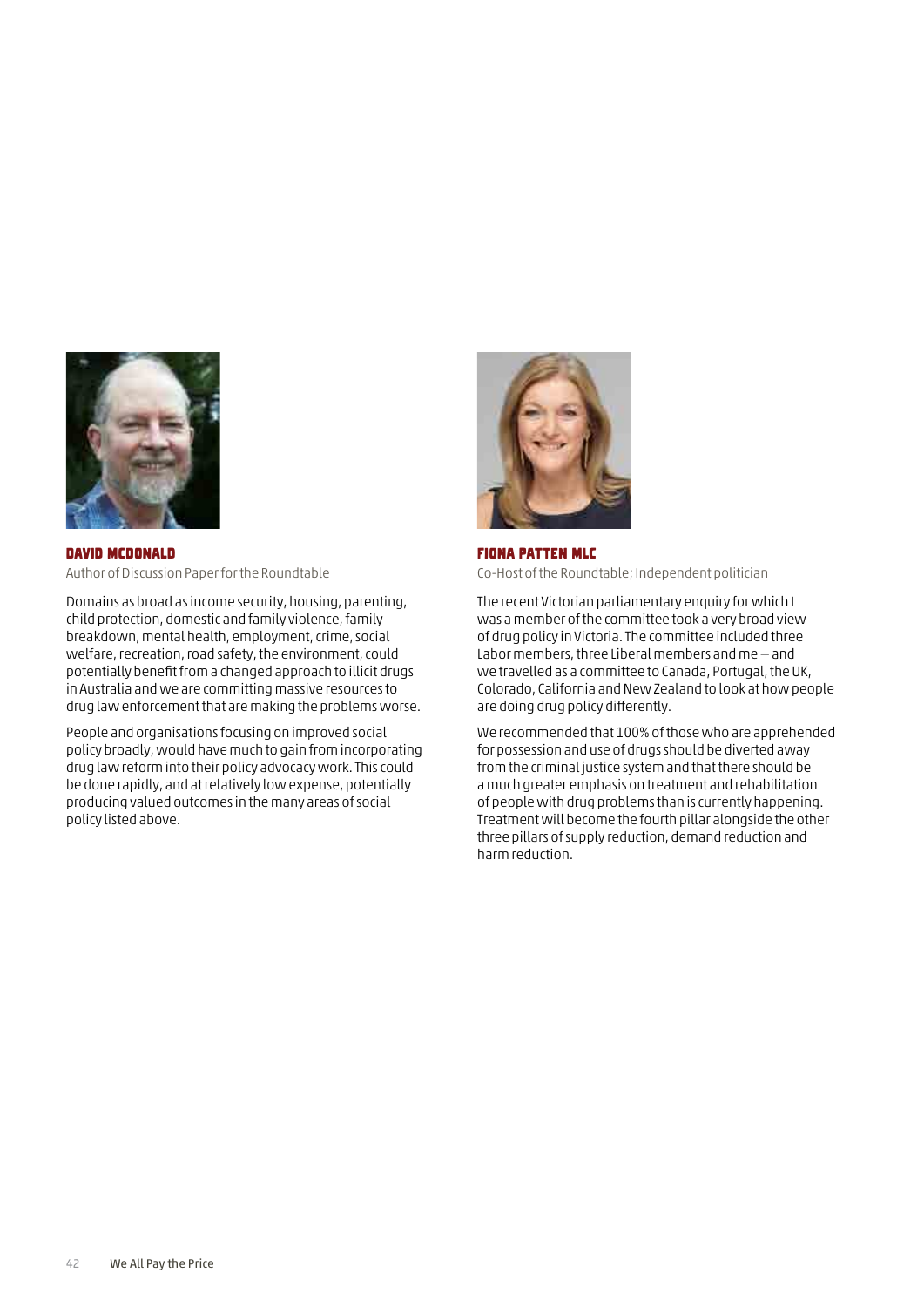<span id="page-44-0"></span>

#### Emeritus Professor Bob Douglas AO

Co-Host of the Roundtable; Director Australia21

Whether we are interested in income security, housing, parenting, child protection, domestic and family violence, family breakdown, mental health, employment, crime, social welfare, recreation, or road safety, our antiquated approach to illicit drugs plays a hugely negative role.

Policy makers need to hear not only from those in the drug reform movement, but also from a broad cross-section of people engaged in these fields.

Perhaps the reason that the Drug Law Reform Movement has not yet prevailed in its approaches to policymakers is that "appearing to go soft on drug use" is still perceived by many politicians as an option for which the Australian electorate is not yet prepared.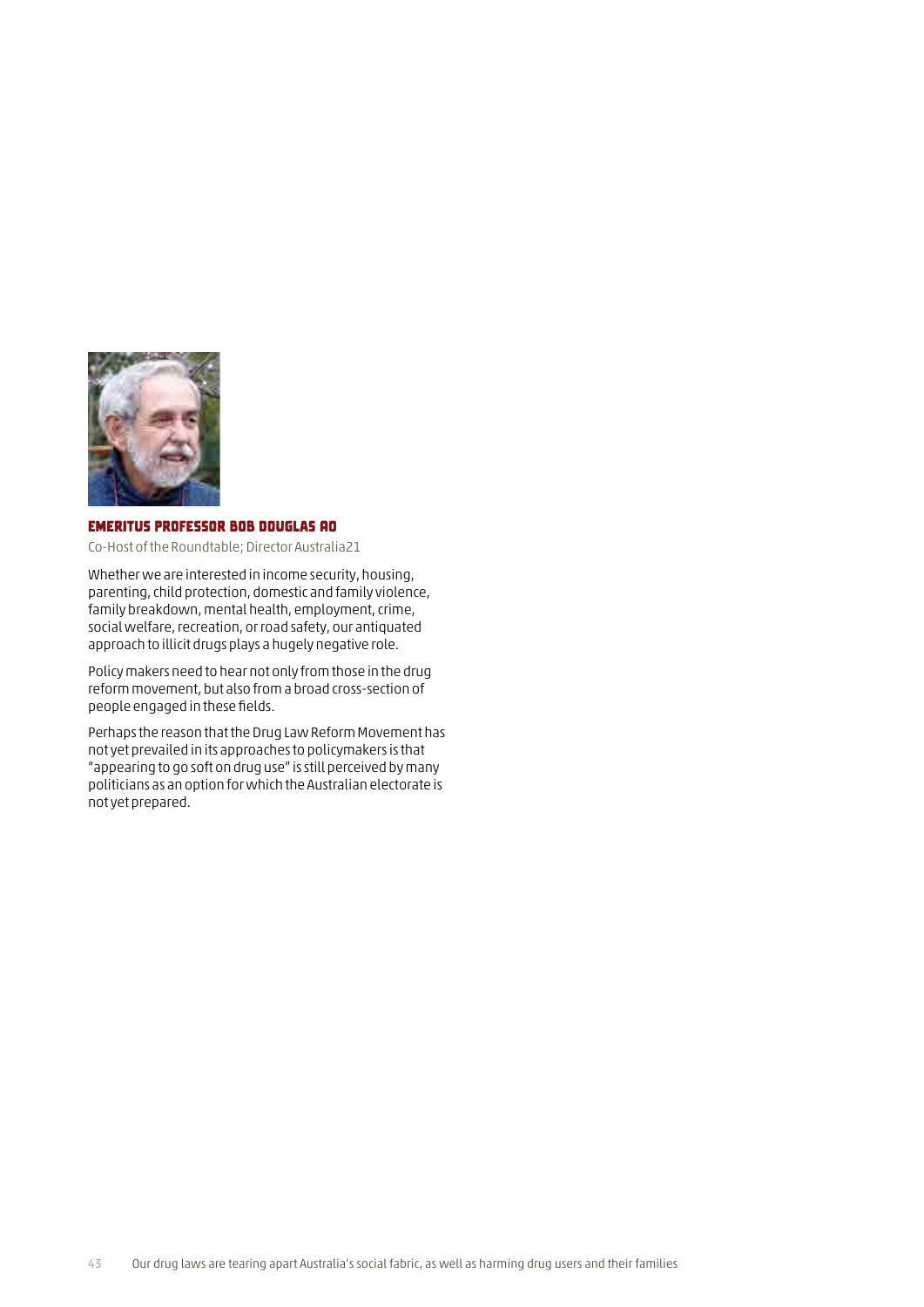## <span id="page-45-0"></span>Appendix 1: Australia21's previous work on drug policy

This project builds on three previous Australia21 projects on illicit drug policy. The first Roundtable, held in Sydney in 2012, addressed the question 'What are the likely costs and benefits of a change in Australia's current policy on illicit drugs?' and concluded that:

- Prohibition puts the production, distribution and control of illicit drugs into the hands of criminals and exposes young people, police and politicians to their corrupting influence.
- The harms resulting from prohibition substantially outweigh the gains from efforts by police to suppress the criminal drug industry—an assessment now accepted by many politicians, police, researchers and leaders of civil society across the world. The cure has turned out to be worse than the disease.
- It is time to stop sloganeering and strongly encourage our politicians and media to start an informed national debate about the alternatives to a policy that has clearly failed disastrously and is now criminalising many of our young.

The second Roundtable, held in Melbourne in 2012, focussed on 'What can Australia learn from different approaches to drugs in Europe including especially Portugal, Switzerland, the Netherlands and Sweden?'. Outcomes of this project included:

- Confirmation that prohibition has failed to reduce harms associated with psychoactive drugs.
- Recognition that there are evidence-based effective drug policy options beyond prohibition.
- Professor David Penington's proposal to investigate options for providing some of the currently illegal drugs, specifically MDMA, to people who use drugs within a highly regulated, legal policy framework.

The third Roundtable included the law enforcement community, researchers and advocates. Held in Sydney in 2015, it addressed the question 'If changes were to be made to our current illicit drugs policy, what options and processes would be most likely to reduce harms to people who use drugs and increase the effectiveness of our policy?'. It yielded 13 recommendations including:

- The overriding emphasis in national drug policy should be on minimisation of harm to those who chose to use psychoactive drugs and those around them.
- There is a need to promote community understanding that current drug policy and practice includes disproportionate funding for law enforcement and inadequate funding for harm minimisation and treatment.
- Despite many suggested reforms being supported by international experience, local implementation will require carefully evaluated local evidence.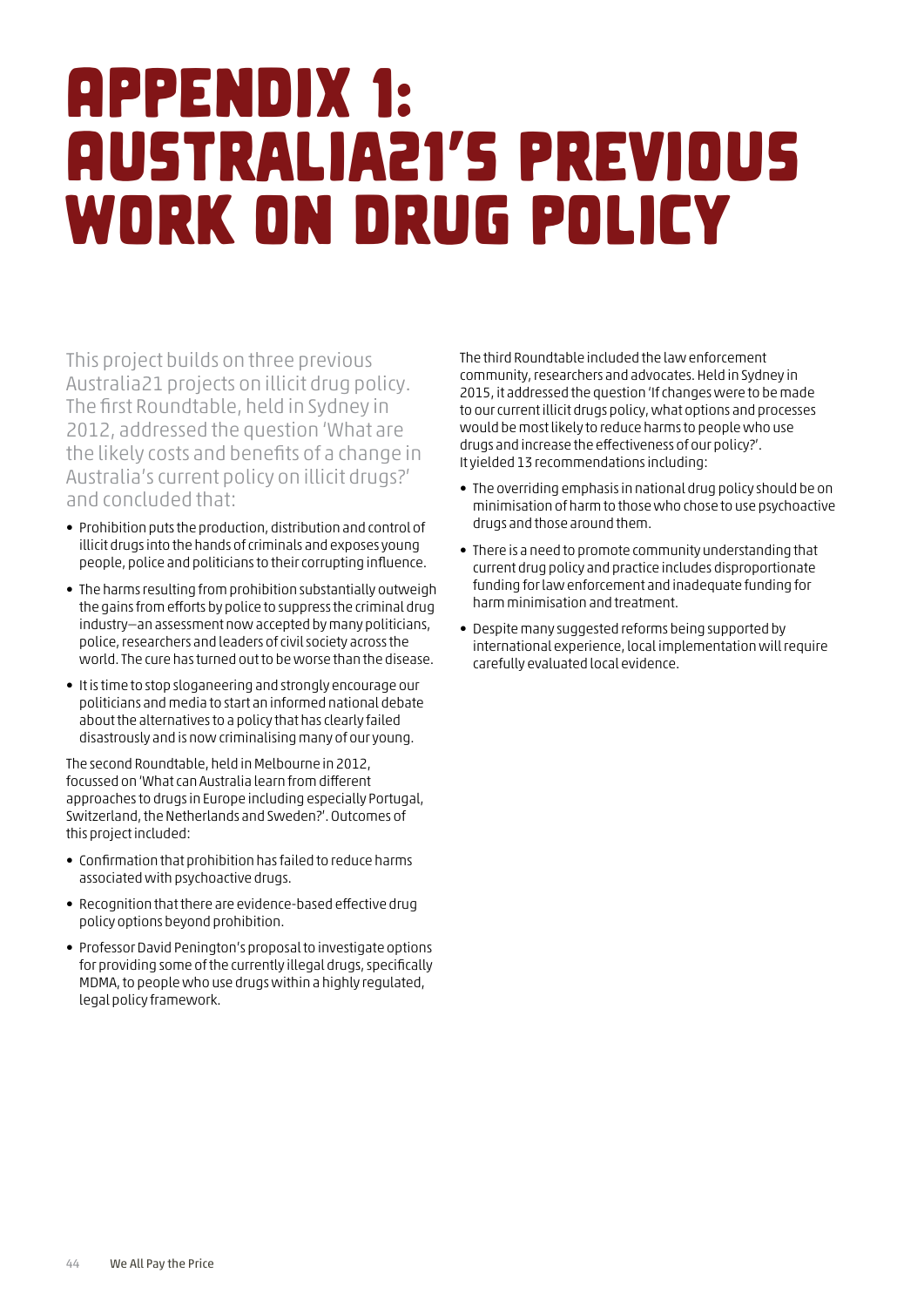## <span id="page-46-0"></span>Appendix 2: Discussion paper for the Roundtable

The discussion paper entitled "Can we impact positively on apparently intractable social problems through improved social policy to address the currently illegal drugs?" was prepared by social science and drug researcher, Mr David McDonald, in collaboration with the steering group appointed by Australia21.

The paper argued that Australia could achieve significant social benefits by improving policy addressing the currently illegal drugs. It stated that this will be most effective when people and organisations in the drug law reform movement collaborate closely with people and organisations in other sectors that advocate for improved social policy settings across the nation. Drug law reform was defined as 'an international campaign conducted by people who advocate international changes to laws and the ways they are implemented away from a total prohibition or "War on Drugs" approach'.

The paper suggested that social agencies, in diverse sectors, could enable improvements in social outcomes at the individual, family and community levels. For this to happen, it argued, multi-sectoral involvement in drug law reform would be required. The paper proposed that such reform could ameliorate the nature and extent of social problems generally, reducing their human and financial costs to the Australian community.The paper suggested that domains as broad as income security, housing, parenting, child protection, domestic and family violence, family breakdown, mental health, employment, crime, social welfare, recreation, road safety, the environment, could potentially benefit from a changed approach. It also pointed out that Australian governments are committing massive resources to drug law enforcement (some two-thirds of Australia's drug budget), and that, in many ways Australia's patterns of drug law enforcement are making the problems worse.

The paper concluded that people and organisations that are focusing on improved social policy broadly would have much to gain from incorporating drug law reform into their policy advocacy work. This could be done rapidly, and at relatively low expense, potentially producing valued outcomes in the many areas of social policy listed above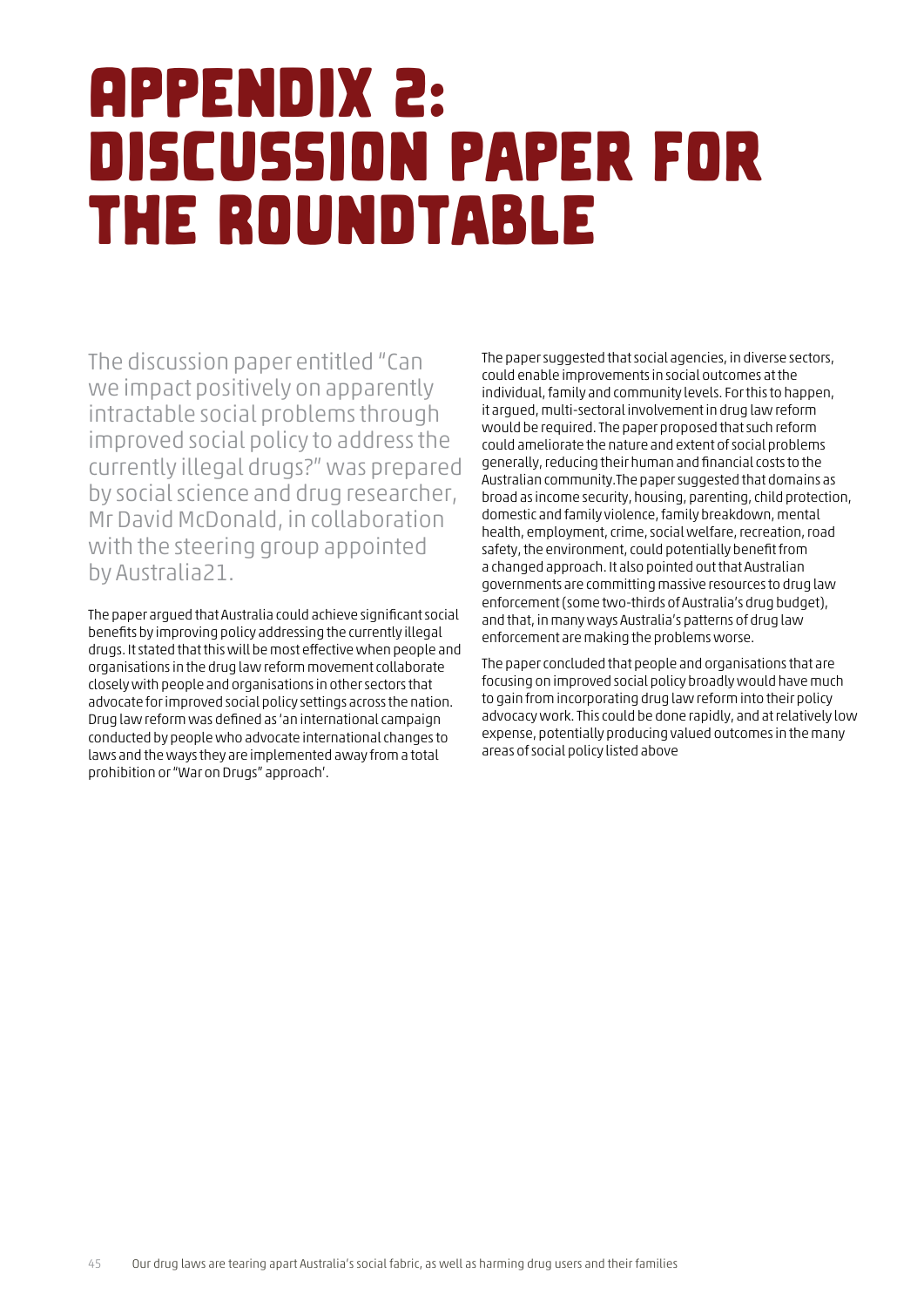## <span id="page-47-0"></span>Appendix 3: Use of terms in drug law reform

Drug law reform is generally taken to mean changes to law and practice away from total prohibition and the 'War on Drugs' approach.

Advocates of drug law reform argue that no consistent rational basis exists for declaring some drugs legal and others illegal, citing the fact that some of the most harmful drugs (e.g. alcohol and tobacco) are legal and others that create far less harm (e.g. cannabis) are illegal. They further argue that prohibition actually curtails the capacity of governments to control and regulate harms from the the drugs deemed illicit. Communication about drug law reform is often confused by conflating different aspects of those reforms.

Commonly used terms are described below.

| <b>DRUG LAW REFORM TERM</b> | <b>MEANING</b>                                                                                                                                                                                                                                                                                                                                                                                                                                                                                                                                                                                                                                                                                                                                                                                  |
|-----------------------------|-------------------------------------------------------------------------------------------------------------------------------------------------------------------------------------------------------------------------------------------------------------------------------------------------------------------------------------------------------------------------------------------------------------------------------------------------------------------------------------------------------------------------------------------------------------------------------------------------------------------------------------------------------------------------------------------------------------------------------------------------------------------------------------------------|
| Prohibition                 | Drugs determined to be prohibited or dangerous are proscribed under schedules to<br>the Statute/s in the various States or Territories (e.g. The Drug Misuse and Trafficking<br>Act of NSW, Misuse of Drugs Act of Queensland and the Drugs, Poisons and Controlled<br>Substances Act of Victoria). If a drug is so proscribed, the use, possession, production,<br>trafficking or supply of the drug, together with relevant connected behaviours<br>captured within the legislation, are subject to the criminal law and are dealt with<br>as either "offences" or "crimes" depending upon the seriousness of the behaviour.<br>Punishments for a criminal matter often include imprisonment or a fine (or both),<br>or a suspended sentence, good behaviour bond or community service order. |
| Decriminalisation           | The repeal or amendment of Statutes which made certain acts criminal, so that the<br>acts are no longer crimes or subject to prosecution. In some circumstances, however,<br>limits or boundaries to decriminalised conduct may apply and fines or other penalties<br>may still be imposed for breaches (e.g. for possessing more than the permitted<br>amount of a decriminalised drug).                                                                                                                                                                                                                                                                                                                                                                                                       |
| Legalisation                | The specified drugs or forms of behaviour (e.g. consuming the drugs) are determined<br>to be legal and do not attract criminal or civil law sanction.                                                                                                                                                                                                                                                                                                                                                                                                                                                                                                                                                                                                                                           |
| Regulation                  | There is a framework of rules and requirements under which, and by whom,<br>a drug may be sold or supplied, as is the case with pharmaceutical drugs,<br>alcohol and cigarettes.                                                                                                                                                                                                                                                                                                                                                                                                                                                                                                                                                                                                                |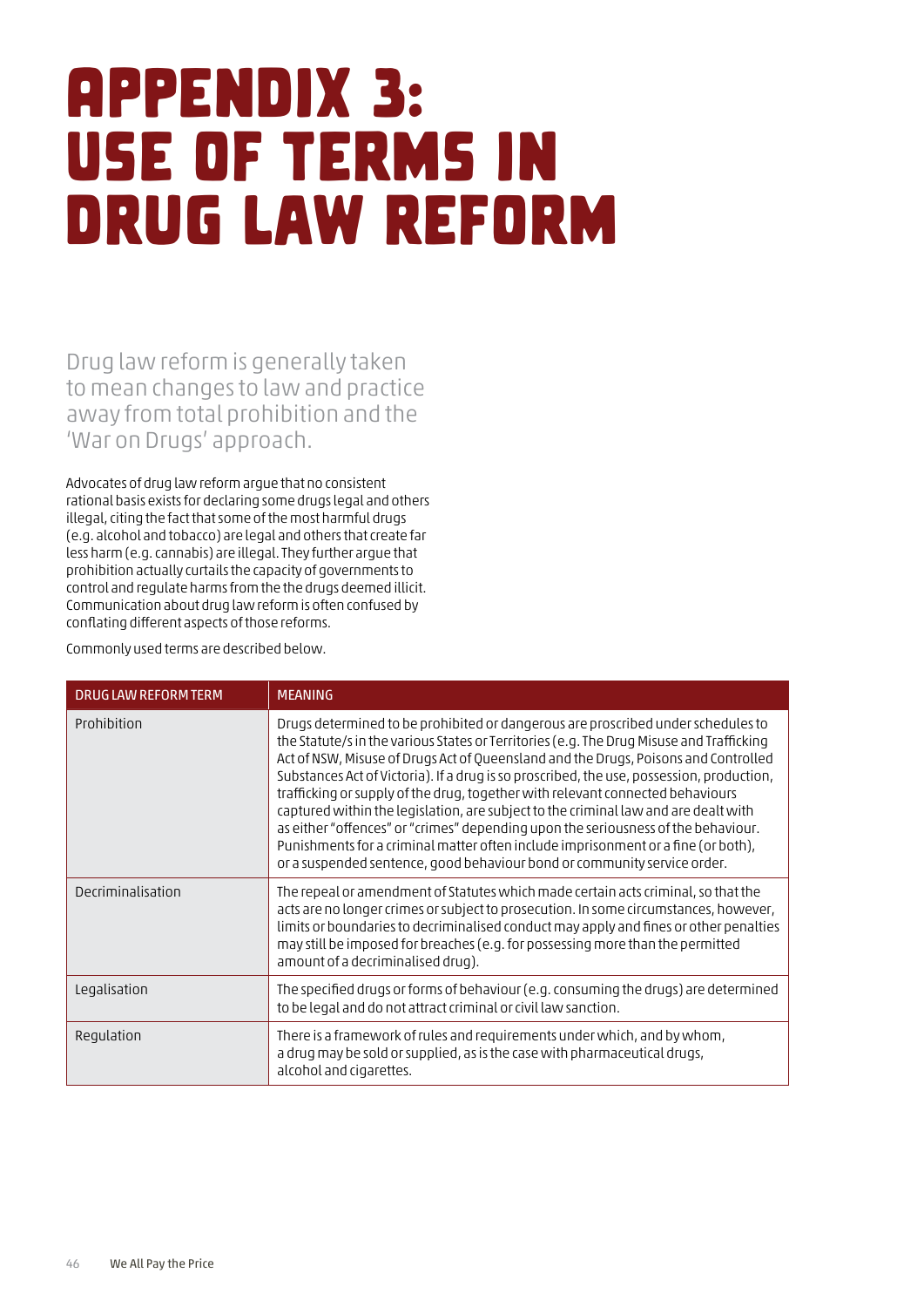## <span id="page-48-0"></span>Appendix 4: The Portuguese approach

Throughout this report reference is made to the Portuguese approach to drug law and drug treatment as a model of good practice.

Portugal implemented a drug law reform package in 2001. Criminal sanctions for persons found in possession of personal (defined) quantities of illicit drugs were scrapped. Under this system those people are now sent to an assessment panel to evaluate the extent to which they are functioning as citizens carrying out their responsibilities to their families, employers and communities. People found to be functioning poorly are referred urgently to health and social agencies while those functioning well are largely left alone. Persons found in possession of quantities of drugs deemed to be of trafficable amounts are referred to the criminal justice system as before.

After the reforms were implemented there was a substantial improvement in outcomes with a reduction in the very high rates of drug overdose deaths, HIV infections among people who inject drugs, and crime. Problematic drug use declined including the proportion of prison inmates with drug problems.

The Portuguese stress that the reforms would not have been successful without the considerable expansion and improvement of drug treatment which is regarded as a key component of the drug law reform package.

The community regards the now very public nature of drug dealing as the major negative of these reforms. However, since 2001 Portugal's annual overdose death rate has dropped to 0.35 per 100,000. Australia's death rate is more than 20 times that and rising.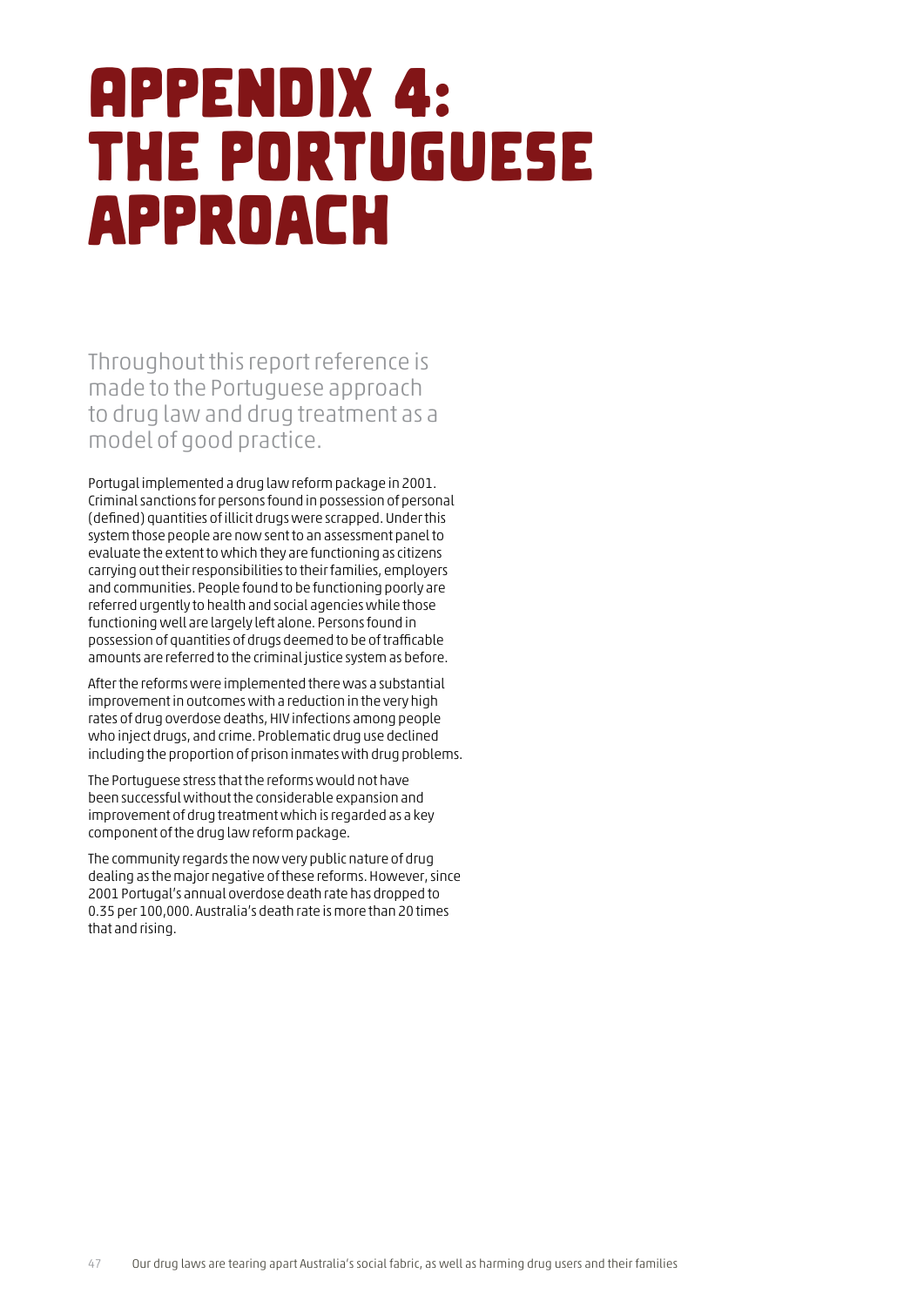# <span id="page-49-0"></span>Participants

#### Laurence Alvis

EO, Uniting ReGen (AOD Treatment and Education Service, Uniting Vic &Tas)

#### Kat Armstrong

Lawyer, former drug user; Co-founder, Women In Prison Advocacy Network (now Women's Justice Network)

#### Paul Barratt AO

Chair, Australia21; Former Secretary, Departments of Primary Industries and Energy & Defence

#### Liz Barrett

Campaigns and Policy Advisor, Uniting Centre for Research, Innovation & Advocacy, Social justice advocate

#### Dr Yvonne Bonono

Director, Department of Addiction Medicine, St Vincent's Hospital Melbourne; Director, Women's Alcohol and Drug Service, Royal Women's Hospital, Melbourne

#### Rebecca Bunn

Director and Community Engagement Manager, Australia21; Managing Director, Imprisonment Observatory, Monash University

#### Bill Bush

President, Families and Friends for Drug Law Reform; Former head of the Treaties Section in the Department of Foreign Affairs and Trade

Kasy Chambers

CEO, Anglicare Australia

#### Kyle Cox

Campaign and Advocacy Advisor, Uniting; Former senior staff member, US Ways and Means Subcommittee on Health

#### Emeritus Professor Bob Douglas AO

Founding Director, Australia21; Foundation Director, National Centre for Epidemiology and Population Health, ANU

#### Professor Suzanne Fraser

Program Leader, National Drug Research Institute, Curtin University

#### Professor Margaret Hamilton AO

Former: Foundation Director, Turning Point Alcohol and Drug Centre; Executive member, Australian National Council on Drugs; Chair, Capital City Lord Mayors Drug Advisory Committee

#### Susan Helyar

Director, ACT Council of Social Services

#### Dr Caitlin Hughes

Criminologist; Senior Research Fellow, Drug Policy Modelling Program, University of NSW

#### Dr Marianne Jauncey

Medical Director, Uniting Medically Supervised Injecting Centre; Conjoint Senior Lecturer, National Drug and Alcohol Research Centre, University of NSW; Clinical Senior Lecturer, University of Sydney

#### Marion McConnell OAM

Founding member, Families and Friends for Drug Law Reform

#### Dr Stephen McNally

Deputy CEO, Penington Institute: substance use research and practical action

#### Geoff Munro

National Policy Manager, Alcohol and Drug Foundation

#### Emeritus Professor Jake Najman

Sociologist; Director, Queensland Alcohol and Drug Research and Education Centre, University of Queensland

#### Matt Noffs

CEO, Noffs Foundation; Co-founder of Street Universities

#### Carol Nikakis

CEO, Victorian Association for the Care & Resettlement of Offenders

#### Margaret Nimac

Representing the CEO of Uniting, Peter Worland

#### Professor Peter Norden AO

Fellow, Australian & New Zealand Society of Criminology; Hon. Fellow, Humanities & Social Sciences, Deakin University

#### Jon O'Brien

Head of Social Justice Forum, Uniting (the Uniting Church's community service and advocacy arm in NSW/ACT)

#### Connor Palmer

Representing Young, Australia21; Pharmacy intern

#### Mick Palmer AO APM

Emeritus Director, Australia21; Former Australian Federal Police Commissioner; Former Commissioner, Northern Territory Police, Fire and Emergency Service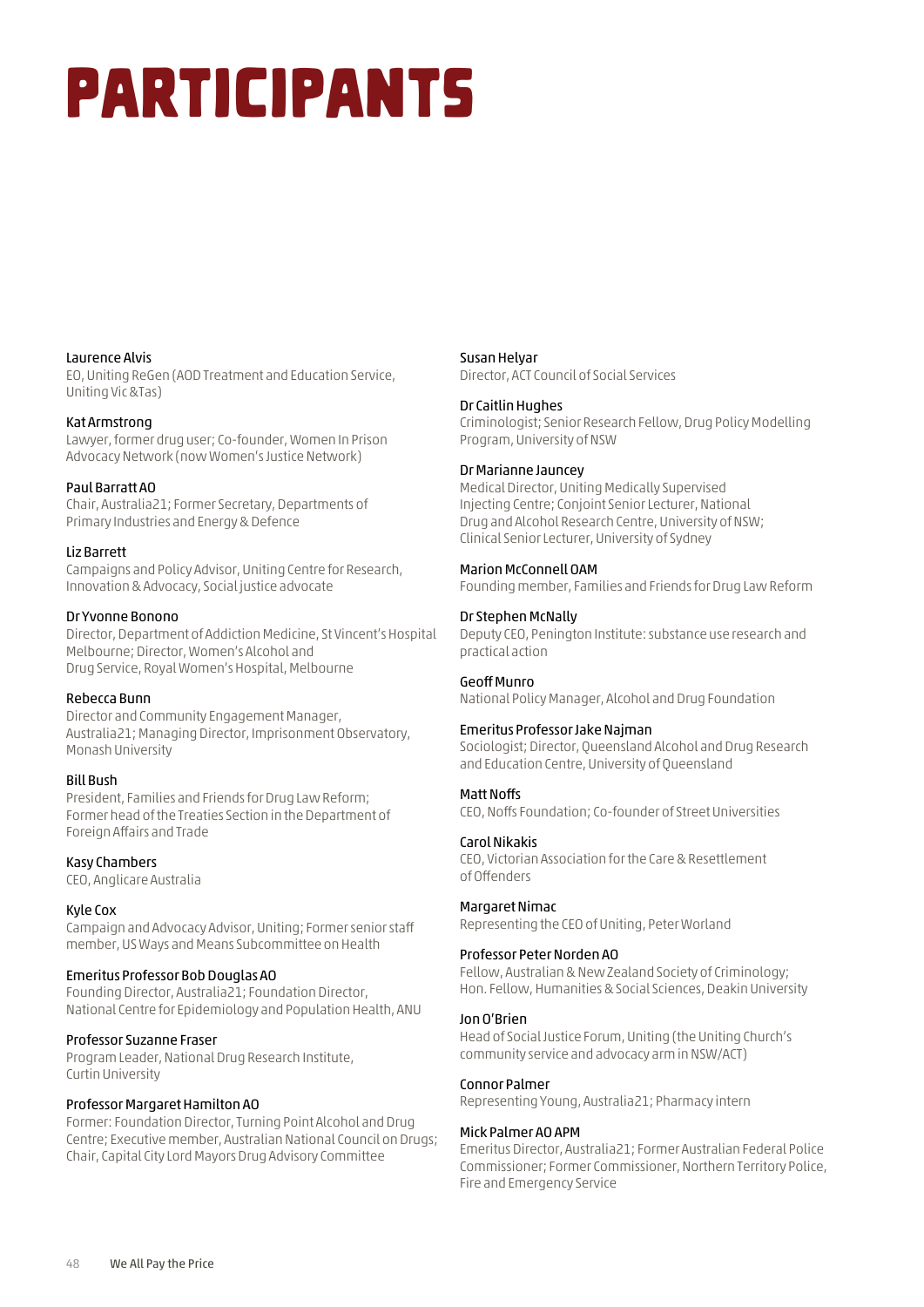#### Fiona Patten MLC

Member of the Victorian Legislative Council; Founder and leader of REASON, a movement of radical common sense

#### Emeritus Professor David Penington AC

Former Dean of Medicine and Vice Chancellor, University of Melbourne; Former Chair, Victorian Premier's Drug Advisory Council, Capital City Lord Mayors Drug Advisory Committee & Victorian Drug Expert Committee

#### Deborah Rice

Director and Communications Manager, Australia21; Former ABC News Senior Reporter and Presenter

#### Professor Robin Room

Sociologist; Professor, Centre for Alcohol Policy Research, Latrobe University

#### Associate Professor Kate Seear

Associate Professor in Law, Monash University; Academic Director of the Springvale Monash Legal Service

#### Rosie Shea

Australia21 Volunteer; Member of Unharm

#### Lyn Stephens

Director, Australia21; Organisational development consultant

#### Associate Professor Stephanie Taplin

Institute of Child Protection Studies, Australian Catholic University

#### Associate Professor kylie valentine

Deputy Director, Social Policy Research Centre, University of NSW

#### Dr Alex Wodak, AM

Director, Australia21; President, Australian Drug Law Reform Foundation; Emeritus Consultant, Alcohol and Drug Service, St Vincent's Hospital Sydney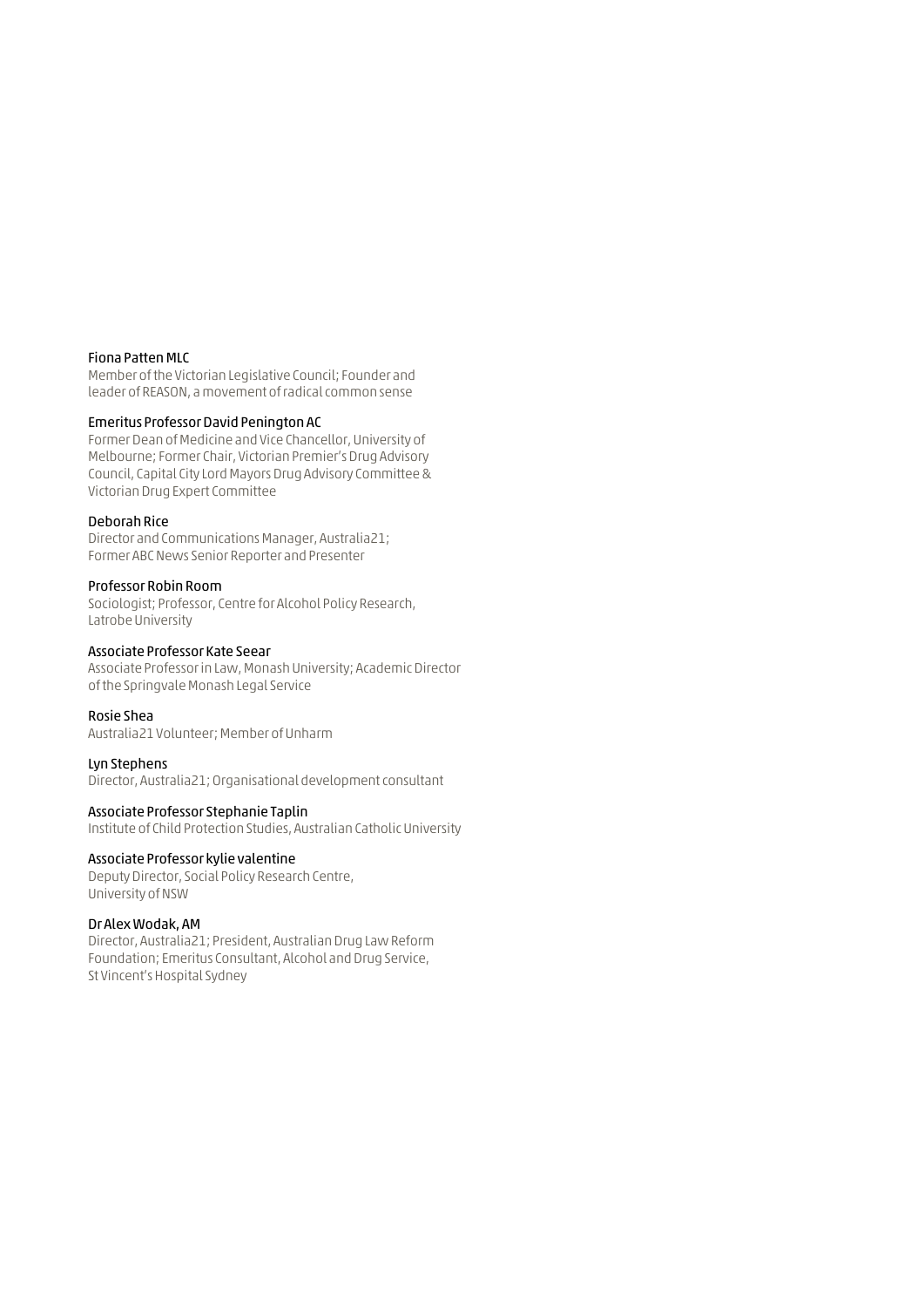# <span id="page-51-0"></span>Acknowledgements

## We would like to acknowledge the contribution of the following people to this project:

The Project Advisory Group — Bill Bush and Marion McConnell, Families and Friends of Drug Law Reform; David McDonald, Social Research and Evaluation Pty Ltd; Marianne Jauncey, Uniting Care: Rosie Shea, NSW Department of Justice; Paul Barratt, Rebecca Bunn, Bob Douglas, Mick Palmer, Deborah Rice, Lyn Stephens and Alex Wodak, Australia21; Isabelle Capomolla and Connor Palmer, YoungA21.

Fiona Patten, MLC for her support and for hosting the Roundtable at Parliament House, Melbourne.

The University of Melbourne for hosting a reception prior to the Roundtable.

Anne Quinn, former Executive Officer Australia21, for administrative support of the project.

YoungA21 volunteers Sophie Squires and Loi Lam, for administrative assistance at the Roundtable.

All participants at the Roundtable, who generously contributed their understanding of this complex topic to the writing of this report.

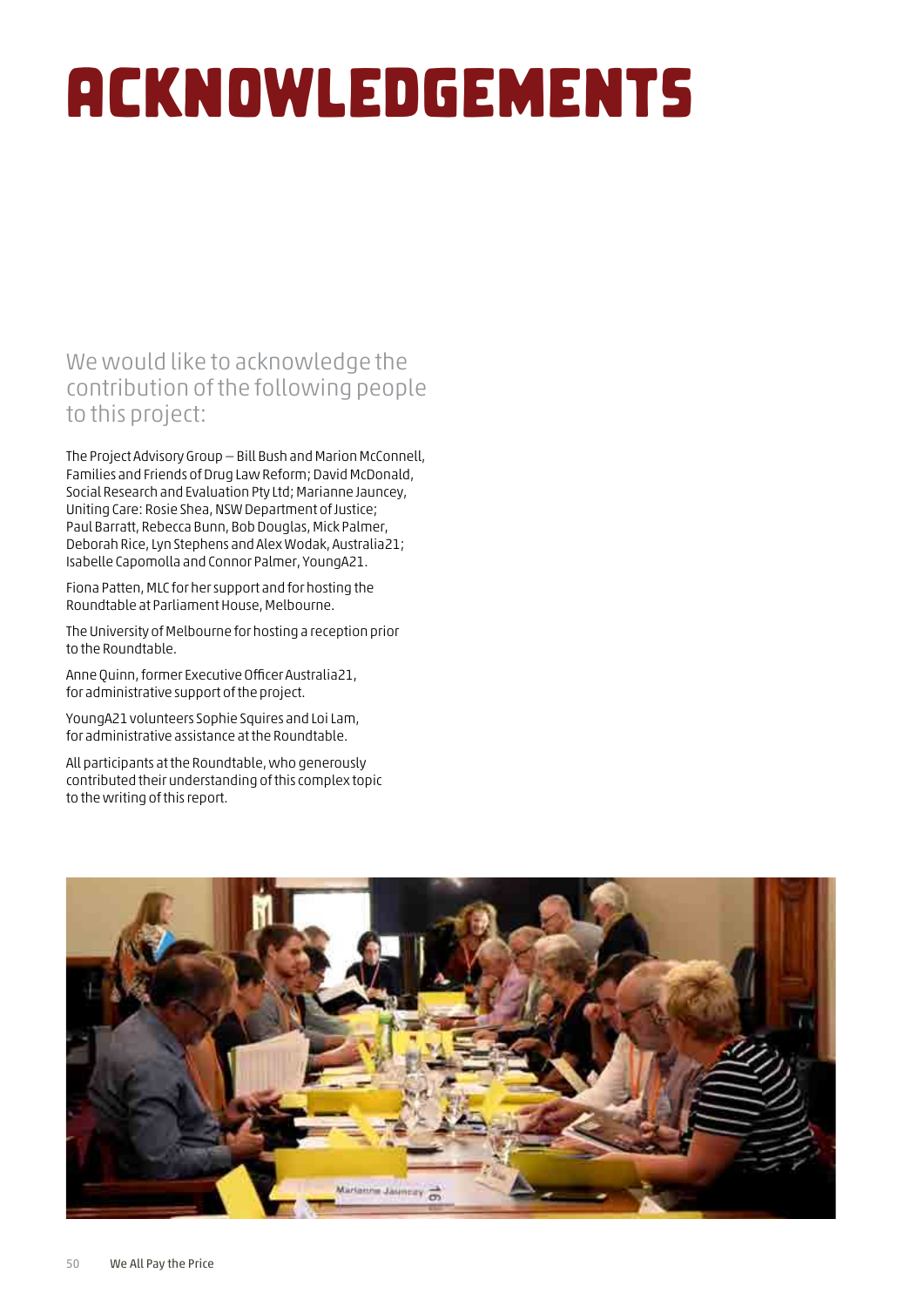we are committing massive resources to drug law enforcement A large number of social outcomes could be improved that are making the problems worse rapidly if we had law reform in the drug area. Domains as broad as income security, housing, parenting, child protection, domestic and family violence, family breakdown, mental health, employment, crime, social welfare, recreation, road safety, the environment, could potentially benefit from a changed approach to illicit drugs

> demonising and criminalising [people who use drugs] creates an enormous barrier to treatment and support

we can impact positively on apparently intractable social problems through improved social policy to address the currently illegal drugs

Portuguese drug policy is arguably the most striking example of the benefits of incorporating social policy into the drug law reform discussions

I... cannot stress strongly enough, the relationship between many of the social disadvantages with which we deal. ... and serious consequences of the operation of our drug laws.

the application of current drug law enforcement policies on individuals, families and the wider community [has an intense negative impact]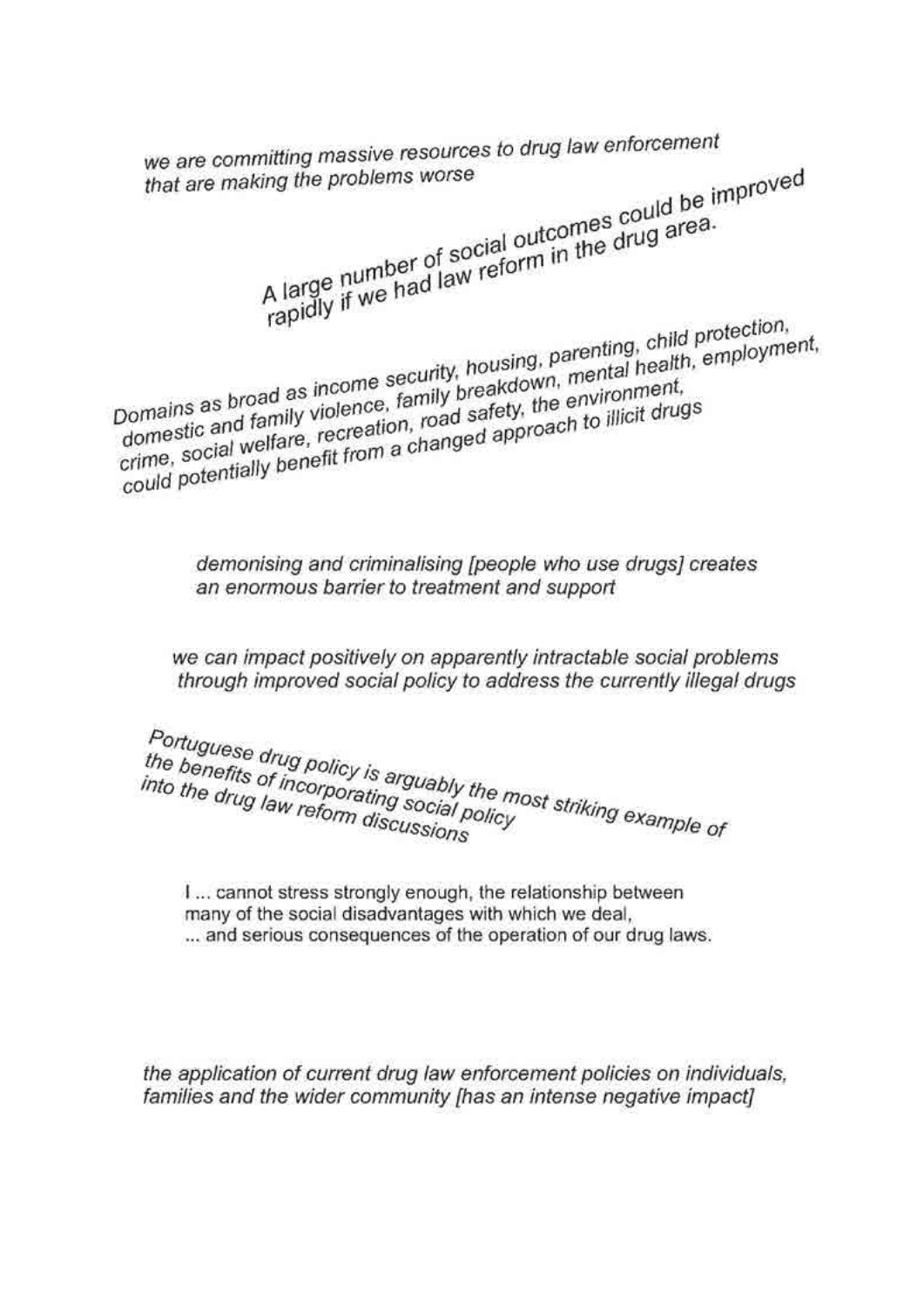